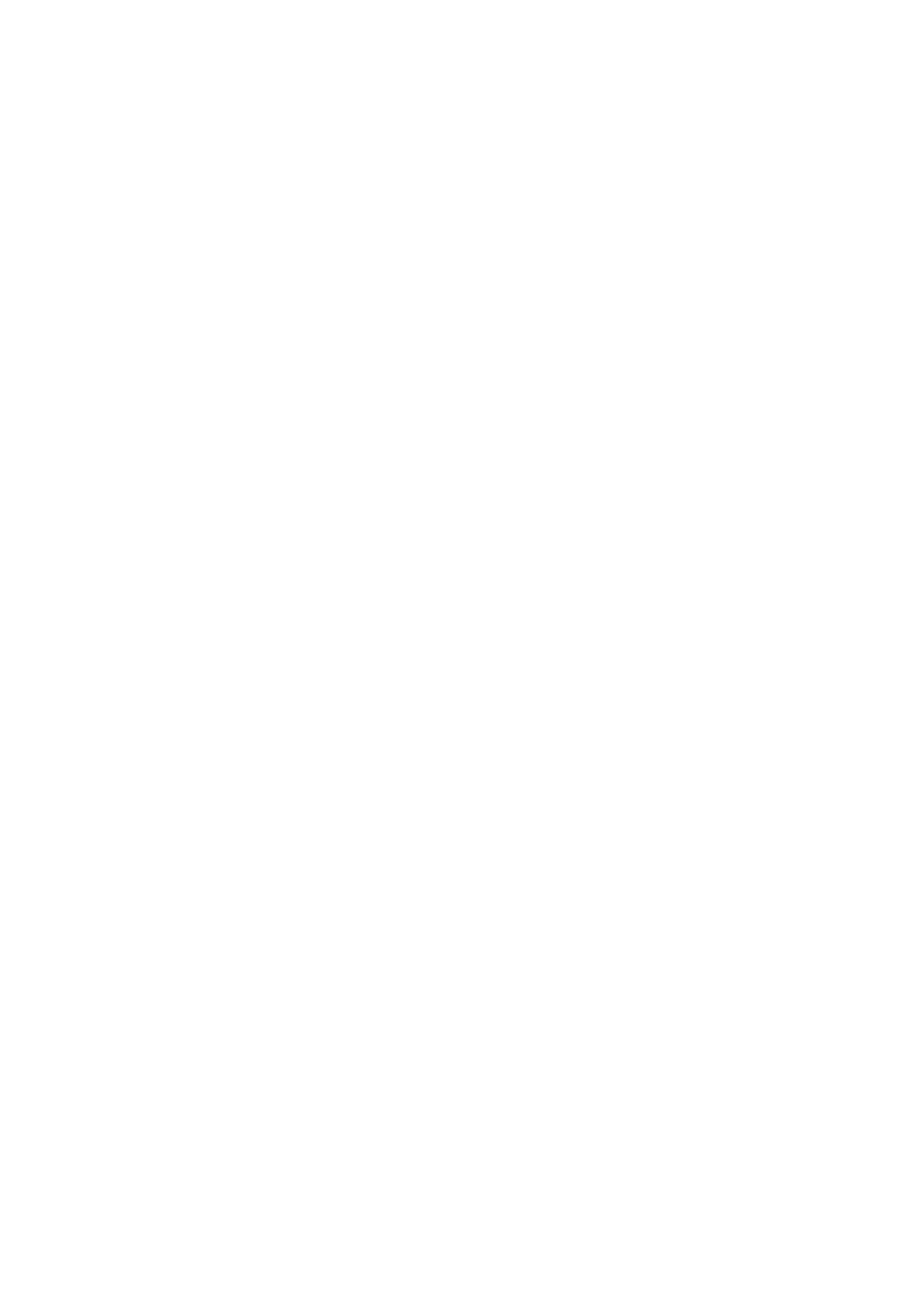# **TABLE OF CONTENTS**

|                            | <b>PARAGRAPH</b> |                                                         | PAGE NO. |
|----------------------------|------------------|---------------------------------------------------------|----------|
| $\boldsymbol{l}$           |                  | <b>GENERAL.</b>                                         |          |
|                            | 1.1              |                                                         |          |
|                            | 1.2              |                                                         |          |
|                            | 1.3              |                                                         |          |
| 2                          |                  |                                                         |          |
|                            | 2.1              |                                                         |          |
|                            | 2.2              |                                                         |          |
|                            | 2.3              |                                                         |          |
|                            | 2.4              |                                                         |          |
|                            | 2.5              |                                                         |          |
|                            | 2.6              |                                                         |          |
|                            | 2.7              |                                                         |          |
|                            | 2.8              |                                                         |          |
|                            | 2.9              |                                                         |          |
|                            | 2.10             |                                                         |          |
|                            | 2.11             |                                                         |          |
|                            | 2.12             |                                                         |          |
|                            | 2.13             |                                                         |          |
|                            | 2.14             |                                                         |          |
|                            | 2.15             |                                                         |          |
|                            | 2.16             |                                                         |          |
| $\mathfrak{z}$             |                  |                                                         |          |
|                            | 3.1              |                                                         |          |
|                            | 3.2              |                                                         |          |
| 4                          |                  |                                                         |          |
|                            | 4.1              |                                                         |          |
|                            | 4.2              |                                                         |          |
|                            | 4.3              |                                                         |          |
| 5                          |                  |                                                         |          |
| 6                          |                  |                                                         |          |
| 7                          |                  |                                                         |          |
|                            | 7.1              |                                                         |          |
|                            | 7.2              |                                                         |          |
| 8                          |                  |                                                         |          |
|                            | 8.1              |                                                         |          |
|                            | 8.2              |                                                         |          |
|                            | 8.3              |                                                         |          |
|                            | 8.4              |                                                         |          |
|                            | 8.5              |                                                         |          |
|                            | 8.6              | Unclogging the Multi-Purpose Valve or Fill Piping. 37   |          |
| 9                          |                  | CLEANING THE TABLETOP AUTOCLAVES WITH CHAMBER BRITETM38 |          |
| 10                         |                  |                                                         |          |
| $\boldsymbol{\mathit{11}}$ |                  |                                                         |          |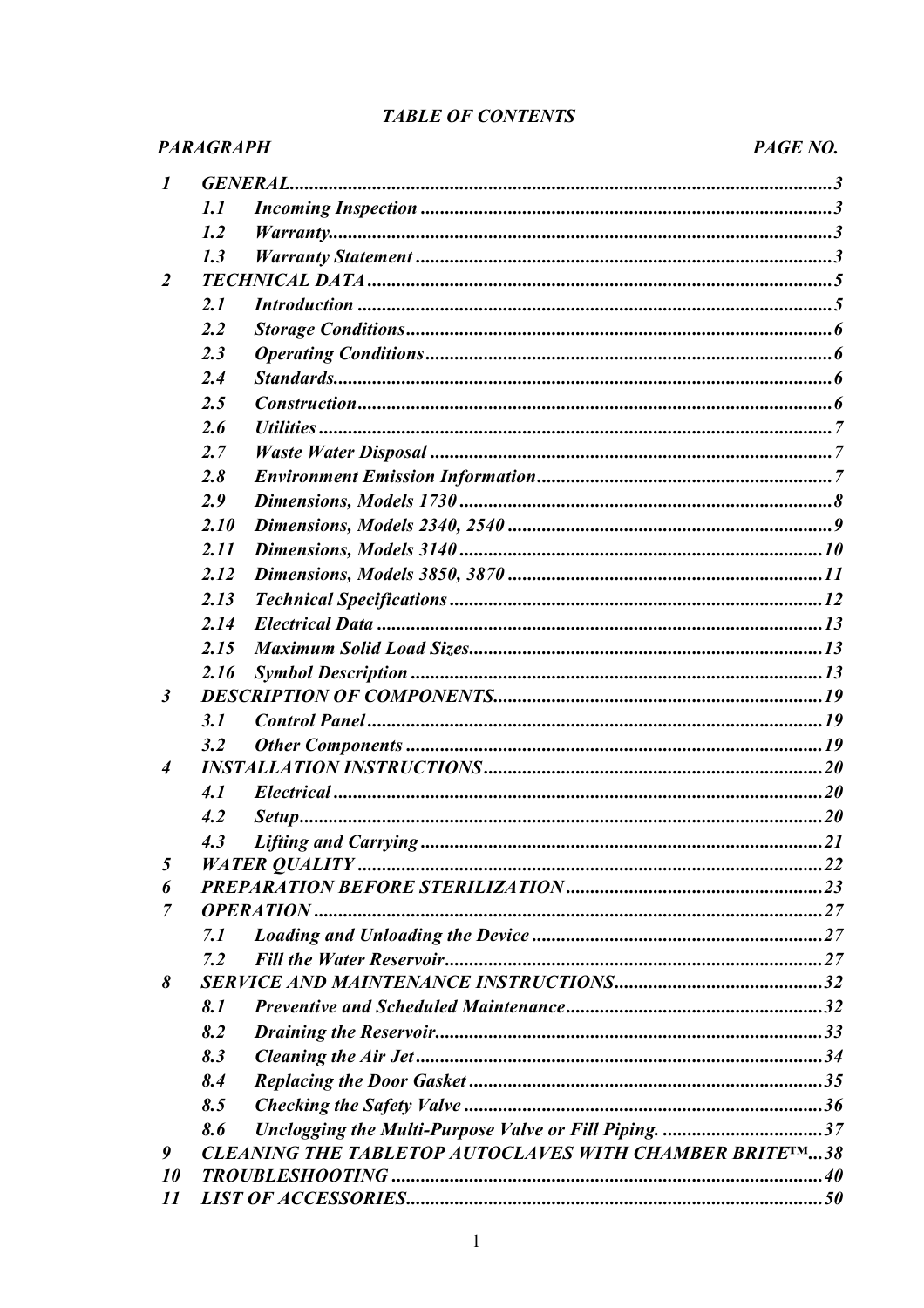# TABLE OF CONTENTS (Cont.)

#### **DRAWINGS**

# PAGE NO.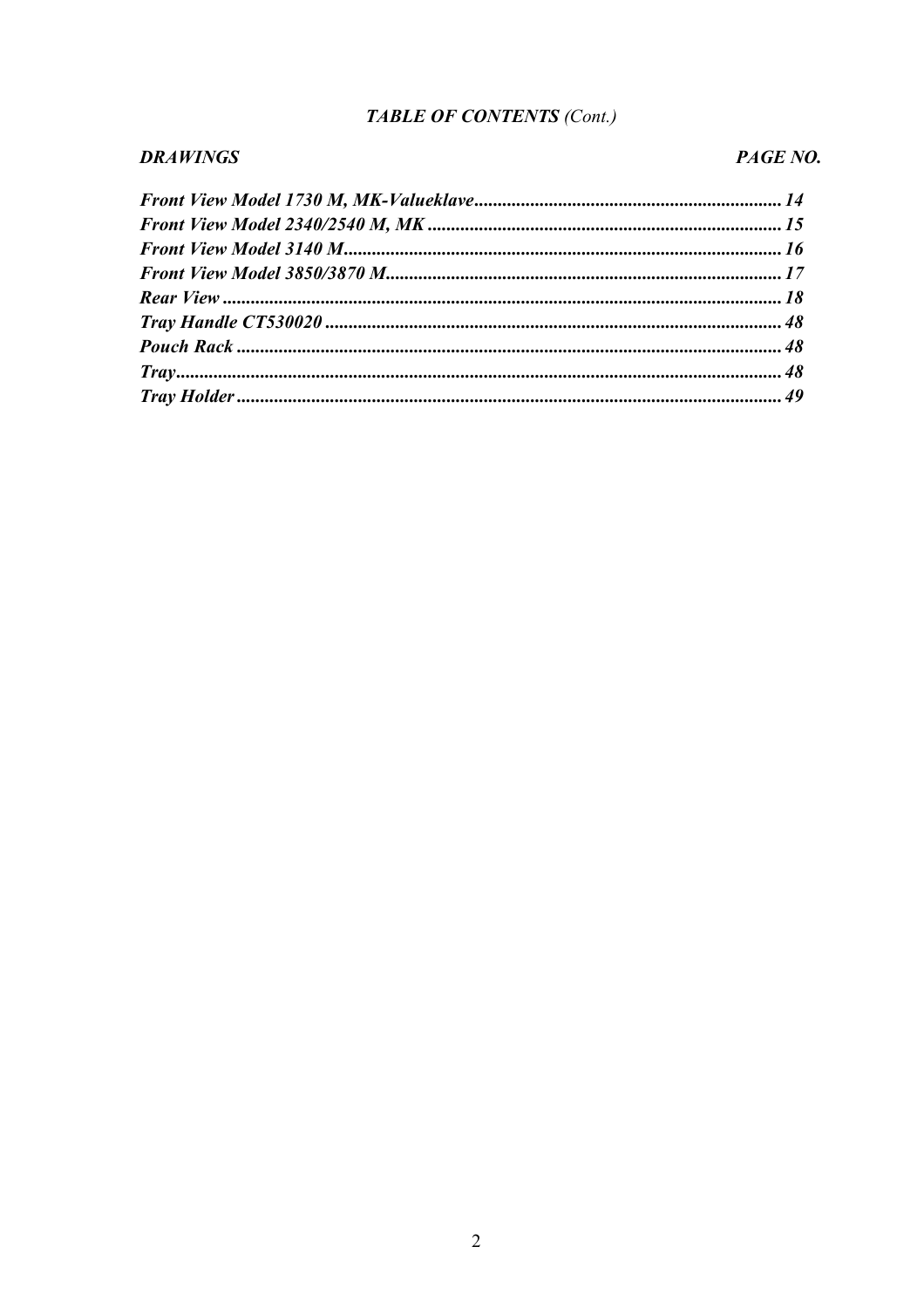

# **GENERAL**

Read the Operating Instructions carefully, before beginning any operation on the autoclave!

#### $1.1$ **Incoming Inspection**

Upon receiving your Tuttnauer Autoclave carefully inspect the outside of the shipping carton for signs of damage. If any damage to the carton is found, note the location with respect to the autoclave and check that area of the autoclave carefully once it is fully unpacked. Observe packing method and retain packing materials until the unit has been inspected. Mechanical inspection involves checking for signs of physical damage such as: scratched panel surfaces, broken knobs, etc.

If any damage is found, contact your dealer as soon as possible so that they can file a claim with the shipping carrier and also notify Tuttnauer.

All Tuttnauer products are carefully inspected prior to shipment and all reasonable precautions are taken in preparing them for shipment to assure safe arrival at their destination

Note: Lifting and carrying should always be done by two people.

#### $12$ **Warranty**

We certify that this instrument is guaranteed to be free from defects in material and workmanship for one year against faulty components and assembly.

This warranty does not include routine cleaning and preventive maintenance to be performed according to instructions in section 8.1 (Preventive and Scheduled Maintenance).

Tuttnauer warrantees all new Manual autoclaves for a period of one full year, covering both parts and labor. This one year warranty covers defects in materials and workmanship on every part in the autoclave except door gaskets and HEPA filters (they are wear items).

Tuttnauer warrantees all chambers for a period of ten (10) years against defects in materials and workmanship. This chamber warranty went into effect January 1997.

This warranty does not apply to any instrument that has been subjected to misuse, neglect, accident or improper installation or application, nor shall it extend to autoclaves that have been repaired or altered outside the factory without prior authorization from Tuttnauer.

Tuttnauer's obligation is limited to the repair or replacement of parts for the autoclave. This warranty will be void if the unit is not purchased from an authorized Tuttnauer dealer. No other warranties or obligations are expressed or implied.

The Autoclave should only be used in a manner described in this manual!

#### $1.3$ **Warranty Statement**

To activate the warranty, the registration card must be completed and returned to Tuttnauer within fourteen (14) days of purchase or you may call our customer service department at the number listed below.

No product will be received or accepted for repair without prior return authorization from Tuttnauer. All transportation charges to and from Tuttnauer must be paid by the owner of the autoclave. During the first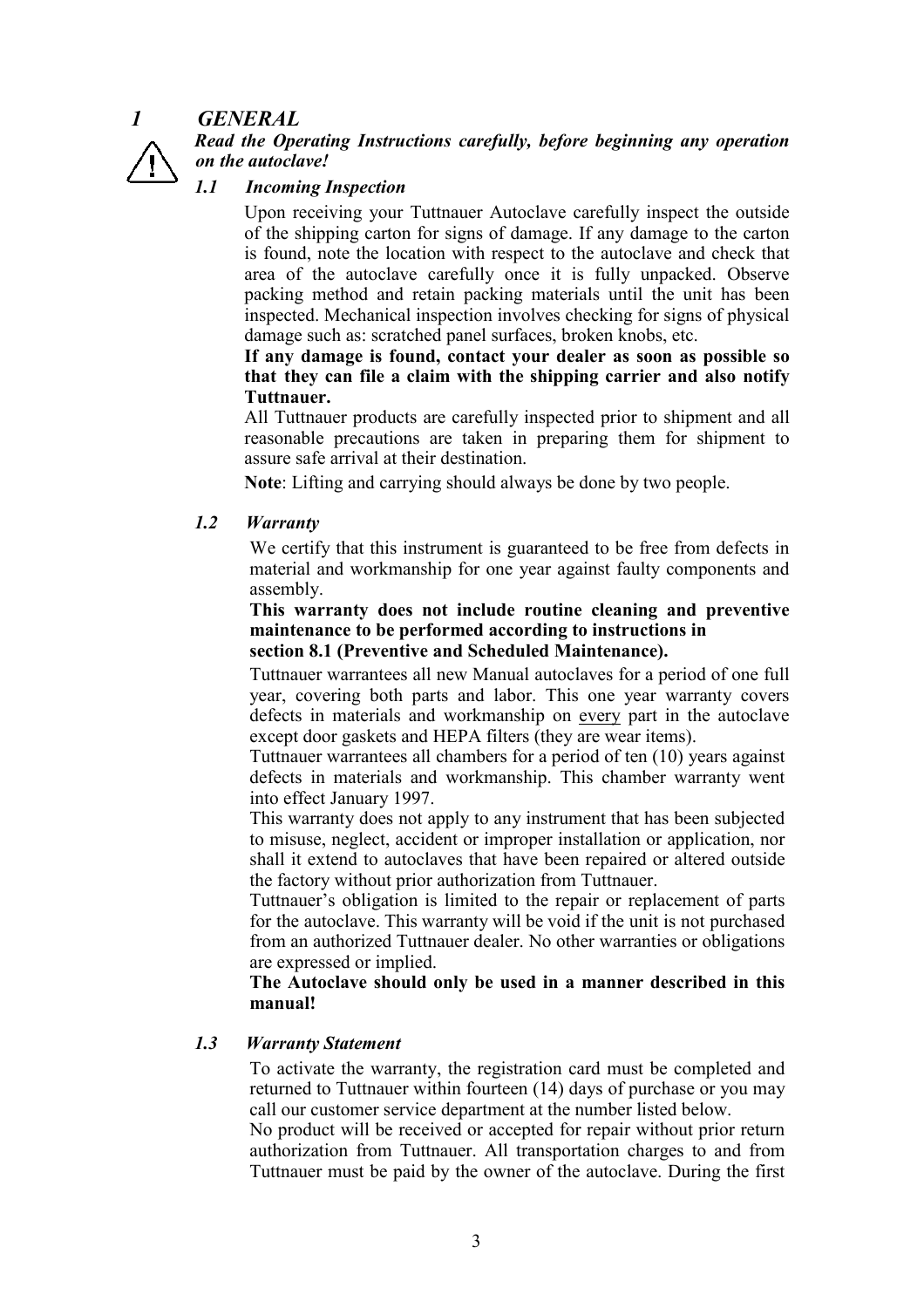90 days after purchase of an autoclave, Tuttnauer will pay shipping costs on an individually evaluated basis and ONLY with pre-approval. Note:

If you have any questions or there are any difficulties with this instrument and the solution is not covered in this manual, please contact your dealer or our Technical Service Dept. at the address below. Do not attempt to service this instrument vourself.

**E** Tuttnauer USA Co., Ltd. 25 Power Drive Hauppauge, NY, 11788, USA

**①:** (800) 624 5836, (631) 737 4850, □Fax: (631) 737 0720 e
mail:info@tuttnauerUSA.com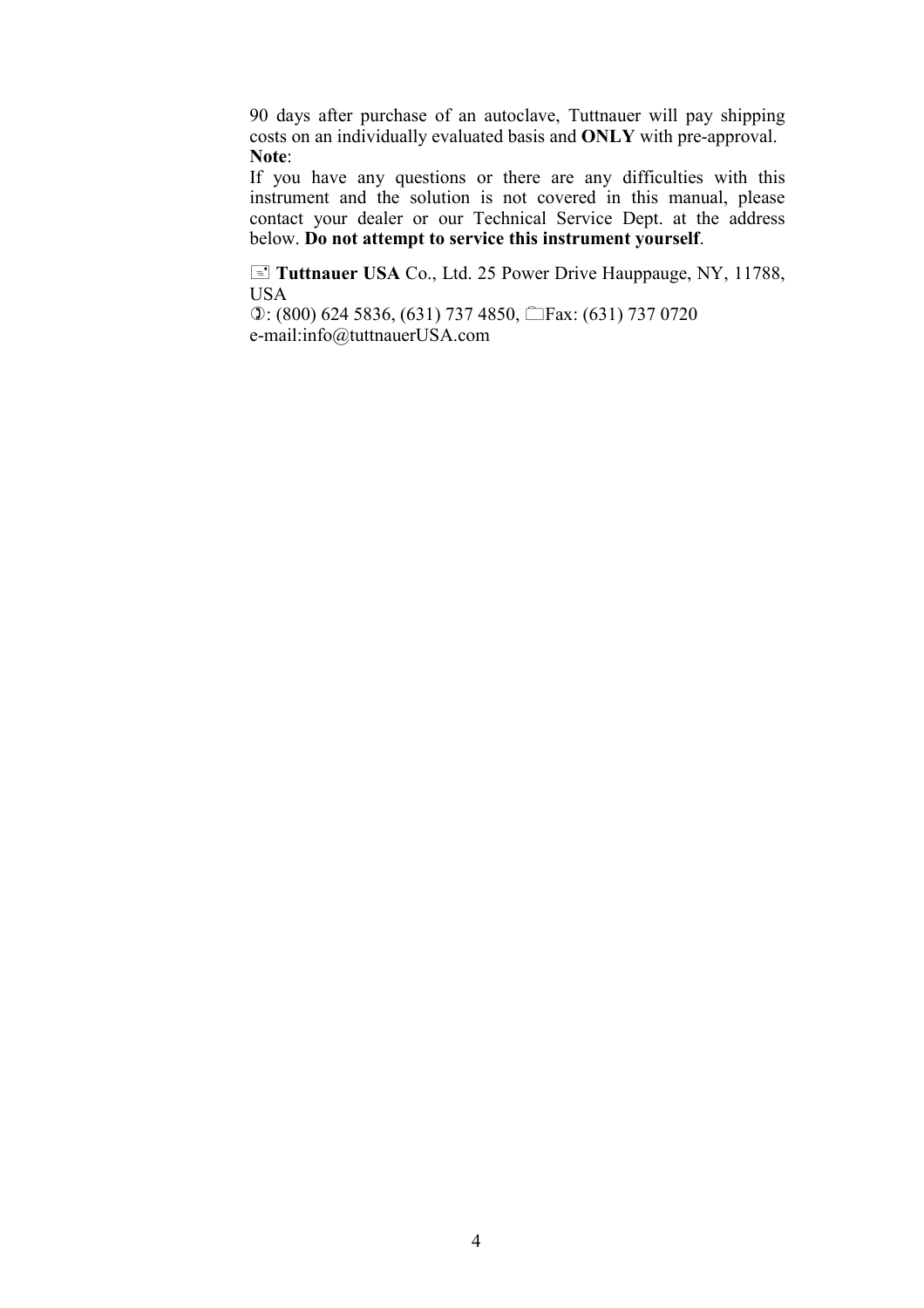#### $\overline{2}$ **TECHNICAL DATA**

#### $2.1$ **Introduction**

This tabletop autoclave is designed for the sterilization of wrapped and unwrapped instruments and related items found in dental, medical and veterinary clinics, first aid rooms, laboratories, etc.

This autoclave is an electrically heated sterilizer using steam as the sterilizing agent. It is a manually operated device, with a control system based upon steam pressure.

The operator can select a sterilization temperature from within a range of  $212^{\circ}F - 273^{\circ}F$  (100°C - 134°C). This allows for the sterilization of heat sensitive material at a low sterilization temperature, as well as providing for faster sterilization at higher temperatures for materials able to withstand the higher sterilization temperatures.

All models feature an easy to use control panel. The machines are ruggedly built using 316L stainless steel, copper, brass and aluminum. To guard against rusting, no iron components are used. All models include a drying system for wrapped items.

#### $2.1.1$ **Safety features**

The safety features include a double locking door mechanism (door tightening bolt and locking bellows), a mechanical pressure relief valve, over temperature thermostats and a double pole circuit breaker.

### **Pressure Door Lock System (Door Bellow)**

The **Door Bellows** is a safety device that prevents the door from opening when the chamber is pressurized.

The system utilizes the buildup of pressure in the chamber to expand a flexible Silicon-rubber bellows. The bellows pushes a metal pin into a grove on the tightening bolt of the Door Closing Device.

This prevents the operator from opening the door when there is pressure in the chamber. When the steam is released, this bellow returns to its original position, drawing the pin with it and releasing the tightening bolt.

This manual is intended for the user and gives the user a general understanding of the instrument and the best ways to operate and take care of it, in order to obtain optimum effective results.

After reading this manual, operating the autoclave will be easy. However, since this instrument is built with high technology sensitive components, no attempt should be made by the user or any other unauthorized person to repair or recalibrate it.

Only technical personnel having proper qualifications and holding technical documentation (including a technician manual) and adequate information are authorized to service the apparatus.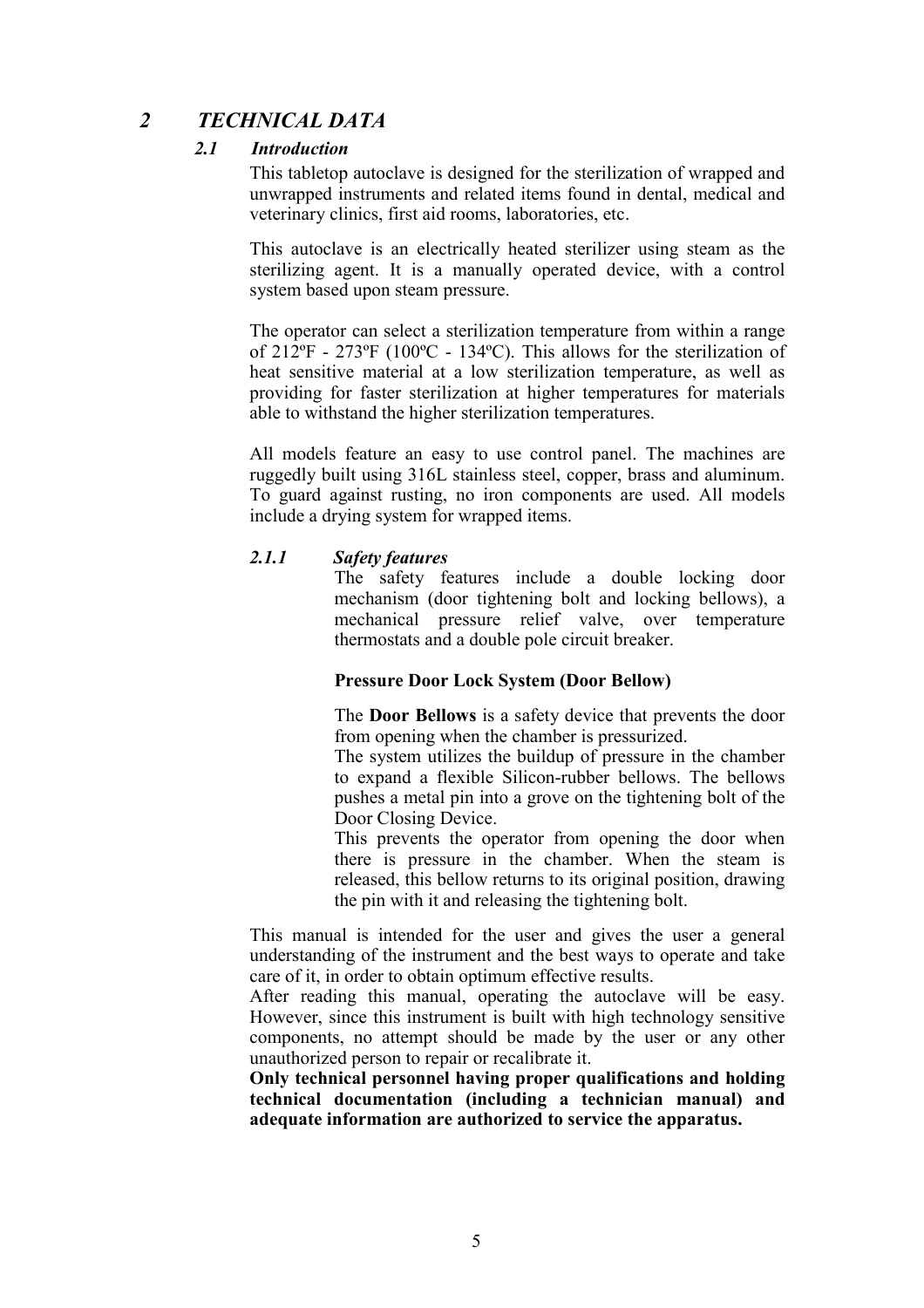# 2.2 Storage Conditions

 The packed or unpacked autoclave shall be stored in "indoor conditions" (protected from rain and water).

# 2.3 Operating Conditions

This device is intended for indoor use.

This autoclave is intended for NORMAL environment conditions as follows:

- $\blacklozenge$  Altitudeup to 2000m.
- $\blacklozenge$  Minimum room temperature 41°F (5°C).
- $\bullet$  Installation Category II.
- ◆ Pollution Degree 2.
- $\blacklozenge$  Maximum relative humidity 80% for temperature up to 31 °C decreasing linearly to 50% relative humidity at  $40^{\circ}$ C.
- $\blacklozenge$  Mains supply voltage fluctuations up to  $\pm 10\%$  of nominal voltage.
- $\bullet$  The sterilizer should be loaded only with autoclavable material.

# 2.4 Standards

# 2.4.1 Technical standards

- 1. A.S.M.E. Code, Section VIII div.1 for unfired pressure vessels.
- 2. FDA Cleared.
- 3. UL61010-1 General Safety.
- 4. UL61010-2-041 Particular Safety for Autoclaves.

# 2.4.2 Ouality standards

- 1. EN ISO 9001:2008– Quality System
- 2. ISO  $13485:2003$  Quality systems Medical devices.

# 2.5 Construction

 The main parts of the autoclave are made of materials as indicated below:

- $\bullet$  Chamber is built of electro-polished stainless steel 316 L.
- Door is made of stainless steel CF8.
- Trays are made of stainless steel 304.
- $\bullet$  Door handle is made of hard plastic material that is safe to touch and thermo-insulated
- $\blacklozenge$  Water reservoir is made of hard plastic material.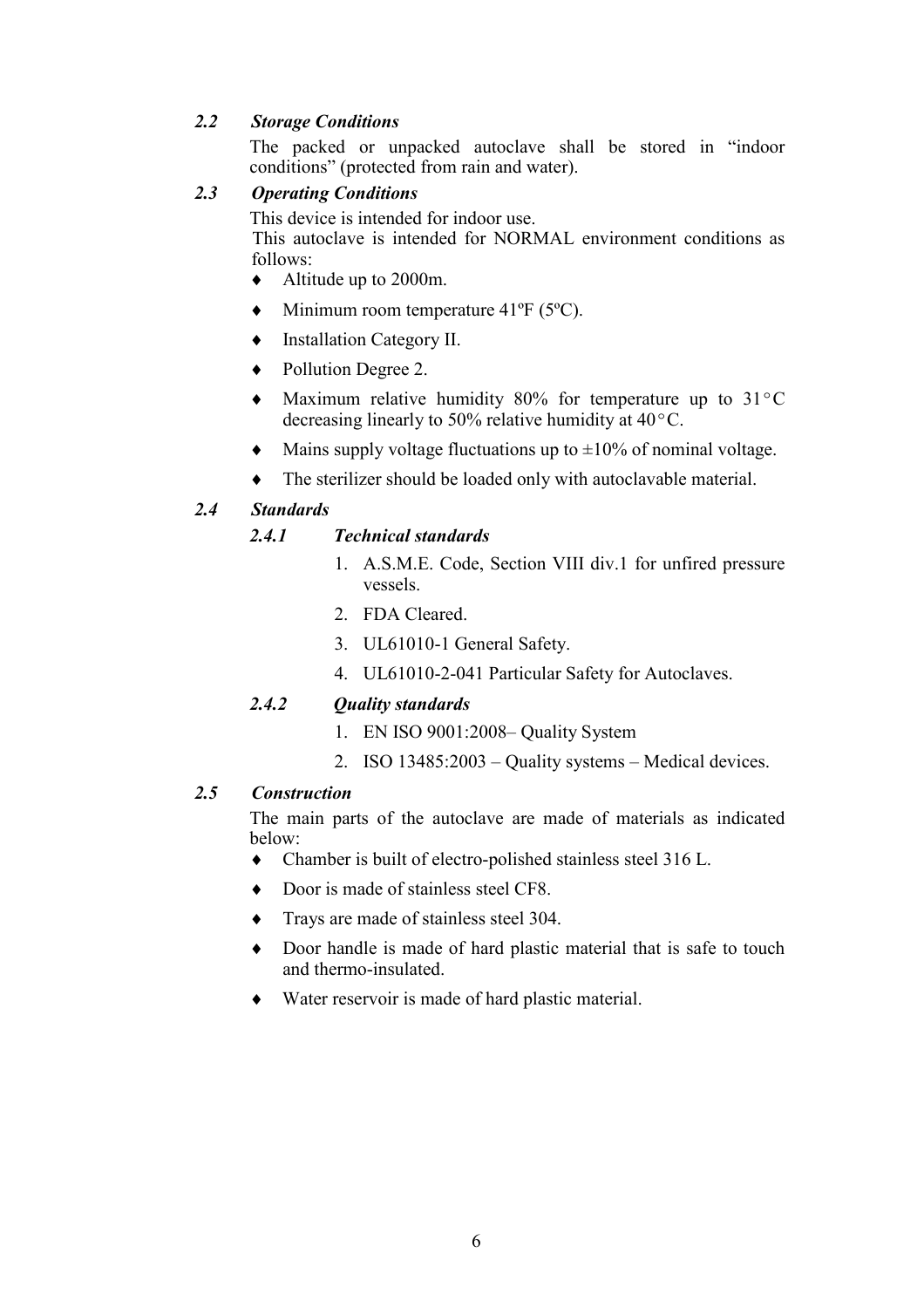# 2.6 Utilities

| <b>Utilities</b>              | Unit | Value                             |
|-------------------------------|------|-----------------------------------|
|                               |      | V-A   1ph, $120V - 16A, 50/60$ Hz |
| Power supply (as appropriate) |      | V-A   1ph, $230V - 16A, 50/60 Hz$ |



#### Attention:

- 1. The electrical net must be protected with a current leakage safety relay (GFI Receptical or Circuit Breaker).
- 2. The electrical network must comply with local rules or regulations.
- 3. The autoclave must be connected to a properly grounded outlet.

# 2.7 Waste Water Disposal

### **Caution!**



 Waste water must be brought into the public water piping in accordance with the local rules or requirements, i.e. only non hazardous liquids may be disposed in public sewage!

# 2.8 Environment Emission Information

- A. The peak sound level generated by the sterilizer is  $< 70$  / dBA with background noise of 60 dB.
- B. The total heat transmitted by the sterilizer is  $\leq 100$  W/h for 1730/2340/2540 models and < 150 W/h for 3140/3850/3870 models.

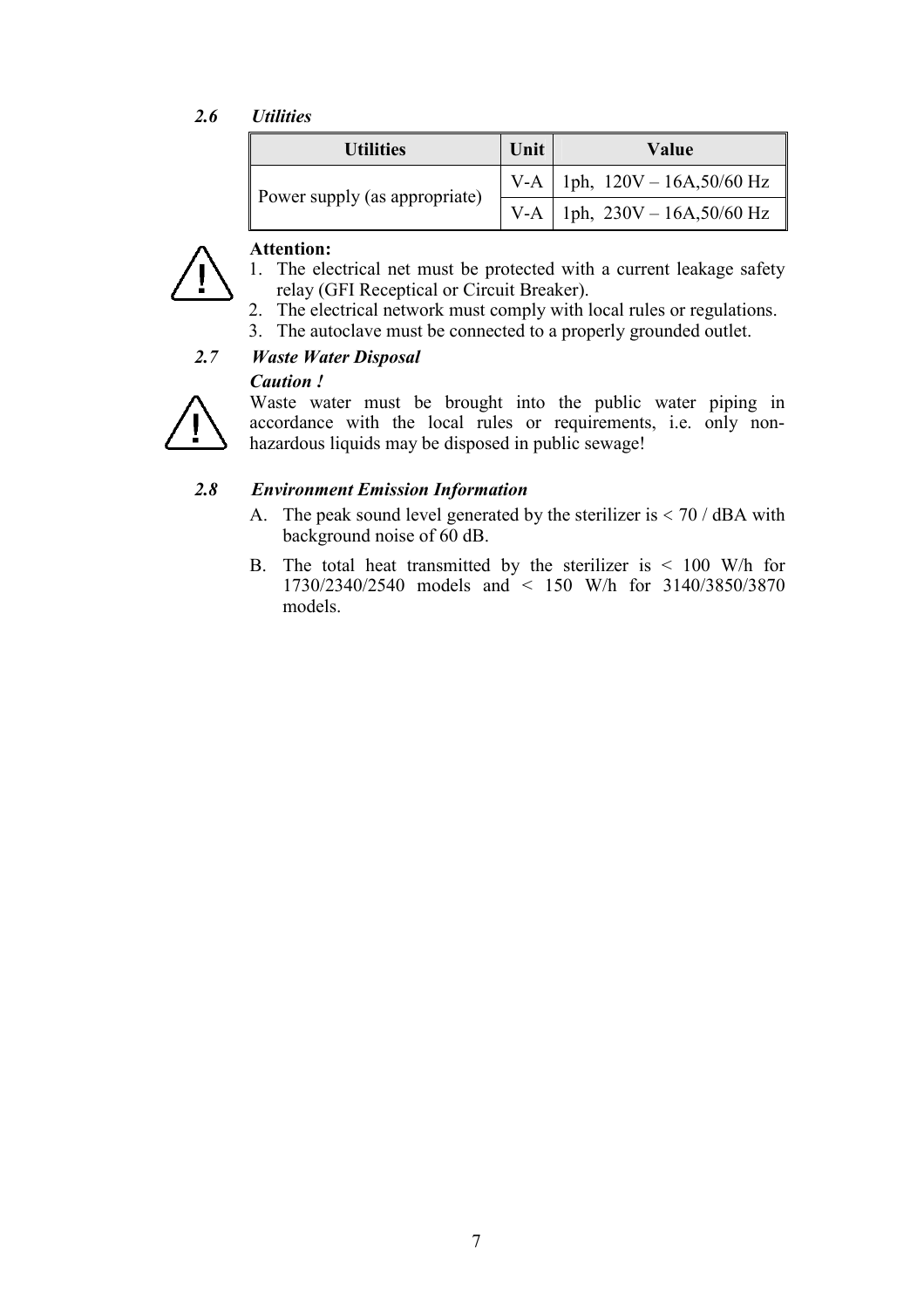

|                                  | 1730          |                  |     |  |  |
|----------------------------------|---------------|------------------|-----|--|--|
| <b>Model</b>                     |               | M, MK-Valueklave |     |  |  |
| <b>Dimensions</b>                |               | 1n               | mm  |  |  |
|                                  | A             | 17.4             | 440 |  |  |
| <b>Overall Dimensions</b>        | B             | 12.0             | 305 |  |  |
|                                  | $\mathcal{C}$ | 17.9             | 455 |  |  |
|                                  | D             | 29.5             | 750 |  |  |
| Maximum Dimensions (door open)   | E             | 22.0             | 560 |  |  |
|                                  | F1            | 13.7             | 347 |  |  |
| Distance Between Supporting Legs | F             | 13.4             | 339 |  |  |
| F1-front legs<br>F -rear legs    | G             | 2.0              | 50  |  |  |
|                                  | H             | 12.4             | 315 |  |  |
| <b>Chamber Diameter</b>          |               | 6.7              | 170 |  |  |
| <b>Chamber Depth</b>             |               | 13.4             | 340 |  |  |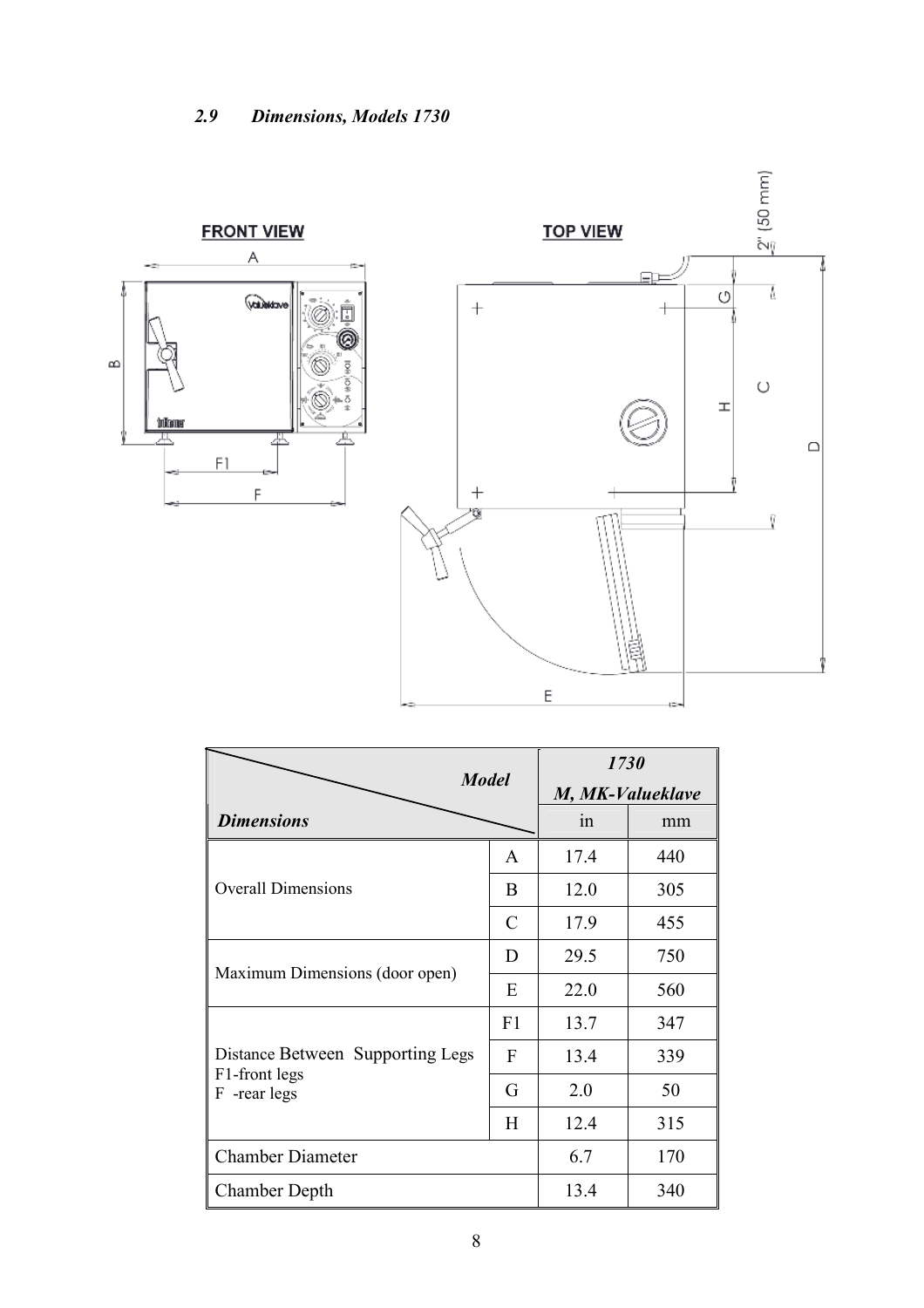

|                                  | 2340           |      | 2540  |      |     |
|----------------------------------|----------------|------|-------|------|-----|
| <b>Model</b>                     | M, MK          |      | M, MK |      |     |
| <b>Dimensions</b>                |                | 1n   | mm    | 1n   | mm  |
|                                  | $\mathbf{A}$   | 20.0 | 510   | 20.0 | 510 |
| <b>Overall Dimensions</b>        | B              | 14.4 | 365   | 14.4 | 365 |
|                                  | $\mathcal{C}$  | 21.5 | 545   | 21.5 | 545 |
| Maximum Dimensions (door open)   | D              | 35.8 | 910   | 35.8 | 910 |
|                                  | E              | 25.8 | 655   | 25.8 | 655 |
|                                  | F1             | 11.8 | 299   | 11.8 | 299 |
| Distance Between Supporting Legs | $\overline{F}$ | 16.6 | 422   | 16.6 | 422 |
| F1-front legs<br>-rear legs<br>F | G              | 2.0  | 50    | 2.0  | 50  |
|                                  |                | 15.8 | 400   | 15.8 | 400 |
| <b>Chamber Diameter</b>          |                | 9.1  | 230   | 10   | 254 |
| <b>Chamber Depth</b>             |                | 18.5 | 470   | 18.7 | 475 |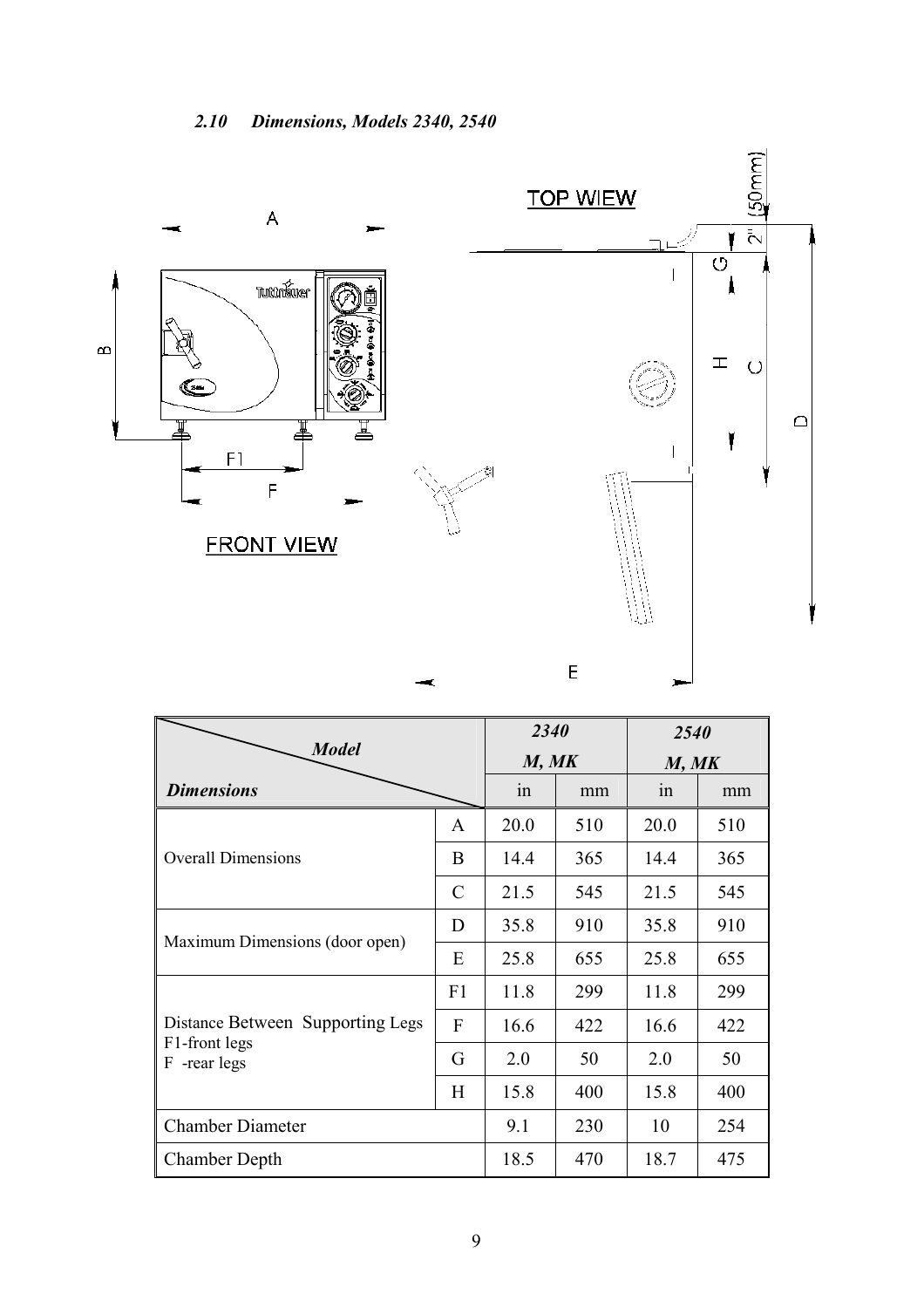

|                                  |    | 3140             |     |
|----------------------------------|----|------------------|-----|
| <b>Model</b>                     |    | $\boldsymbol{M}$ |     |
| <b>Dimensions</b>                |    | in               | mm  |
|                                  | A  | 23.2             | 590 |
| <b>Overall Dimensions</b>        | B  | 17.7             | 450 |
|                                  | C  | 21.9             | 556 |
| Maximum Dimensions (door open)   | D  | 39.0             | 990 |
|                                  | E  | 29.7             | 755 |
|                                  | F1 | 19.2             | 488 |
| Distance Between Supporting Legs | F  | 14.6             | 371 |
| F1-front legs<br>F -rear legs    | G  | 2.0              | 50  |
|                                  | H  | 15.2             | 386 |
| <b>Chamber Diameter</b>          |    | 12.3             | 312 |
| <b>Chamber Depth</b>             |    | 15.4             | 391 |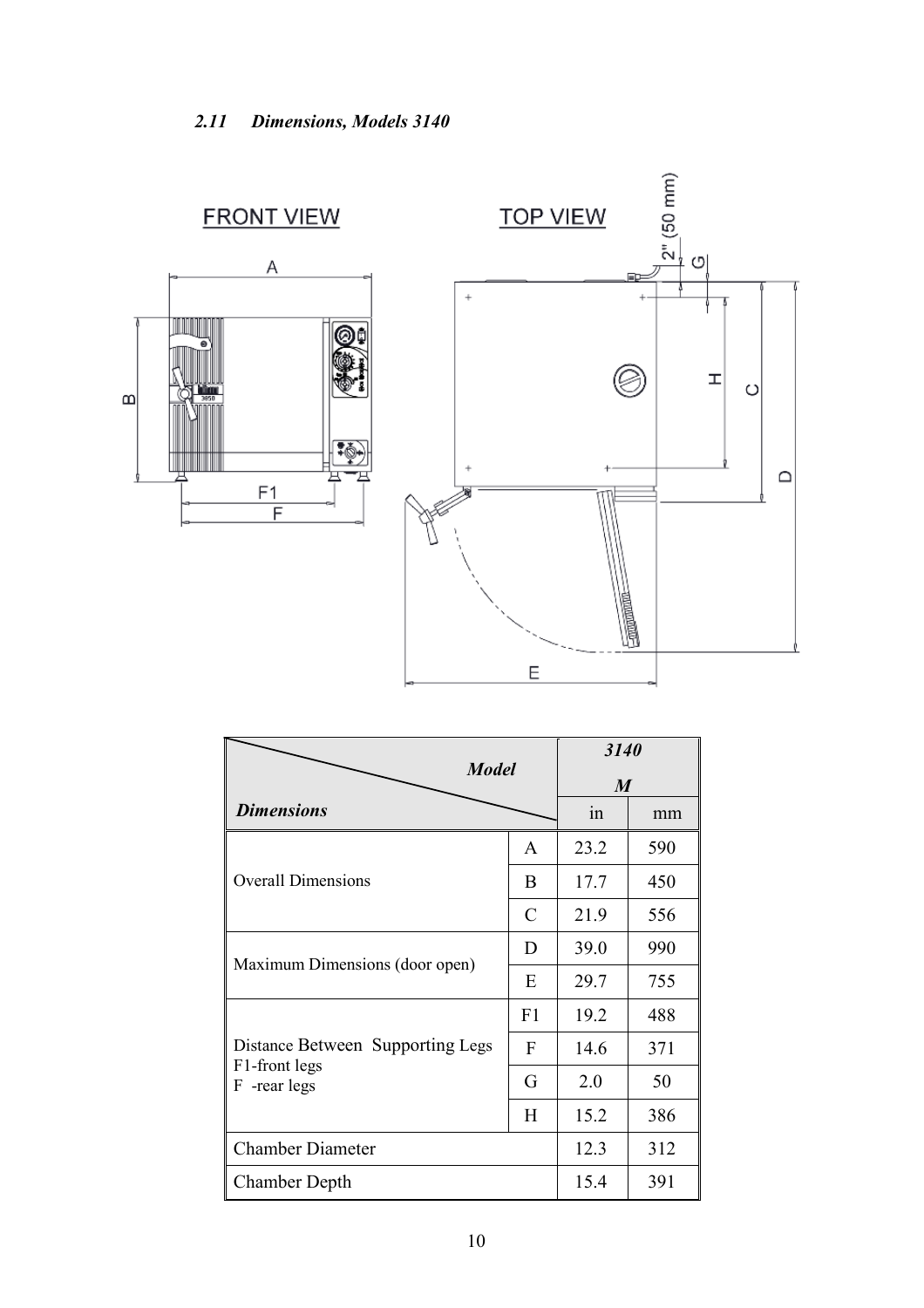![](_page_12_Figure_1.jpeg)

|                                                                      |                  | 3850 |                  | 3870 |      |
|----------------------------------------------------------------------|------------------|------|------------------|------|------|
| <b>Model</b>                                                         | $\boldsymbol{M}$ |      | $\boldsymbol{M}$ |      |      |
| <b>Dimensions</b>                                                    |                  | 1n   | mm               | 1n   | mm   |
| <b>Overall Dimensions</b>                                            |                  | 26.0 | 665              | 26.0 | 665  |
|                                                                      |                  | 20.7 | 525              | 20.7 | 525  |
|                                                                      |                  | 27.5 | 695              | 34.5 | 875  |
| Maximum Dimensions (door open)                                       |                  | 45.5 | 1155             | 53.0 | 1335 |
|                                                                      |                  | 32.0 | 815              | 32.0 | 815  |
|                                                                      | F <sub>1</sub>   | 17.7 | 450              | 17.7 | 450  |
| Distance Between Supporting Legs<br>F1-front legs<br>-rear legs<br>F |                  | 22.2 | 564              | 22.2 | 564  |
|                                                                      |                  | 2.0  | 50               | 2.0  | 50   |
|                                                                      |                  | 21.8 | 555              | 30.5 | 725  |
| <b>Chamber Diameter</b>                                              |                  | 15.1 | 384              | 15.1 | 384  |
| <b>Chamber Depth</b>                                                 |                  | 22.8 | 580              | 29.9 | 760  |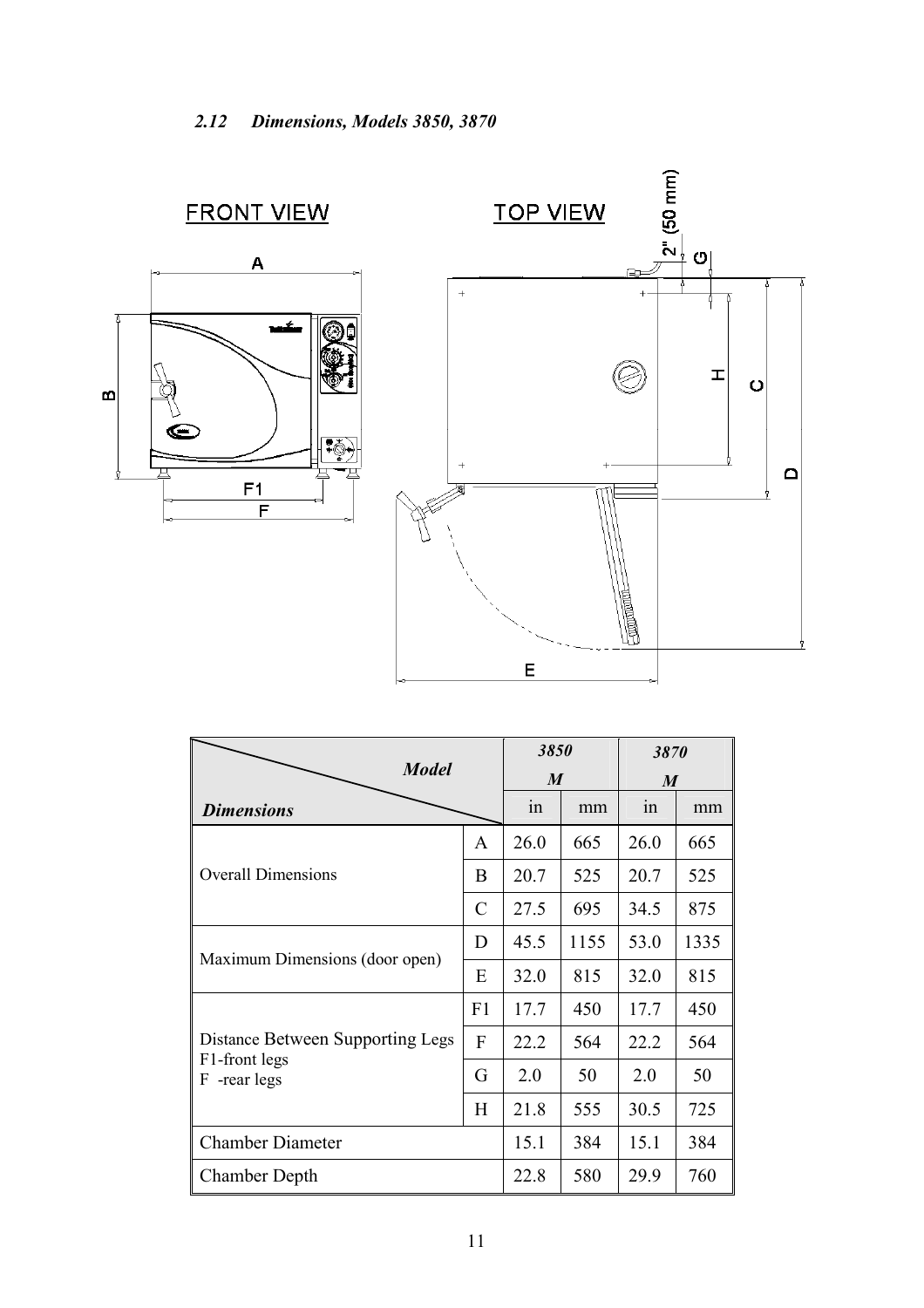| <b>Specifications</b>           |                                                             |                                       |                                              |                                                                                                                                                  |                   | No. of                              |                   |                                    |                                             |
|---------------------------------|-------------------------------------------------------------|---------------------------------------|----------------------------------------------|--------------------------------------------------------------------------------------------------------------------------------------------------|-------------------|-------------------------------------|-------------------|------------------------------------|---------------------------------------------|
|                                 | Dimensions<br>Chamber<br>$\frac{1}{\alpha}$                 | Volume of<br>Chamber                  | Water Reservoir<br>Mineral Free<br>Volume of | <b>Tray Dimensions</b><br>$D \times W \times H$                                                                                                  | Trays<br>Ż.<br>0f | (Optional)<br>Standard<br>Cassettes |                   | Shipping<br>Weight                 | Shipping<br>Volume                          |
| Model                           |                                                             |                                       |                                              |                                                                                                                                                  |                   | $Full + Half$                       |                   |                                    |                                             |
| 1730 M, MK<br>Valueklave<br>MK- | $(170 \times 340 \text{ mm})$<br>$6.7" \times 13.4"$        | 2 US gal.<br>$(7.5$ liters            | 0.66 US gal<br>$(3.0$ liters)                | $(295 \times 120 \times 20 \text{ mm})$<br>$11.6''$ x 4.7" x 0.8"                                                                                | $\mathfrak{c}$    |                                     | $\mathbf{\Omega}$ | $(24.8 \text{ kgs.})$<br>54.7 lbs. | $(0.18 \text{ m}^3)$<br>$6.35$ cu.f.        |
| 2340 M, MK                      | $(230 \times 470 \text{ mm})$<br>$9'' \times 18.5''$        | 5 US gal.<br>$(19$ liters)            | 0.66 US gal<br>$(3.0$ liters)                | $(415 \times 170 \times 20 \text{ mm})$<br>$16.3$ " $\times$ 6.7" $\times$ 0.8"                                                                  | $\mathfrak{c}$    | $\mathbf 2$                         | $\mathbf{\Omega}$ | $(35.7 \text{ kgs.})$<br>78.7 lbs. | $(0.27m^3)$<br>9.4 cu.f.                    |
| 2540 M, MK                      | $(254 \times 475 \text{ mm})$<br>$10^{10} \times 18.7^{11}$ | 6 US gal.<br>(23 liters)              | 0.66 US gal<br>$(3.0$ liters)                | $(415 \times 170 \times 20 \text{ mm})$<br>$16.3$ " $x 6.7$ " $x0.8$ "                                                                           | 4                 | 3                                   | $\epsilon$        | $(47.8 \text{ kgs.})$<br>83.3 lbs. | $(0.27m^3)$<br>$9.4$ cu. f.                 |
| 3140 M                          | $(312 \times 391 \text{ mm})$<br>$12.3'' \times 15.4''$     | $(34.4 \text{ liters})$<br>7.8 US gal | 0.66 US gal<br>$(3.0$ liters)                | $(408 \times 250.6 \times 25 \text{ mm})$<br>$(408 \times 198 \times 25 \text{ mm})$<br>$16.1"$ x10.1" x 1"<br>16.1" x7.8" x 1"                  | 2                 | 4                                   | 4                 | $(60 \text{ kgs})$<br>132 lbs.     | $12.4 \text{ cu.f}$<br>$(0.35 \text{ m}^3)$ |
| 3850 M                          | $(380 \times 580 \text{ mm})$<br>$15" \times 23"$           | 17US gal.<br>(65 liters)              | $2.0$ US gal<br>$(7.5$ liters)               | $(500 \times 280 \times 25 \text{ mm})$<br>$(500 \times 350 \times \text{mm})$<br>$20'' \times 14'' \times 1''$<br>$20'' \times 11'' \times 1''$ | $\mathcal{L}$     | $\equiv$                            |                   | $(89 \text{ kgs.})$<br>196 lbs.    | $(0.63 \text{ m}^3)$<br>22.2cu.f.           |
| 3870 M                          | $(380 \times 760 \text{ mm})$<br>$15" \times 30"$           | 22 US gal<br>(84 liters)              | 2.0 US gal.<br>$(7.5$ liters)                | $(670 \times 350 \times \text{mm})$<br>$(670 \times 280 \times nm)$<br>$26'' \times 11'' \times 1''$<br>$26'' \times 14'' \times 1''$            | $\mathbf{C}$      | 15                                  |                   | $(102 \text{ kgs.})$<br>225 lbs.   | 26.8cu.f<br>$(0.76m^3)$                     |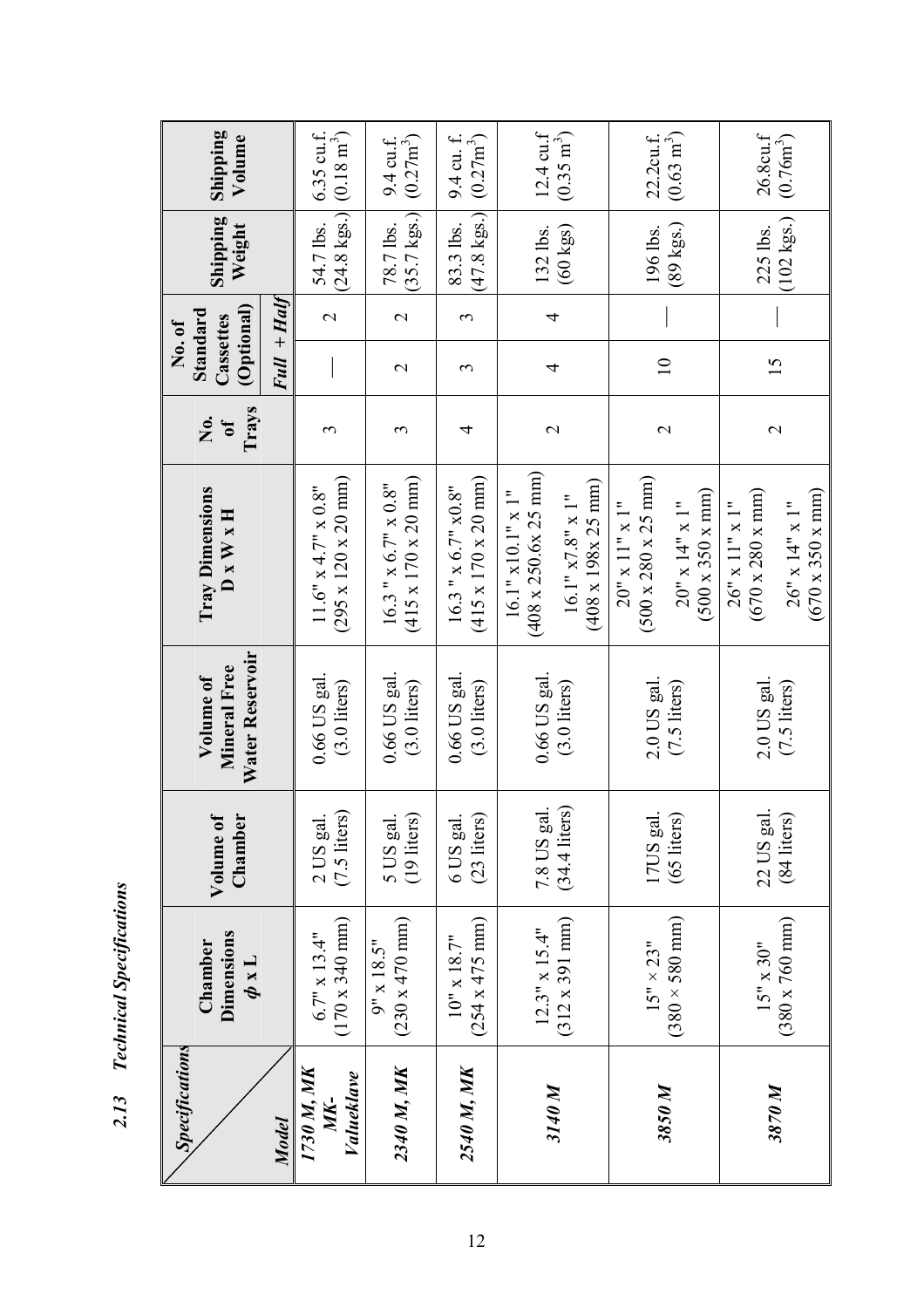# 2.14 Electrical Data

| <b>Model</b>                      |                  | 1730                    | <b>2340</b>      |           | 2540             |               | 3140                   | 3850             | 3870             |
|-----------------------------------|------------------|-------------------------|------------------|-----------|------------------|---------------|------------------------|------------------|------------------|
| <b>Specifications</b>             | $\boldsymbol{M}$ | $M\mathbf{K}$<br>$MK-V$ | $\boldsymbol{M}$ | $M\bar K$ | $\boldsymbol{M}$ | $M\mathbf{K}$ | $\boldsymbol{M}$       | $\boldsymbol{M}$ | $\boldsymbol{M}$ |
| Total power<br>model 120V         | 8.8A             | $11.2A$ 11.7A           |                  |           | 11.7A            |               | 20.0A                  |                  |                  |
| Total power<br>model 230V         | 4.6A             | 5.9A                    | 6.0A             | 9.6A      | 6.0A             |               | $9.6A$   10.4A   10.4A |                  | 13A              |
| <b>Heaters W</b>                  | 1050             | 1350                    | 1400             | 2200      | 1400             | 2200          | 2400                   | 2400             | 3000             |
| Degree of protection by enclosure |                  |                         |                  |           |                  |               | IP31                   |                  |                  |

# 2.15 Maximum Solid Load Sizes

(Textile load =  $1/3$  of solid load)

| <b>Models</b> | <b>Loads</b> |     |
|---------------|--------------|-----|
|               | <i>lbs</i>   | kg  |
| 1730          | 6.0          | 2.7 |
| 2340          | 7.0          | 3.2 |
| 2540          | 8.8          | 4.0 |
| 3140          | 11.0         | 5.0 |
| 3850          | 13.6         | 6.0 |
| 3870          | 14.0         | 6.4 |

# 2.16 Symbol Description

![](_page_14_Picture_6.jpeg)

Caution! Consult accompanying documents

![](_page_14_Picture_8.jpeg)

Caution! Hot Surface.

![](_page_14_Picture_10.jpeg)

Caution! Hot steam.

![](_page_14_Picture_12.jpeg)

**Ground**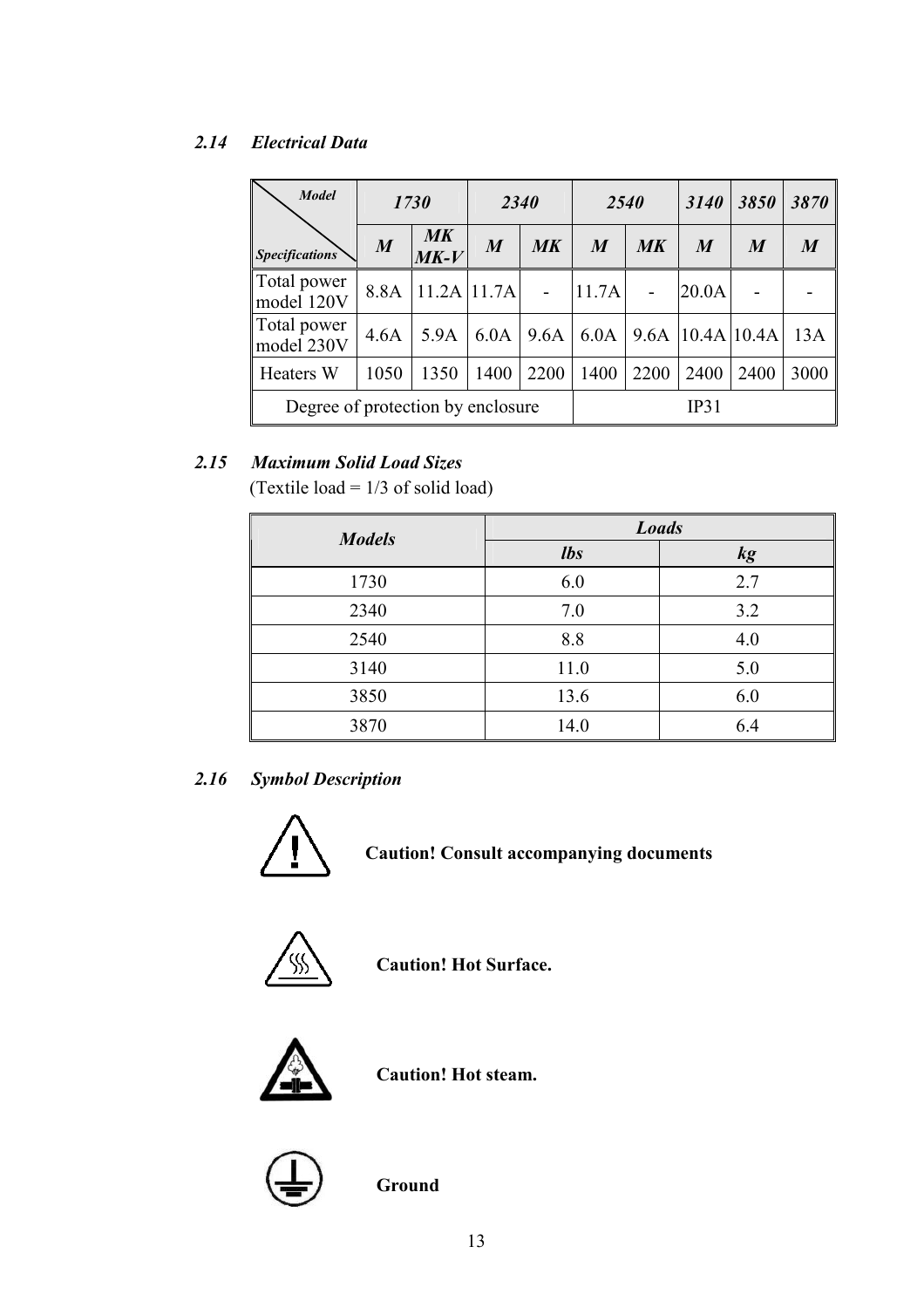![](_page_15_Figure_1.jpeg)

| No. | <b>Description</b>          | No. | <b>Description</b>    |
|-----|-----------------------------|-----|-----------------------|
| 1.  | Front legs                  | 10. | Air trap jet          |
| 2.  | Reservoir water drain valve | 11. | Main power switch     |
| 3.  | Door closing device         | 12. | Pressure gauge        |
| 4.  | Door microswitch            | 13. | Power indicator light |
| 5.  | Autoclave cover             | 14. | Heat indicator light  |
| 6.  | Timer                       | 15. | Dry indicator light   |
| 7.  | Water reservoir cover       | 16. | Multipurpose valve    |
| 8.  | Water reservoir             | 17. | Thermostat (B10) knob |
| 9.  | Safety valve                | 18. | Door cover            |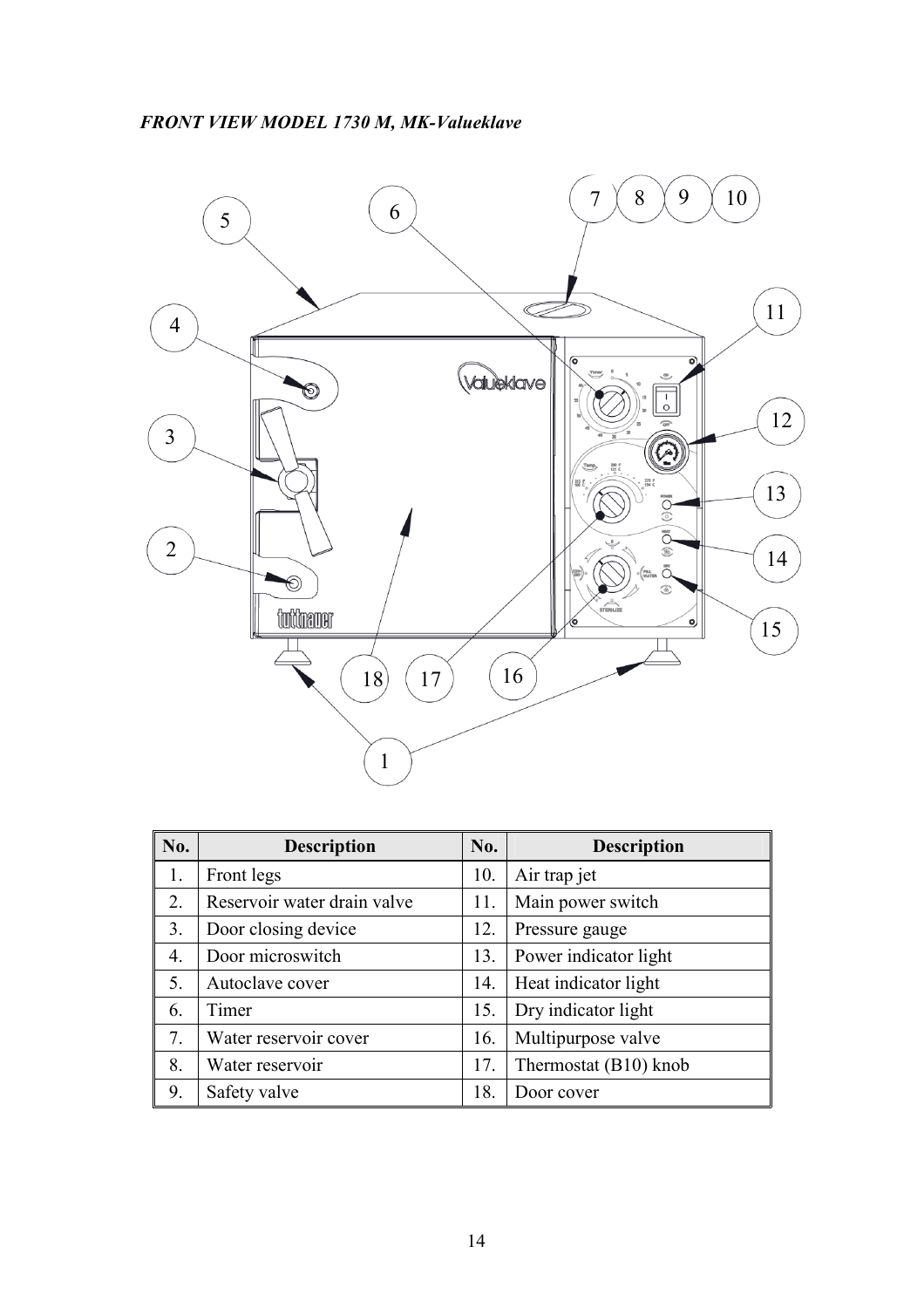![](_page_16_Figure_1.jpeg)

| No. | <b>Description</b>    | No. | <b>Description</b>          |
|-----|-----------------------|-----|-----------------------------|
| 1.  | Water reservoir cover | 11. | Thermostat (B10) knob       |
| 2.  | Water reservoir       | 12. | Multipurpose valve          |
| 3.  | Safety valve          | 13. | Front legs                  |
| 4.  | Air trap jet          | 14. | Rear legs                   |
| 5.  | Pressure gauge        | 15. | Reservoir water drain valve |
| 6.  | Main power switch     | 16. | Door closing device         |
| 7.  | Timer                 | 17. | Door microswitch            |
| 8.  | Power indicator light | 18. | Door cover                  |
| 9.  | Heat indicator light  | 19. | Autoclave cover             |
| 10. | Dry indicator light   |     |                             |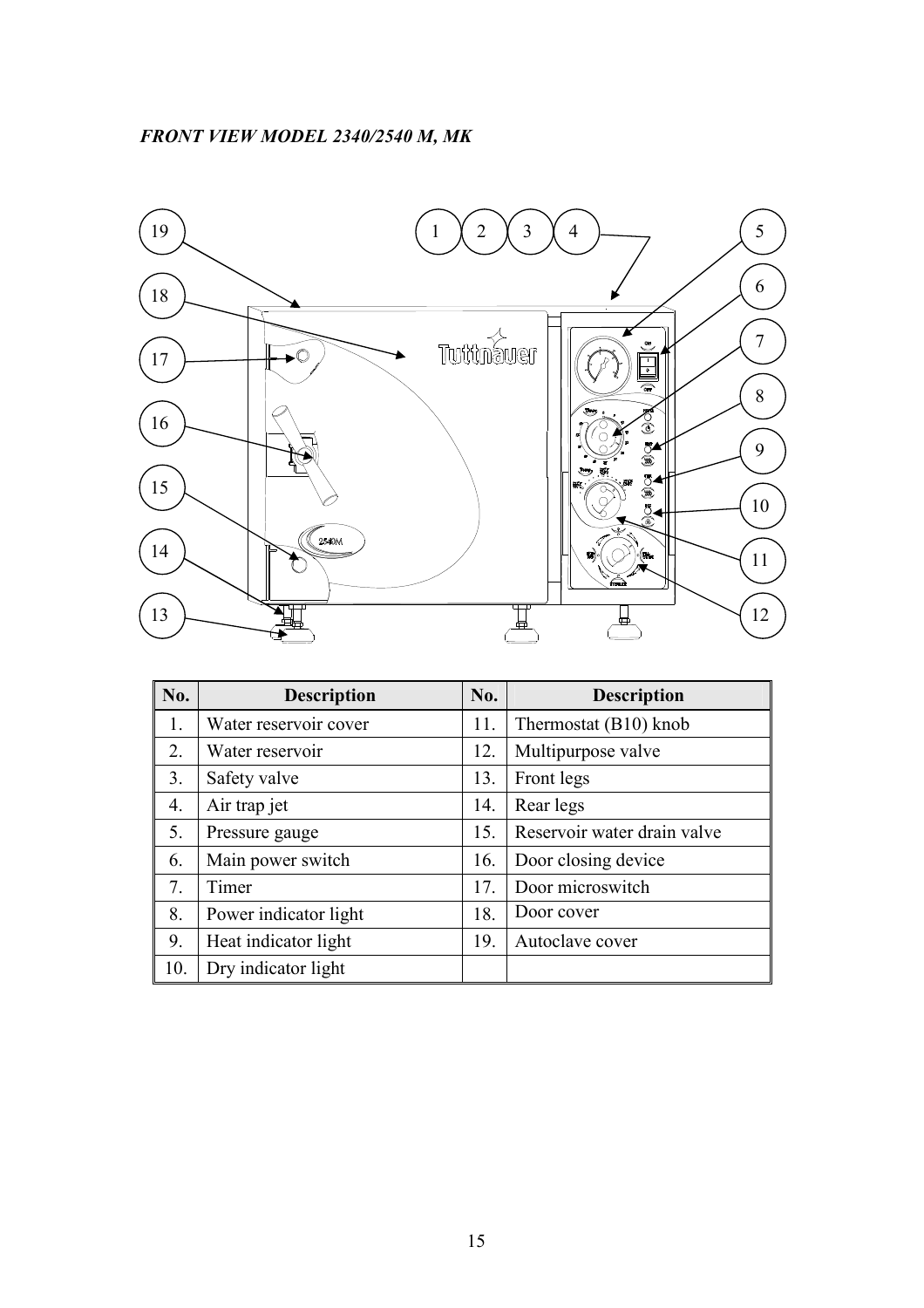![](_page_17_Figure_1.jpeg)

![](_page_17_Figure_2.jpeg)

| No. | <b>Description</b>    | No. | <b>Description</b>          |
|-----|-----------------------|-----|-----------------------------|
| 1.  | Water reservoir cover | 10. | Dry indicator light         |
| 2.  | Water reservoir       | 11. | Thermostat (B10) knob       |
| 3.  | Safety valve          | 12. | Multipurpose valve          |
| 4.  | Air trap jet          | 13. | Front legs                  |
| 5.  | Pressure gauge        | 14. | Reservoir water drain valve |
| 6.  | Main power switch     | 15. | Door closing device         |
| 7.  | Timer                 | 16. | Door microswitch            |
| 8.  | Power indicator light | 17. | Door cover                  |
| 9.  | Heat indicator light  | 18. | Autoclave cover             |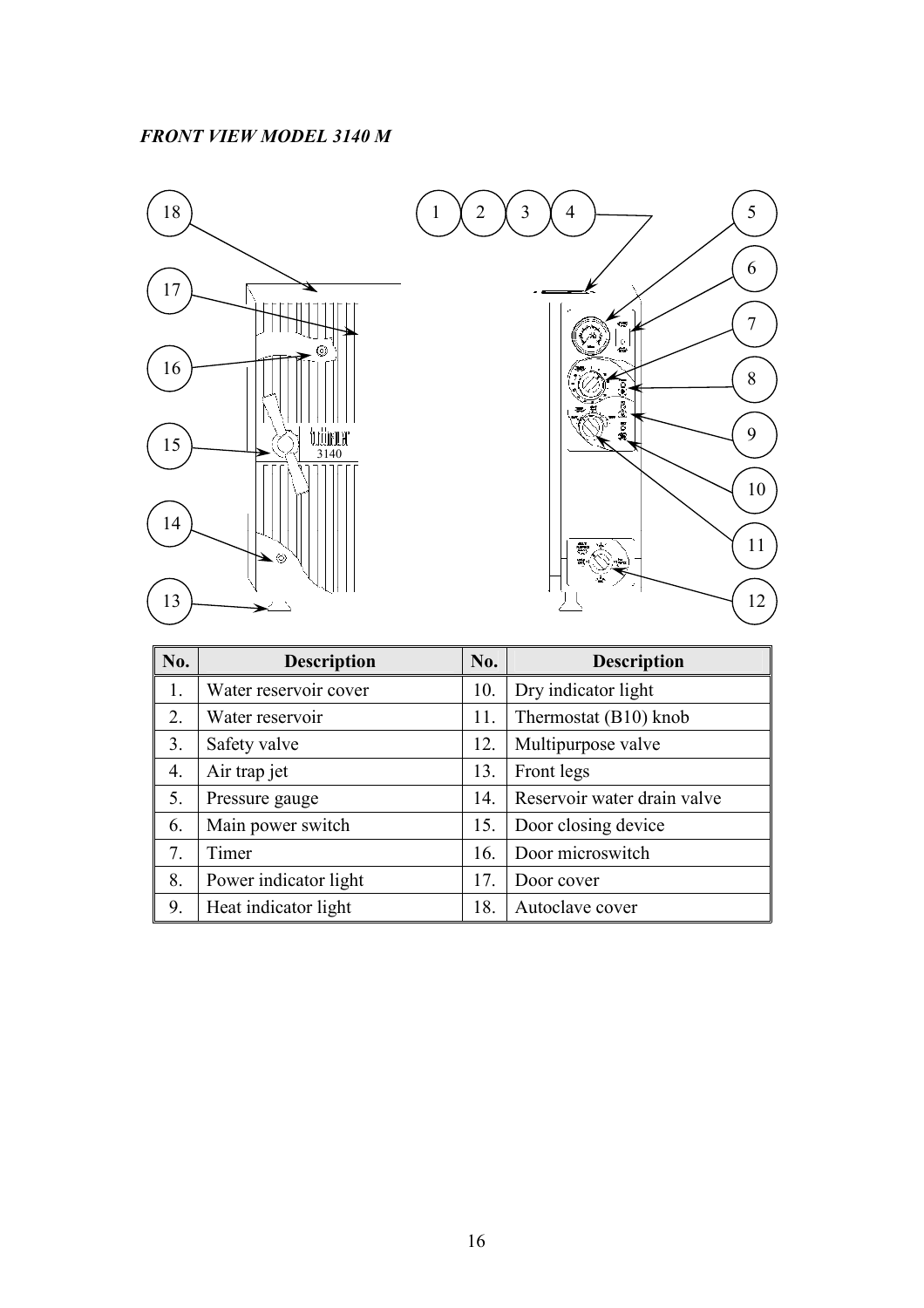# FRONT VIEW MODEL 3850/3870 M

![](_page_18_Figure_1.jpeg)

| <b>No.</b> | <b>Description</b>    | No. | <b>Description</b>          |
|------------|-----------------------|-----|-----------------------------|
| 1.         | Water reservoir cover | 10. | Dry indicator light         |
| 2.         | Water reservoir       | 11. | Thermostat (B10) knob       |
| 3.         | Safety valve          | 12. | Multipurpose valve          |
| 4.         | Air trap jet          | 13. | Front legs                  |
| 5.         | Pressure gauge        | 14. | Reservoir water drain valve |
| 6.         | Main power switch     | 15. | Door closing device         |
| 7.         | Timer                 | 16. | Door microswitch            |
| 8.         | Power indicator light | 17. | Door cover                  |
| 9.         | Heat indicator light  | 18. | Autoclave cover             |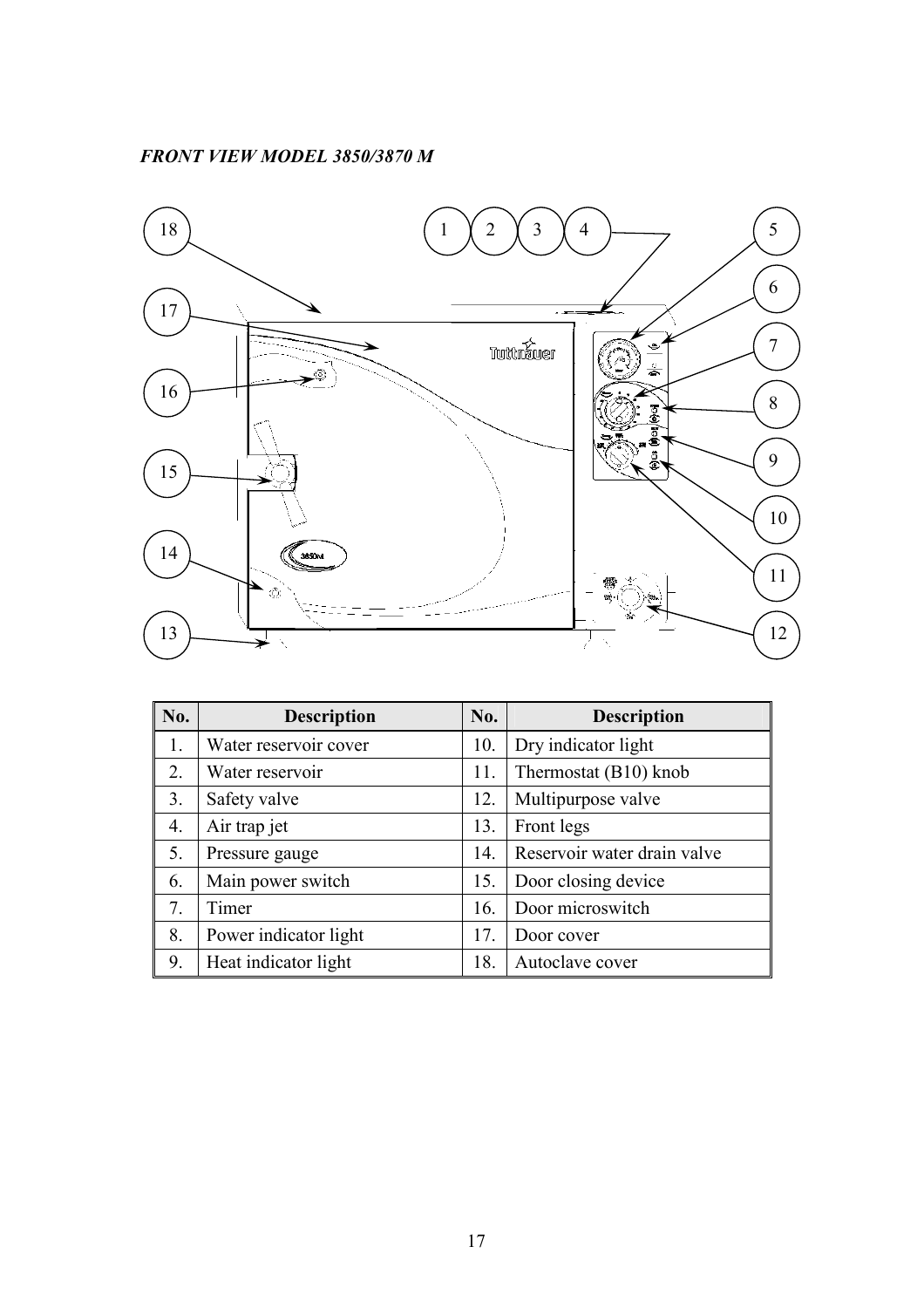### **REAR VIEW**

![](_page_19_Figure_1.jpeg)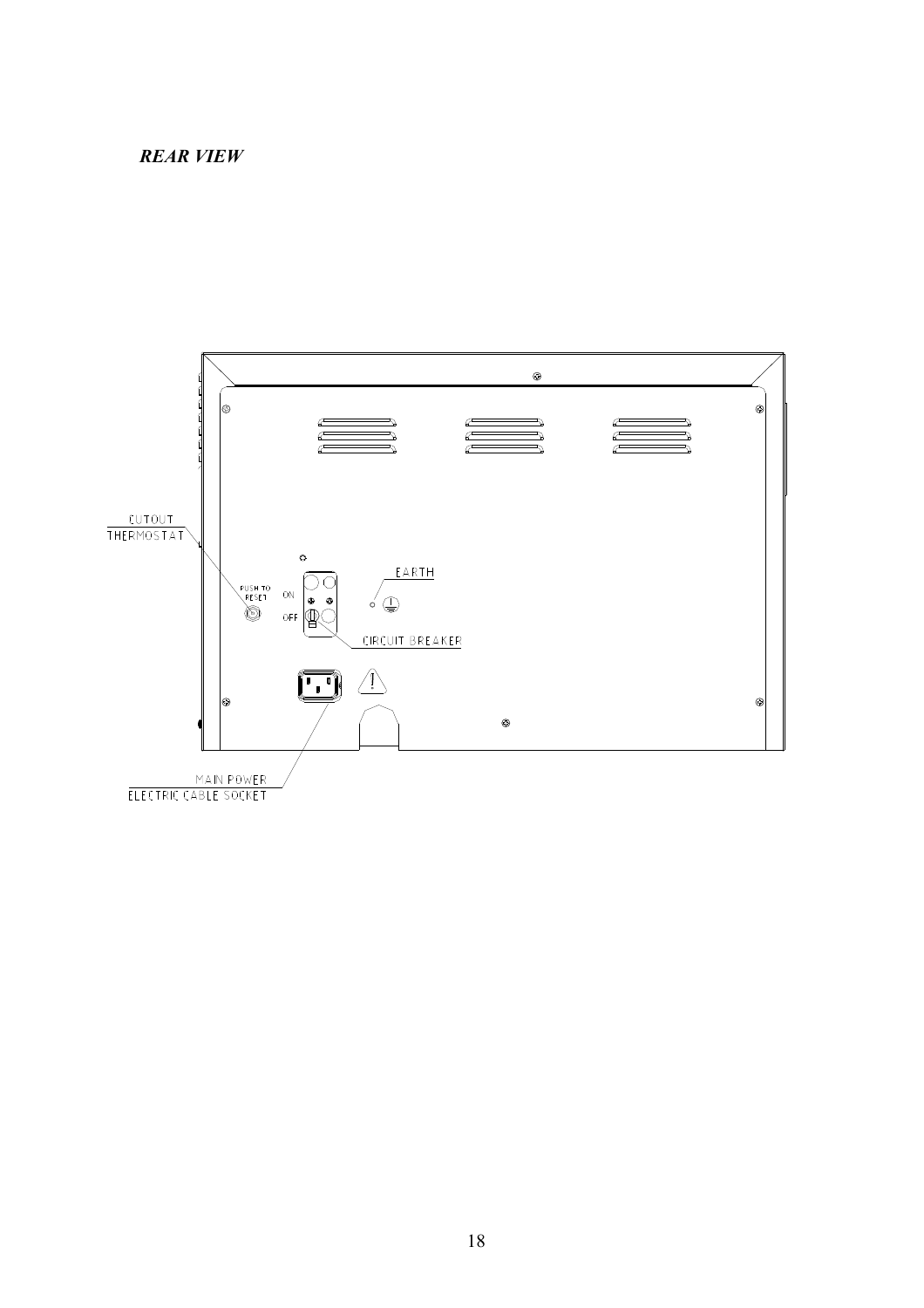# 3 DESCRIPTION OF COMPONENTS

# 3.1 Control Panel

| <b>Description</b>                           |                            | <b>Operation</b>                                                                                                                                                                                             |
|----------------------------------------------|----------------------------|--------------------------------------------------------------------------------------------------------------------------------------------------------------------------------------------------------------|
| <b>PRESSURE GAUGE</b>                        |                            | $0-60$ psi, $(0-4bar)$ indicates the chamber pressure<br>and includes maximum point indicator.                                                                                                               |
| TIMER 0-60 min.                              |                            | Sets the time for sterilization and drying cycles<br>(see section 7 for correct cycle time settings).<br><b>Note:</b> The power to the heating elements is<br>switched off when the Timer reaches 0 minutes. |
| <b>THERMOSTAT</b>                            |                            | Sets the desired sterilization temperature for each<br>cycle within the range of $212^{\circ}F - 273^{\circ}F$ (100°C -<br>$134^{\circ}$ C).                                                                 |
|                                              | <b>Position</b>            |                                                                                                                                                                                                              |
|                                              | <b>FILL WATER</b>          | Water flows from the water reservoir into the<br>chamber.                                                                                                                                                    |
| <b>MULTI-</b><br><b>PURPOSE</b>              | <b>STERILIZE</b>           | Valve closed to all directions.                                                                                                                                                                              |
| <b>VALVE</b>                                 | <b>EXH.&amp; DRY</b>       | Exhausts the steam from the chamber into the water<br>reservoir after the sterilization cycle is finished.                                                                                                   |
|                                              | $\omega$ $\theta$ $\omega$ | Heating elements are disconnected, no cycle is in<br>progress.                                                                                                                                               |
| <b>HEAT INDICATOR</b><br><i><b>LIGHT</b></i> |                            | Lights to indicate that the heaters are activated.<br>It will cycle off and on when the temperature<br>reaches the preset valve.                                                                             |
|                                              | <b>DRY INDICATOR LIGHT</b> | Lights to indicate that drying cycle is in process.                                                                                                                                                          |
| <b>POWER INDICATOR</b><br><i>LIGHT</i>       |                            | Light to indicate that the main switch is on.                                                                                                                                                                |
| <b>MAIN SWITCH</b>                           |                            | Main power switch, which supplies electric power<br>to the autoclave.                                                                                                                                        |

# 3.2 Other Components

| <b>Description</b>        | <i><b>Operation</b></i>                                                                                                                                                                                                  |
|---------------------------|--------------------------------------------------------------------------------------------------------------------------------------------------------------------------------------------------------------------------|
| <b>WATER DRAIN VALVE</b>  | Enables the drainage of water from the reservoir.                                                                                                                                                                        |
| <b>WATER RESERVOIR</b>    | Holds water for sterilization and also serves as a<br>condenser for the hot steam during the exhaust<br>phase.                                                                                                           |
| <b>SAFETY VALVE</b>       | Located in the water reservoir. Protects the chamber<br>by releasing any pressure above 40psi (2.7bar). This<br>Safety Valve is required and approved by ASME.                                                           |
| <b>AIR TRAP JET</b>       | Located in the water reservoir. Eliminates air during<br>heat up phase to insure correct sterilization<br>temperature is reached. Also prevents air pockets<br>and pockets of cold steam from forming in the<br>chamber. |
| <b>SAFETY THERMOSTAT</b>  | Prevents overheating during the sterilization and<br>drying stages, will automatically reset itself.                                                                                                                     |
| <b>CUT-OUT THERMOSTAT</b> | Cuts off the power in case of overheating if the<br>safety thermostat does not operate. This thermostat<br>does not reconnect automatically but must be reset.                                                           |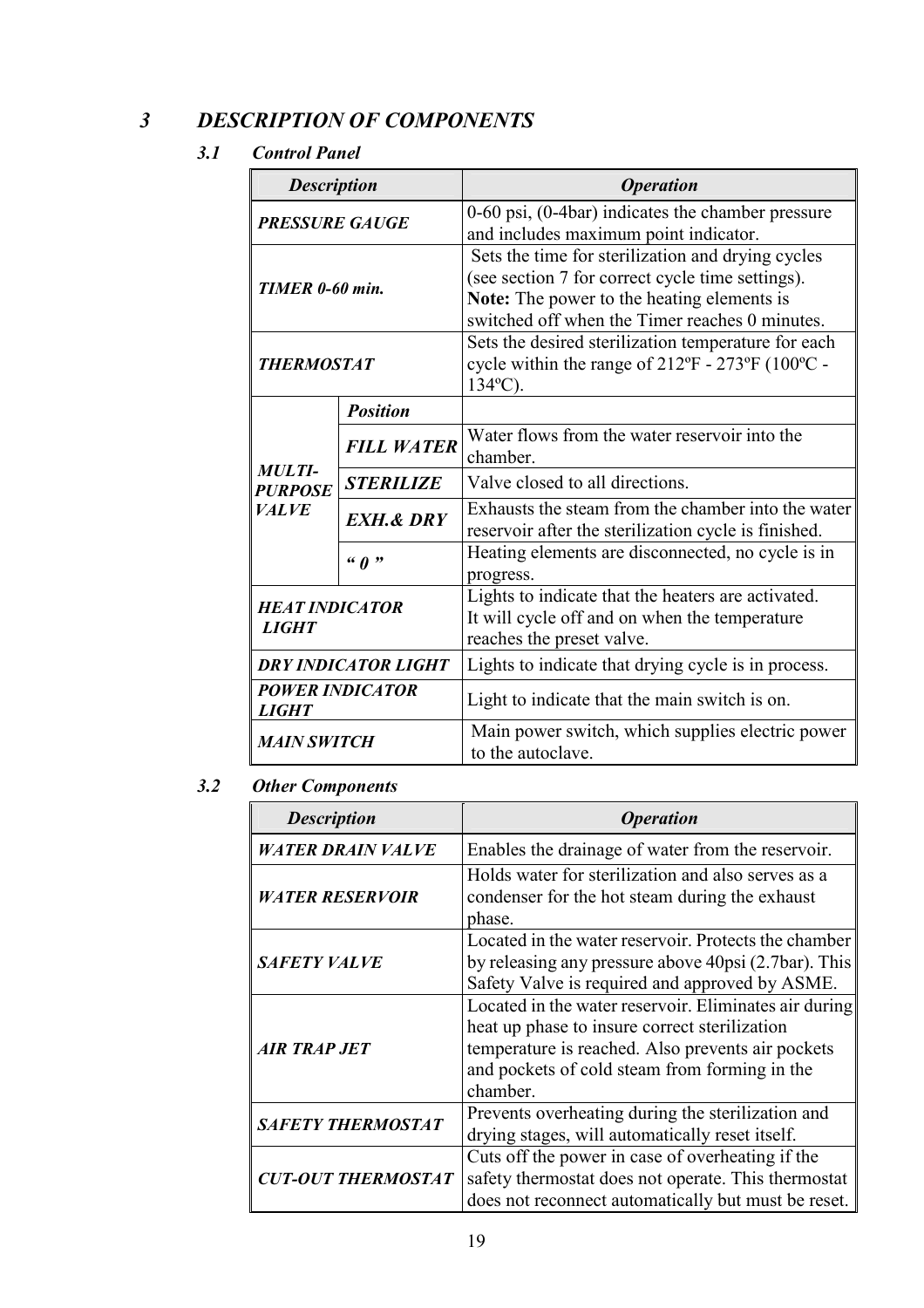# 4 INSTALLATIONINSTRUCTIONS

#### Caution:

Note:

The sterilizer must be placed on a rigid and leveled surface. The stand must be able to hold the load of the device and loaded material.

Make sure, when placing the autoclave, to leave space around the machine, to give the technician access to service the machine.

# 4.1 Electrical

 The electrical connection should comply with the devices power requirement. It must also comply with local installation and safety rules and regulations. The voltage supplied to the device must comply with the label  $\pm$  5%.

In order to avoid any injury by electrical hazard, it is mandatory for the customer to have installed an earth leakage relay (GFI outlet or circuit breaker) in the electrical circuit to which the autoclave is connected. This relay disconnects all the poles of the electrical power line in case of accidental contact by the power line, with the autoclave's metal enclosure.

Note: Keep the back and the right side of the autoclave approximately 1" (25mm) away from the wall to allow for ventilation.

Connect the power cord to the socket on the rear side of the autoclave; plug it into the supply outlet.

### 4.2 Setup

Proper adjustment of the chamber pitch is one of the most important things you can do for the sterilizer. Proper chamber pitch insures that among other things, the sterilizer will have the proper amount of water in the chamber at the beginning of each cycle. Insufficient water in the chamber, at the beginning of the cycle, will cause the unit to overheat and activate one of the safety thermostats. This will occur at some point during the cycle when the water level becomes too low. If, on the other hand, there is too much water in the chamber, this will extend the heating portion of the cycle. Extending the heat up time will shorten the sterilization time, causing items to not be sterilized, indicator strips to not change color and spore tests to fail.

For proper setup please follow these setup steps (see drawing below):

- $\bullet$  The autoclave should be turned off and unplugged.
- Make sure the counter is level and sturdy  $(3)$ .
- Make sure all the feet are on the autoclave and none have been lost.
- Make sure the feet are free to move in and out  $(2)$ .
- Position the autoclave on the counter.
- Fill the reservoir with distilled water (see sec 7.2).
- The chamber should be empty of any instruments, trays or leftover water.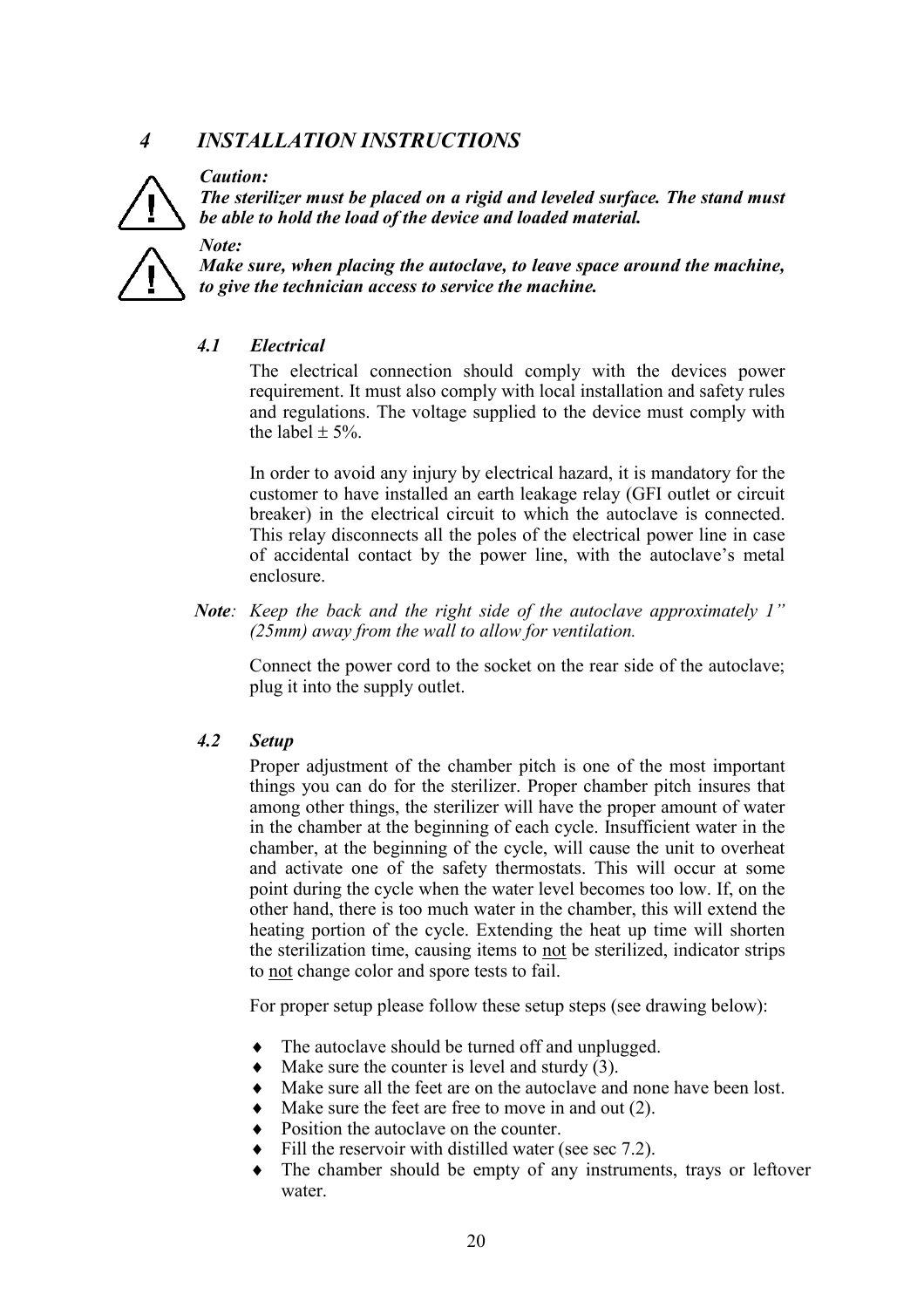- The chamber pitch now needs to be adjusted.
- Measure to the proper amount of distilled water for the appropriate model unit as listed below.

|    | 1730                                                                  | 2340/2540 | 3140 | 3850 | 3870 |
|----|-----------------------------------------------------------------------|-----------|------|------|------|
|    | 10-12 300-350 12-15 350-450 14-16 420-480 20-23 600-690 24-27 720-810 |           |      |      |      |
| 0Z | ml                                                                    |           |      |      |      |

- Pour the proper amount of water into the chamber through the front  $\bullet$ door of the unit  $(4)$ .
- This water should cover the bottom of the chamber to within  $+/ \frac{1}{2}$ inch of the groove in the front  $(1)$ .
- $\bullet$  If necessary, adjust the front leveling feet, up or down, so that the water lays in the chamber correctly  $(2)$ .
- Once the chamber pitch adjustment is completed, the unit is ready to operate.

Note: It is imperative to have the correct amount of water in the chamber each cycle for proper operation of the autoclave.

#### $4.3$ **Lifting and Carrying**

![](_page_22_Picture_9.jpeg)

**Caution:** Before moving the autoclave, make sure that the electric cord is disconnected from the power and there is no pressure in the chamber.

- $1.$ Disconnect the power supply cord.
- $2<sup>1</sup>$ Drain the water from the reservoir and vessel.

To avoid injuries, lifting and carrying should be done by two people.

Do not drop this device!

![](_page_22_Figure_15.jpeg)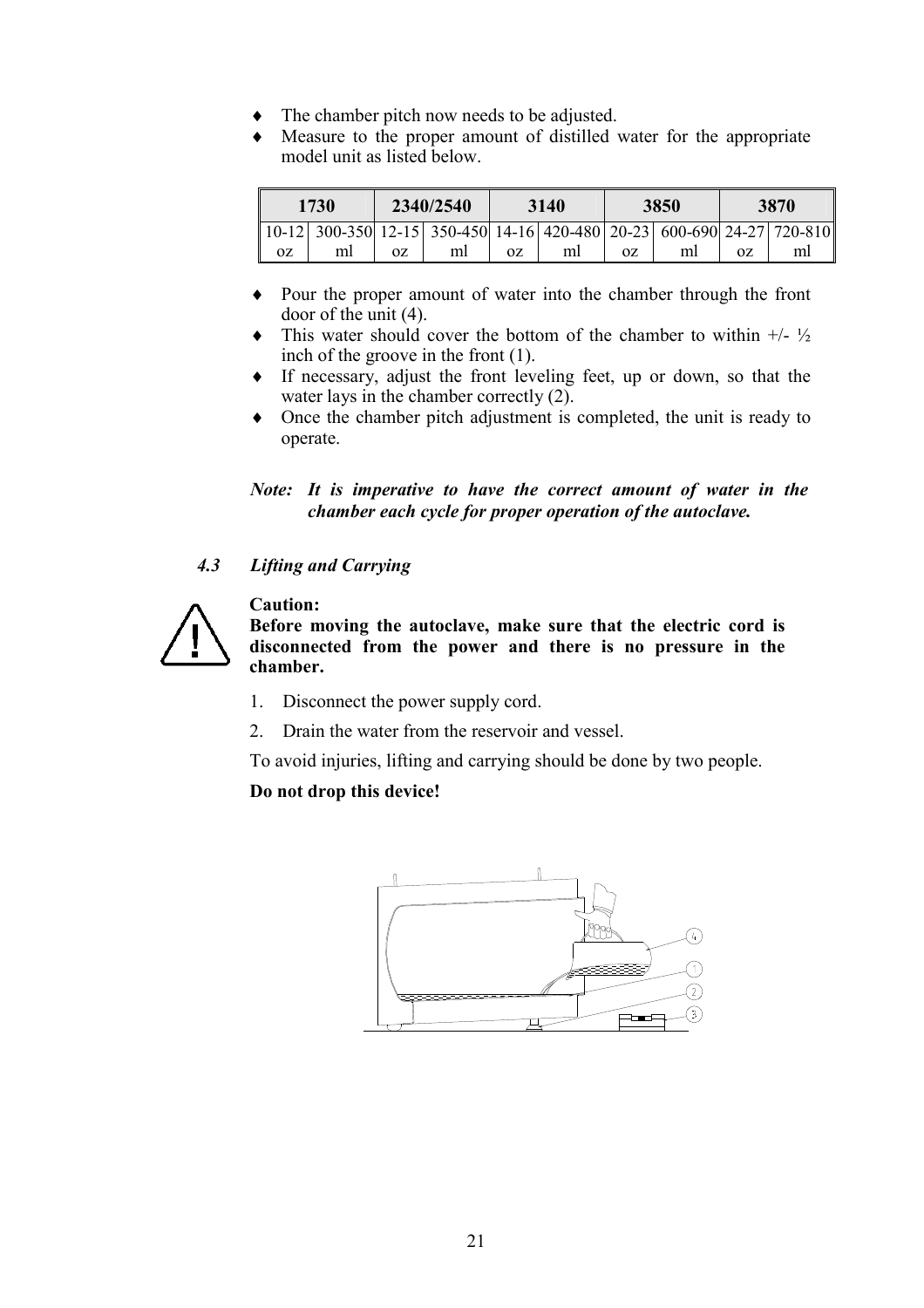**WATER QUALITY**  $\overline{5}$ 

> The distilled or mineral free water supplied to the autoclave should have the physical characteristics and maximum acceptable level of contaminants indicated in the table below:

# Physical Characteristics and Maximum acceptable contaminants levels in steam for sterlizers

| Element                                      | Condensate – allowable content    |
|----------------------------------------------|-----------------------------------|
| Silicium oxide. $SiO2$                       | $\leq 0.1$ mg/kg                  |
| Iron                                         | $\leq 0.1$ mg/kg                  |
| Cadmium                                      | $\leq$ 0.005 mg/kg                |
| Lead                                         | $\leq$ 0.05 mg/kg                 |
| Rest of metals except iron, cadmium,<br>lead | $\leq 0.1$ mg/kg                  |
| Chloride (Cl)                                | $\leq 0.1$ mg/kg                  |
| Phosphate (P2O5)                             | $\leq 0.1$ mg/kg                  |
| Conductivity (at $20^{\circ}$ C)             | $\leq$ 3 µs/cm                    |
| pH value (degree of acidity)                 | 5 to 7                            |
| Appearance                                   | Colourless clean without sediment |
| Hardness $(\Sigma$ Ions of alkaline earth)   | $\leq 0.02$ mmol/l                |

| (According to EN 13060:2004). |  |
|-------------------------------|--|

Compliance with the above data should be tested in accordance with acknowledged analytical methods, by an authorized laboratory.

# Attention:

We recommend testing the water quality once a month. The use of water for autoclaves that does not comply with the table above may have severe impact on the working life of the sterilizer and can invalidate the manufacturer's warranty.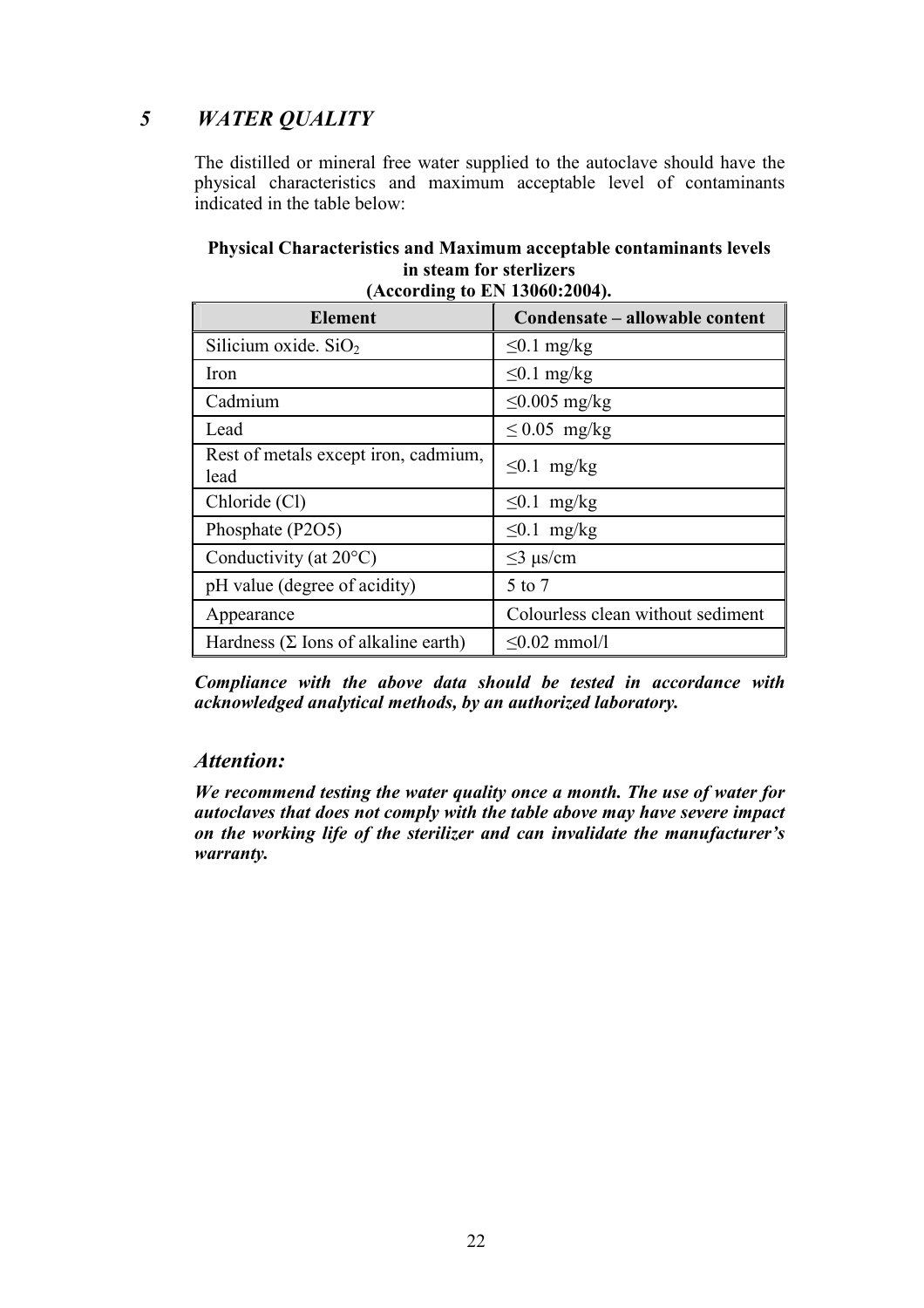# 6 PREPARATION BEFORE STERILIZATION

The purpose of packaging and wrapping items for sterilization is to provide an effective barrier against contamination during storage, once the items have been sterilized

# VERYIMPORTANT!

![](_page_24_Picture_4.jpeg)

When sterilizing cotton wool or pads, it is essential to wrap them in paper or cotton bags in order to prevent the multi=purpose valve and the autoclave openings from becoming clogged with remnants of the material.

 Packaging and wrapping materials should be approved for use in a steam sterilizer and permit the removal of air and penetration of the steam during the sterilization process.

The basic principle of determining the size, mass and contents of instrument and hollowware packs is that the contents are sterile and dry immediately upon completion of the drying cycle.

Instruments to be sterilized must be clean and free from any residual matter, such as debris, blood, pads or any other material. Such substances may cause damage to the instruments themselves or the sterilizer.

- 1. Clean instruments immediately after use. It is recommended that instruments be ultrasonically cleaned in a Tuttnauer<sup>TM</sup> Clean and Simple Ultrasonic Cleaner, using Tuttnauer<sup>TM</sup> Clean and Simple enzymatic cleaning solution.
- 2. After ultrasonic cleaning, rinse under tap water for 30 seconds and pat dry to remove residual minerals. If your tap water has a high mineral content, rinse a second time in a bath of distilled water and pat dry.
- 3. Launder textile wraps prior to reuse, but **do not** use bleach.
- 4. Follow the instrument manufacturer's instructions for cleaning and lubricating instruments.
- 5. Be sure that instruments of dissimilar metal (stainless steel, carbon steel, etc.) are separated. Carbon steel instruments should be bagged or placed on autoclavable towels and not directly on stainless steel trays. (Mixing will result in the oxidation of these metals).
- 6. Load items within the boundaries of the tray so that they do not touch the chamber walls, or fall off when the tray is inserted into the autoclave. The chamber walls are very hot; items that come into contact with the wall can be damaged
- 7. Check the manufacture's instructions as to the proper procedure for sterilizing each item. The instrument manufacturer can give specific information on proper sterilization temperature and sterilization time for any item.
- 8. Place a sterilization indicator in each tray or inside each wrapped pack.
- 9. When using a paper / plastic bag, the plastic side should always be down. Use single-use wraps once only and discard after use.
- 10. Verify that the packaging method is in accordance with good practice approach and the packaging materials are in accordance with the applicable standards (e.g. EN868 series).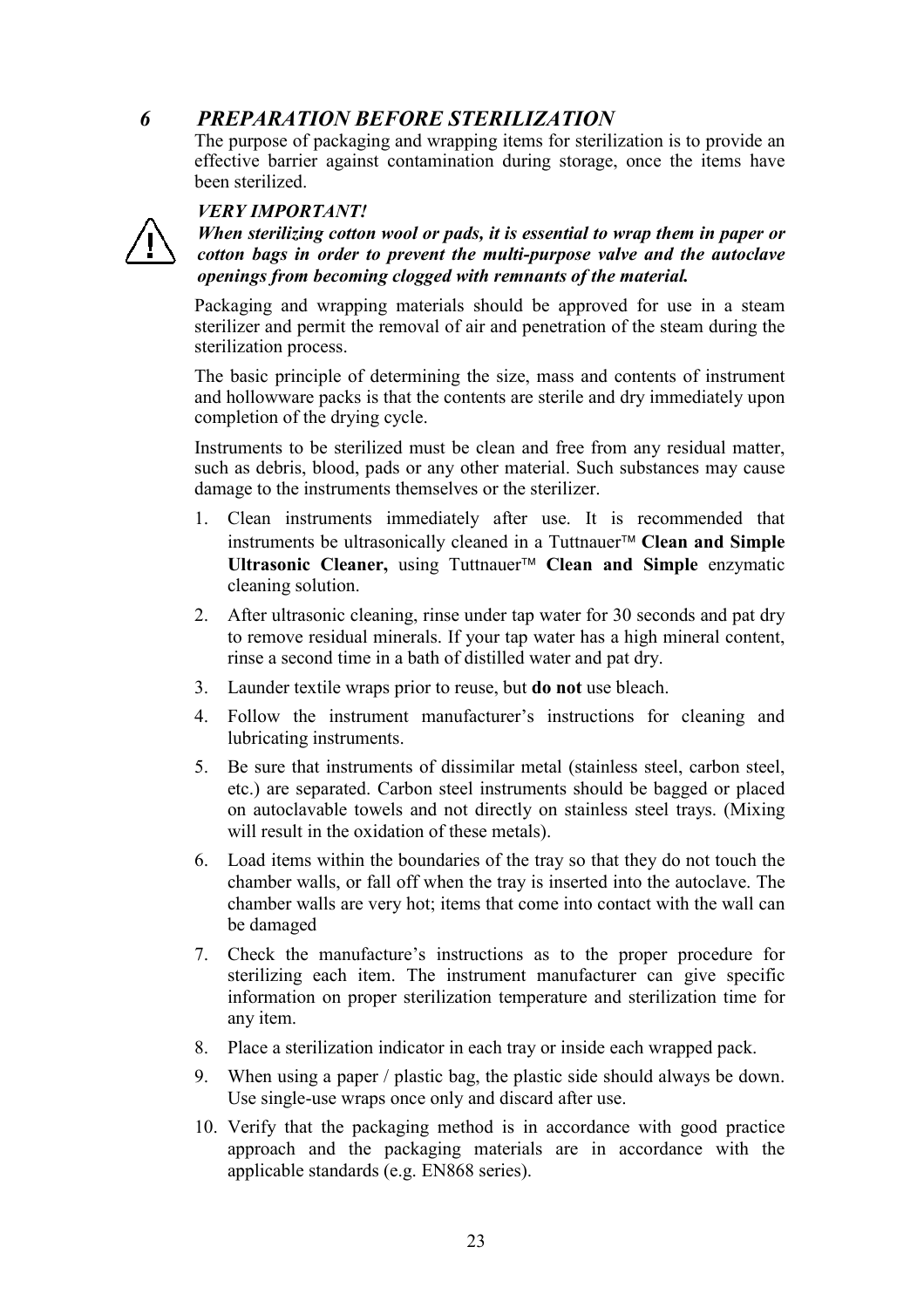- 11. At least once per week use a biological spore test (Bacillus Stearothermophilus) in any load to insure proper sterilization. (Be aware testing standards may vary).
- 12. All instruments **must** be sterilized in an open position. Place instruments with ratchets opened and unlocked or clipped on the first ratchet position. Surfaces that are hidden because the item is in a closed position will not be exposed to the steam and will not be sterilized.

![](_page_25_Figure_2.jpeg)

- 13. Disassemble or sufficiently loosen multiple
part instruments prior to packaging to permit the sterilizing agent to come into contact with all parts of the instrument.
- 14. Make sure that all instruments remain apart during the sterilization process. Surfaces that are hidden because items are covering other items will not be exposed to the steam and will not be sterilized.
- 15. Items prone to trapping air or moisture, e.g. hollowware, should be tilted on edge. This will allow a minimal resistance to the removal of air or condensate during sterilization and drying.
- 16. The operator may use racks to allow for adequate separation of packaged instruments.
- 17. Do not overload the sterilizer trays. Overloading will cause inadequate sterilization and poor drying. Load trays loosely to capacity. Instruments should be loaded one level deep only. See table in section 2 for recommended loading capacities.
- 18. Tubing should be rinsed after cleaning. When placed in the tray, make sure that both ends of the tubing are open and there are no sharp bends or twists.
- 19. Empty canisters should be placed upside
down, in order to prevent accumulation of water.
- 20. Allow a distance of approximately  $1"$  (2.5 cm) between trays or cassettes to permit steam circulation.
- 21. Wrapped instruments should be packed in material which will allow steam penetration and promote drying, such as autoclave bag, autoclave paper, or muslin towels.

#### 22. Do not stack pouches.

It is recommended that a Tuttnauer<sup>TM</sup> Pouch Rack be used. This will allow the operator to place pouches on their side, which will increase capacity and will allow for better exposure to steam for sterilization and better circulation of air for drying.

![](_page_25_Figure_14.jpeg)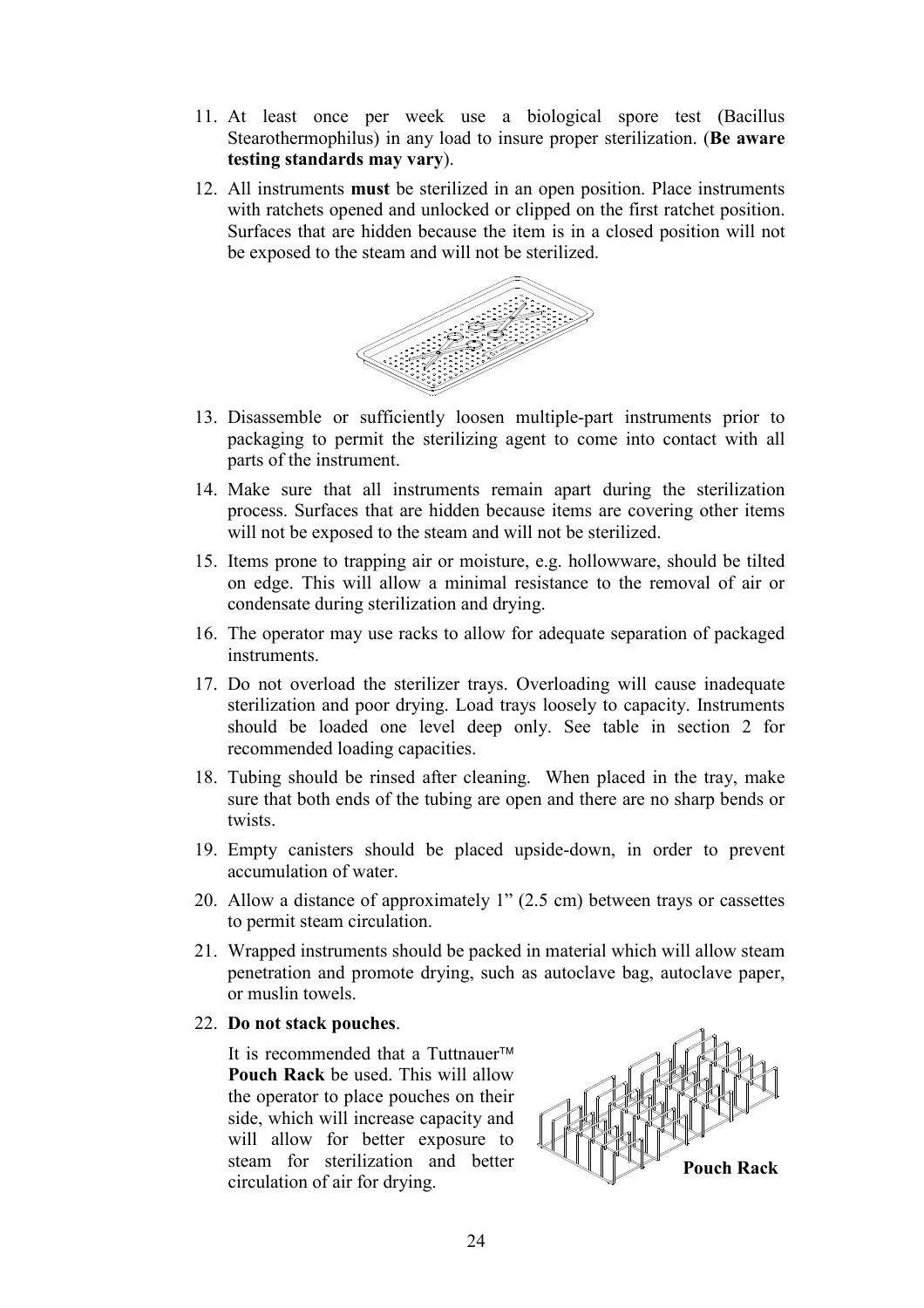- 23. If spotting is detected on the instruments, the first step would be to use an ordinary eraser to remove the spot. If there is no pitting under the spot, the spot was only dirt. Dirt spots on an instrument may be an indication that the autoclave needs to be cleaned or that the instruments were not adequately cleaned or dried. If removal of the spot reveals pitting, the spot was most likely rust. Rust spots on an instrument are not uncommon on inexpensive instruments. It may also be an indication that the instruments were rinsed in tap water with a high content of minerals. These minerals when exposed to high temperature and steam will accelerate the oxidation of the metal. One suggestion would be to final rinse the instruments in distilled water.
- 24. If the instruments exhibit a discoloration, this can be due to the mixing of carbon steel and stainless steel. When these two metals come into contact with each other electrolysis occurs that breaks down the metal. The best solution is to separately wrap the carbon steel to insulate it from other instruments or the trays.

### 25. Packs

#### VERYIMPORTANT!

![](_page_26_Picture_4.jpeg)

When sterilizing cotton wool or pads, it is essential to wrap them in paper or cotton bags in order to prevent the multi=purpose valve and the autoclave openings from becoming clogged with remnants of the material.

![](_page_26_Picture_6.jpeg)

- 1. Place packs upright on trays, side by side.
- 2. Packs should not touch the chamber walls.
- 3. Pack instrument sets in a manner that prevents damage to delicate items.
- 4. Pack hollowware sets so that all openings face the same direction and so that the contents cannot move inside the pack.
- 5. Load packs of folded operating room drapes with layers vertical, allowing air to be removed from the packs rapidly.
- 6. Do not place packs of hollowware and trays of instruments above textile packs or soft goods in order to avoid wetting caused by condensation from items above.
- 7. Load items packed in flexible packaging materials on edge with paper to laminate, or flat with the plastic surface downwards.

# Note: The instrument manufacturer's recommendations shall be observed, concerning the sterilization data for each type of material.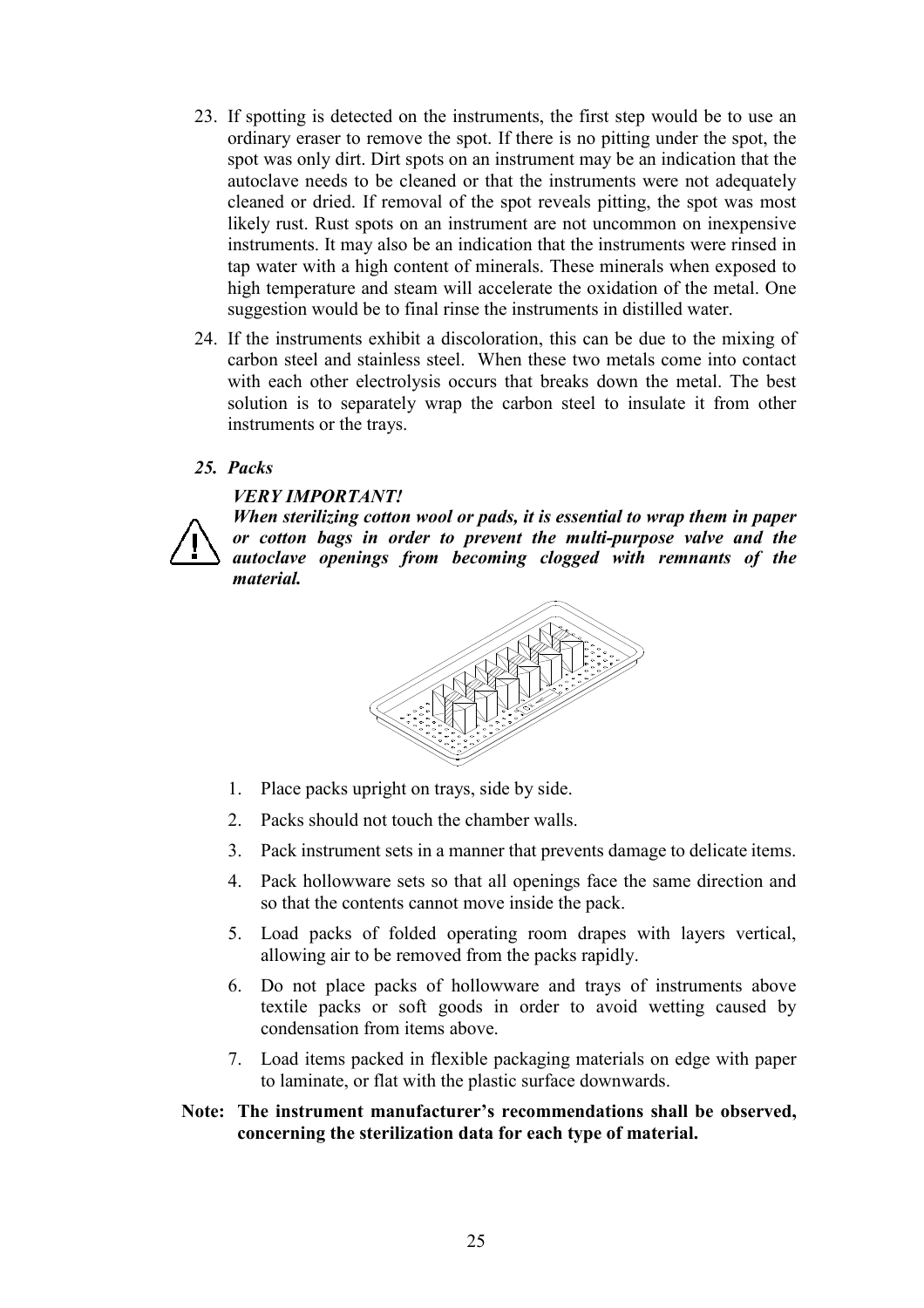# 26. Tubing

1. When placing in a tray, make sure that both ends are open, without sharp bends or twists.

![](_page_27_Figure_2.jpeg)

# 27. Cassettes

- 1. Instruments may be sterilized in cassettes. The advantage of the cassettes is that the sterilized instruments may remain organized in the cassettes ready for use, while stored in a sterile area.
- 2. If using models  $2340 / 2540$ , remove the trays and slide the cassettes into the chamber on the rack system.
- 3. If using models 3850 / 3870, place the cassettes directly on the tray, either lying flat (but no stacking) or on edge.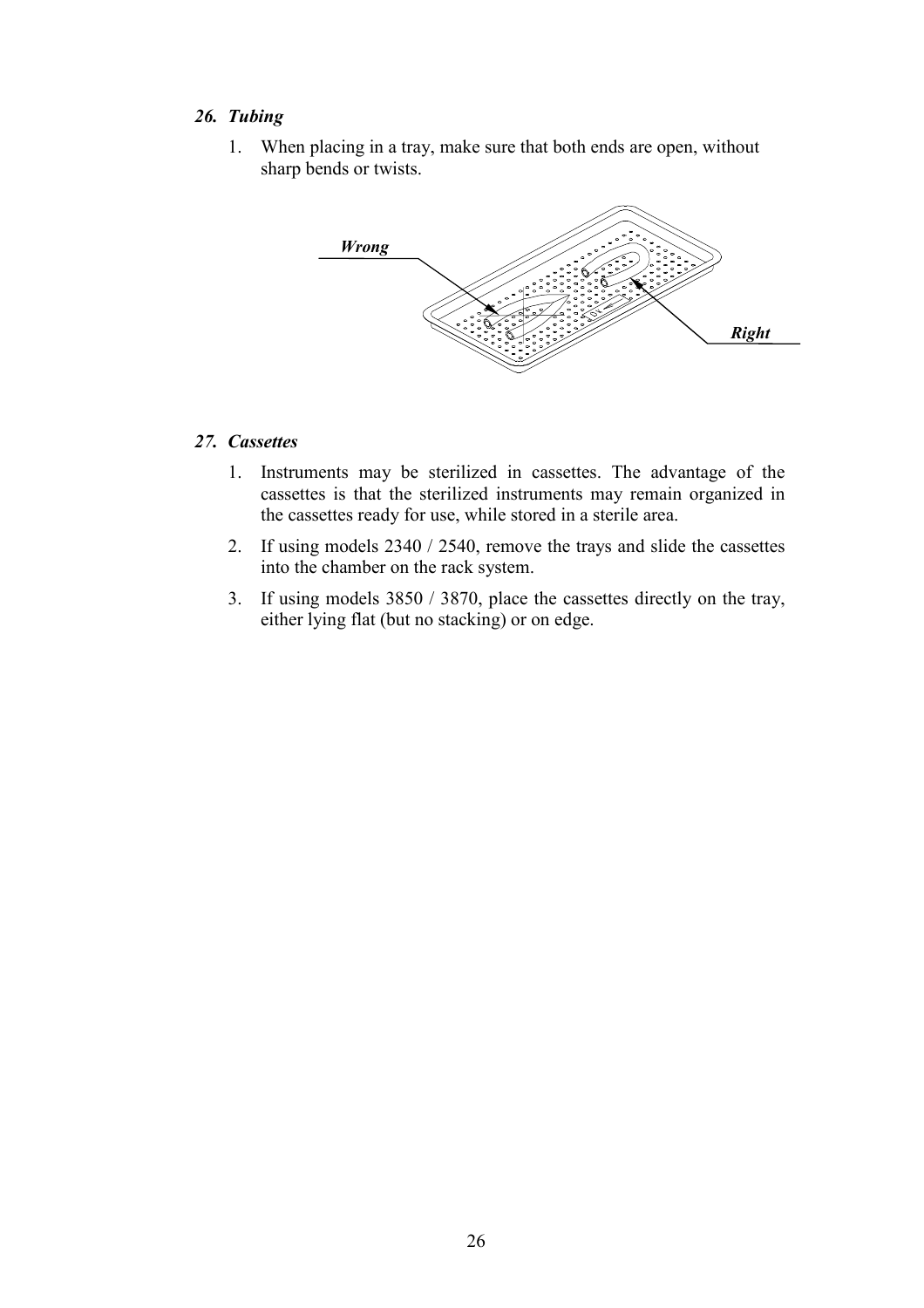# 7 OPERATION

![](_page_28_Picture_1.jpeg)

To avoid possible damage, do not leave the autoclave unattended while in operation.

Make sure the power cord is plugged into the back of the unit and also plugged into a power source.

# 7.1 Loading and Unloading the Device

7.1.1. Safety

 Protective equipment, clothes and other safety instructions should be implemented in accordance with local and national regulations and/or rules!

For proper sterilization - Do not overload the chamber. Only autoclavable products shall be used; please refer to the material or instrument manufacturer's instructions for sterilization of unknown materials or instruments.

# 7.1.2. Loading

 Correct loading of the autoclave is essential to successful sterilizing for several reasons. Efficient air removal from the chamber and the load will permit steam penetration and saturation, and allow proper drainage of condensate. Additionally, correct loading will reduce damage to packs and their contents and maximize efficient use of the sterilizer.

 For detailed loading instructions, see sec. 6 (Preparation before sterilization).

# 7.1.3. Unloading

 On completion of the cycle, the load shall be immediately removed from the sterilizer and a visual inspection made to ascertain that the load is dry, and that sterilizing indicators have made the required color change.

### 7.2 Fill the Water Reservoir

Caution:

- 7.2.1. Ensure that the drain valve is in a CLOSED position.<br>7.2.2 Remove the water reservoir cover
- Remove the water reservoir cover.
- 7.2.3. Pour distilled water into the reservoir through the opening on top of the autoclave, until it reaches the base of the safety valve holder. Under no circumstances fill any higher than the base of the safety valve holder.
- 7.2.4. For proper operation make sure the water level is above the coils of the cooling coil.

![](_page_28_Picture_18.jpeg)

Under no circumstance should water be filled above the safety valve holder.

![](_page_28_Figure_20.jpeg)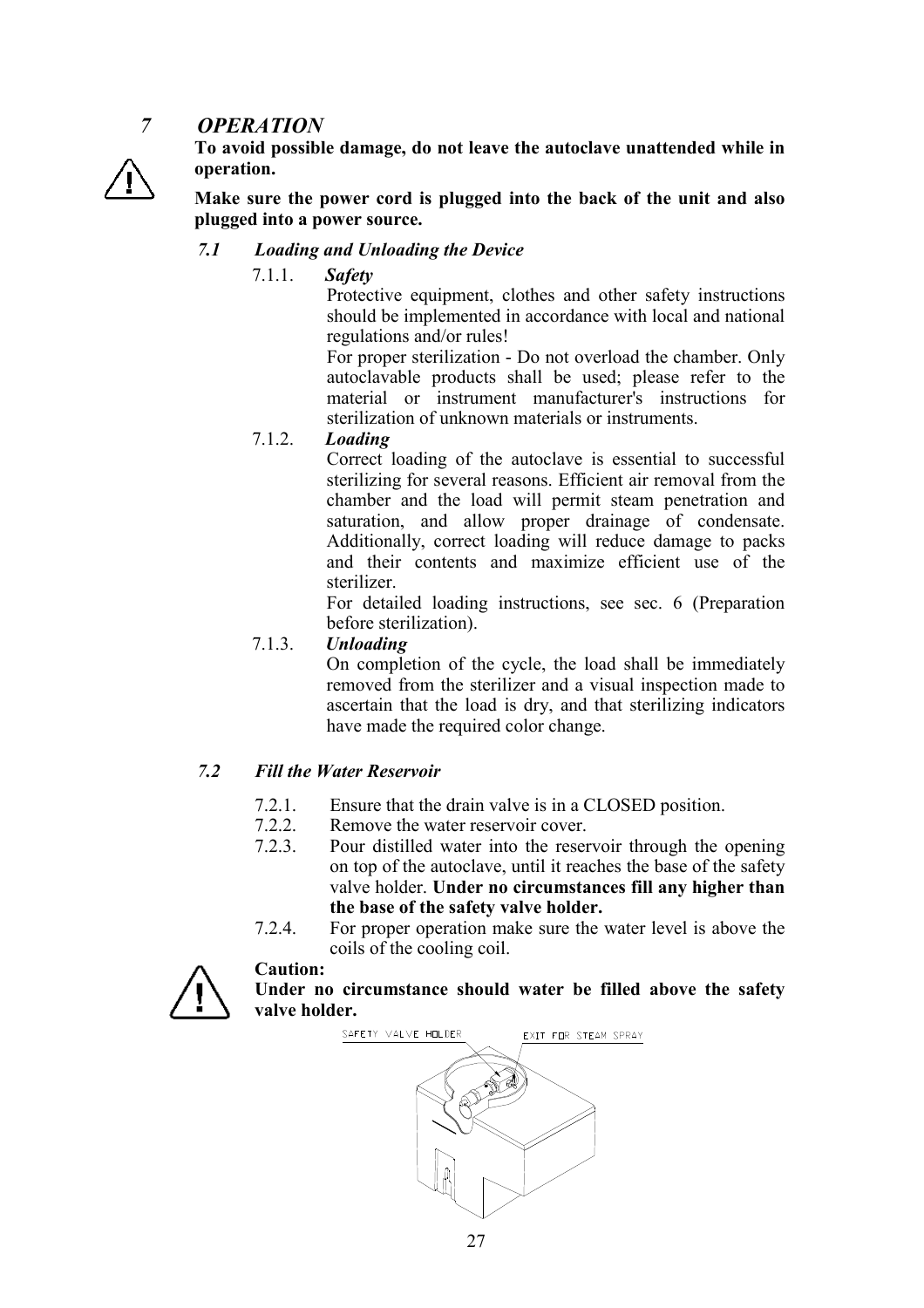Caution:

7.2.5. USE DISTILLED WATER ONLY. Use water-having characteristics as per table in sec 5. The impurities in tap water will create the need for more frequent cleaning and maintenance, in addition, they will accumulate and block the hole of the Air Jet. This will prevent the temperature in the chamber from rising properly. This will cause spore tests to fail and indicator strips will not change color. It is essential from time to time, during heating and sterilization phases, that a spray of steam should escape, from the Air Jet, causing a hissing sound. If no escaping steam is evident or no hissing sound heard, follow the instructions in sec 8.3 for cleaning the Air Jet.

![](_page_29_Figure_2.jpeg)

![](_page_29_Picture_3.jpeg)

Daily before operation, check the water level in the reservoir and add water when required. Once a week or after 20 cycles (the shorter period) replace the water in the reservoir.

- 7.3. Move the ON / OFF rocker switch, located on the front panel, to the ON position. The green Power Light will turn on, indicating that power is ready to be supplied to the Heating Elements.
- 7.4. Turn the red tracking needle on the pressure gauge counterclockwise to 0 psi. The tracking needle will indicate the highest pressure reached during the cycle.
- 7.5. Open the front door of the autoclave and set the Multi-purpose valve knob to the FILL WATER position.
	- 7.5.1. The water will now flow into the chamber.
	- 7.5.2. The water should cover the bottom of the chamber up to the groove in the front. This amount of water should be in accordance with the table in sec 4.2.
	- 7.5.3. When the water reaches the mark at the front of the autoclave, set the multi
	purpose valve knob to the STERILIZE position.

Note:

When used for the first time, the multi-purpose valve requires slight effort, but with use it will turn smoothly and easily.

![](_page_29_Figure_13.jpeg)

![](_page_29_Picture_14.jpeg)

Warning

The Multi-purpose valve knob should be turned in a clockwise direction only!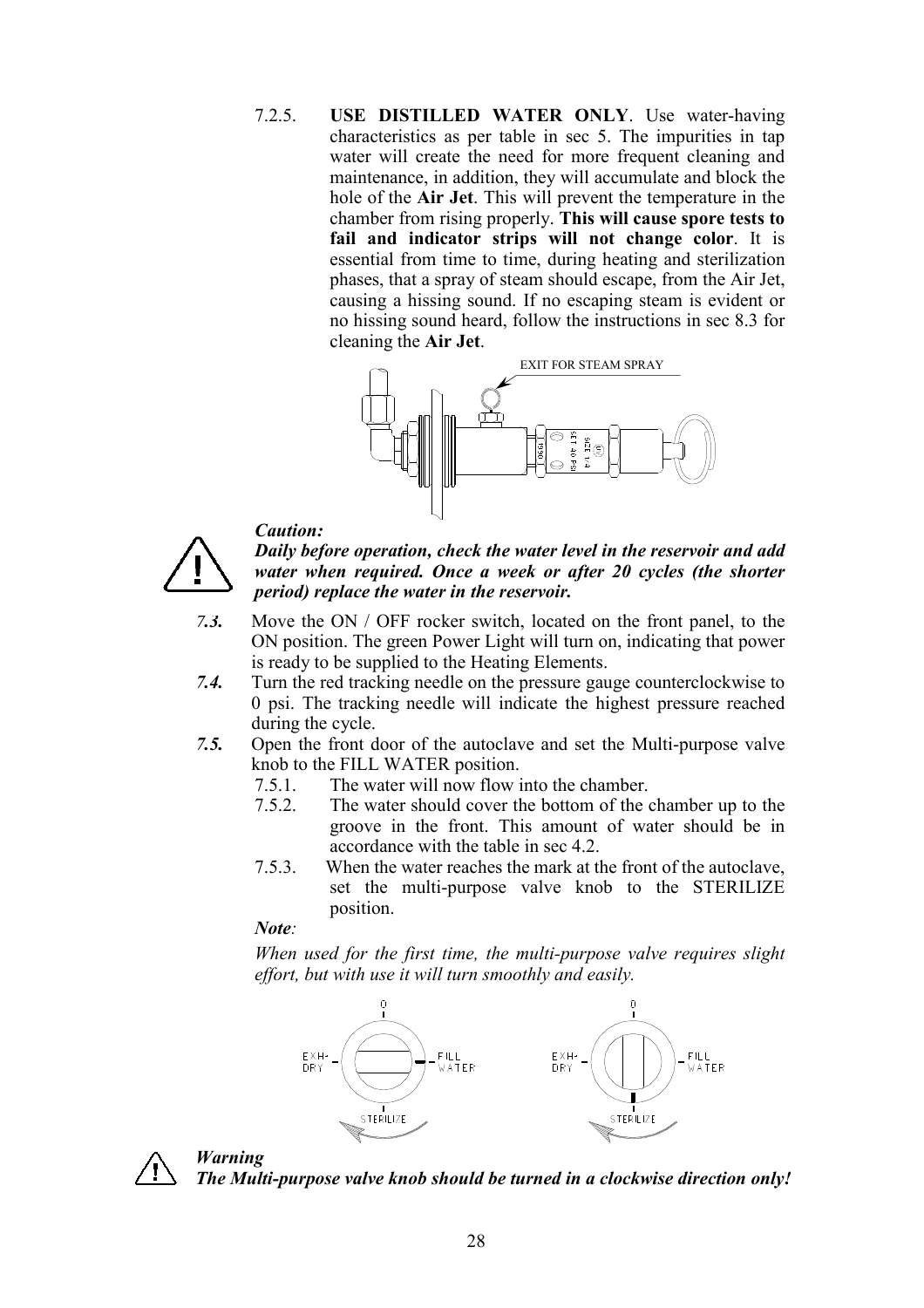- $7.6.$ Load the autoclave. See section "Preparation for Sterilization" for information on proper loading.
- Shut the door, move the Door Closing Devise into position and tighten,  $7.7.$ making sure that the Door Switch is activated.

# $NOTE:$

![](_page_30_Picture_3.jpeg)

Due to the inherent elasticity of the door gasket, it is important to tighten the door bolt until "hand tight". Do not overtighten the bolt as this may result in damage to the gasket.

Should the autoclave fail to reach the sterilizing temperature/pressure, always check first that the door is fully sealed. If not, tighten the door bolt further, as described above, until completely sealed.

Turn the Thermostat knob to the desired sterilization temperature.  $7.8.$ 

Note: This autoclave is designed according to all international standards, which allows the temperature to raise  $4^{\circ}F(2^{\circ}C)$ over the working temperature.

|                |                                                                | STE.                 |              |               | <b>TOTAL STERILIZATION TIME</b><br>(does not include drying) |                    |                           |
|----------------|----------------------------------------------------------------|----------------------|--------------|---------------|--------------------------------------------------------------|--------------------|---------------------------|
|                | <b>Material</b>                                                | <b>TEMP</b>          |              | $M\mathbf{K}$ | M                                                            |                    | <b>Models</b>             |
|                |                                                                |                      | Cold         | Hot           | Cold                                                         | Hot                |                           |
|                |                                                                |                      | <b>Start</b> | <b>Start</b>  | <b>Start</b>                                                 | <b>Start</b>       |                           |
| a.             | Unwrapped instruments,                                         |                      | $16min$ .    | $11min$ .     |                                                              |                    | 1730                      |
|                | open glass or metal                                            |                      |              |               | $27$ min.                                                    | 13min.             | 2340                      |
|                | containers and any other                                       | $273$ °F             |              |               | 30min.                                                       | 14min.             | 2540                      |
|                | items where such                                               | $(134^{\circ}C)$     | $21$ min.    | 11min.        |                                                              |                    | 3140,                     |
|                | temperature is suitable.                                       |                      |              |               | $32$ min.                                                    | $23$ min.          | 3850,                     |
|                |                                                                |                      |              |               |                                                              |                    | 3870                      |
|                | Single Instruments                                             |                      | 12min.       | 9min.         |                                                              |                    |                           |
|                |                                                                |                      | 20min.       | 15min.        |                                                              |                    | 1730                      |
| b.             | Wrapped instruments,<br>standard cassettes,                    |                      |              |               | 31min.                                                       | 17min.             | 2340                      |
|                | rubber tubing and any                                          | $273$ <sup>o</sup> F |              |               | $34$ min.                                                    | 18min.             | 2540                      |
|                | other items where such                                         | $(134^{\circ}C)$     | 25min.       | 15min.        |                                                              |                    | 3140,                     |
|                | temperature is suitable.                                       |                      |              |               | 36min.                                                       | $27$ min.          | 3850,                     |
|                |                                                                |                      |              |               |                                                              |                    | 3870                      |
| $\mathbf{c}$ . | Packs and any other                                            | $273$ °F             |              |               |                                                              |                    | A11                       |
|                | items where such temp.                                         | $(134^{\circ}C)$     | $25$ min.    | 20min.        | $45$ min.                                                    | 35min.             | models                    |
|                | is suitable.                                                   |                      |              |               |                                                              |                    |                           |
| d.             | Any items where a<br>lower sterilization temp.<br>is required. | $250$ °F<br>(121°C)  | 30min.       | $25$ min.     | 60min.                                                       | 50 <sub>min.</sub> | A <sup>11</sup><br>models |

# **Sterilization Time Table**

Note: The table shows different times for M (Standard Manual) & MK (Kwiklave Manual) units as well as for hot and cold starts.

Make sure you are using the correct times for your model machine.

A hot start is any cycle that is begun within 1 hour of a previous cycle ending (including drying time).

Note: These sterilization times are based on the unit being supplied the correct voltage, as indicated on the Technical Label attached to the outer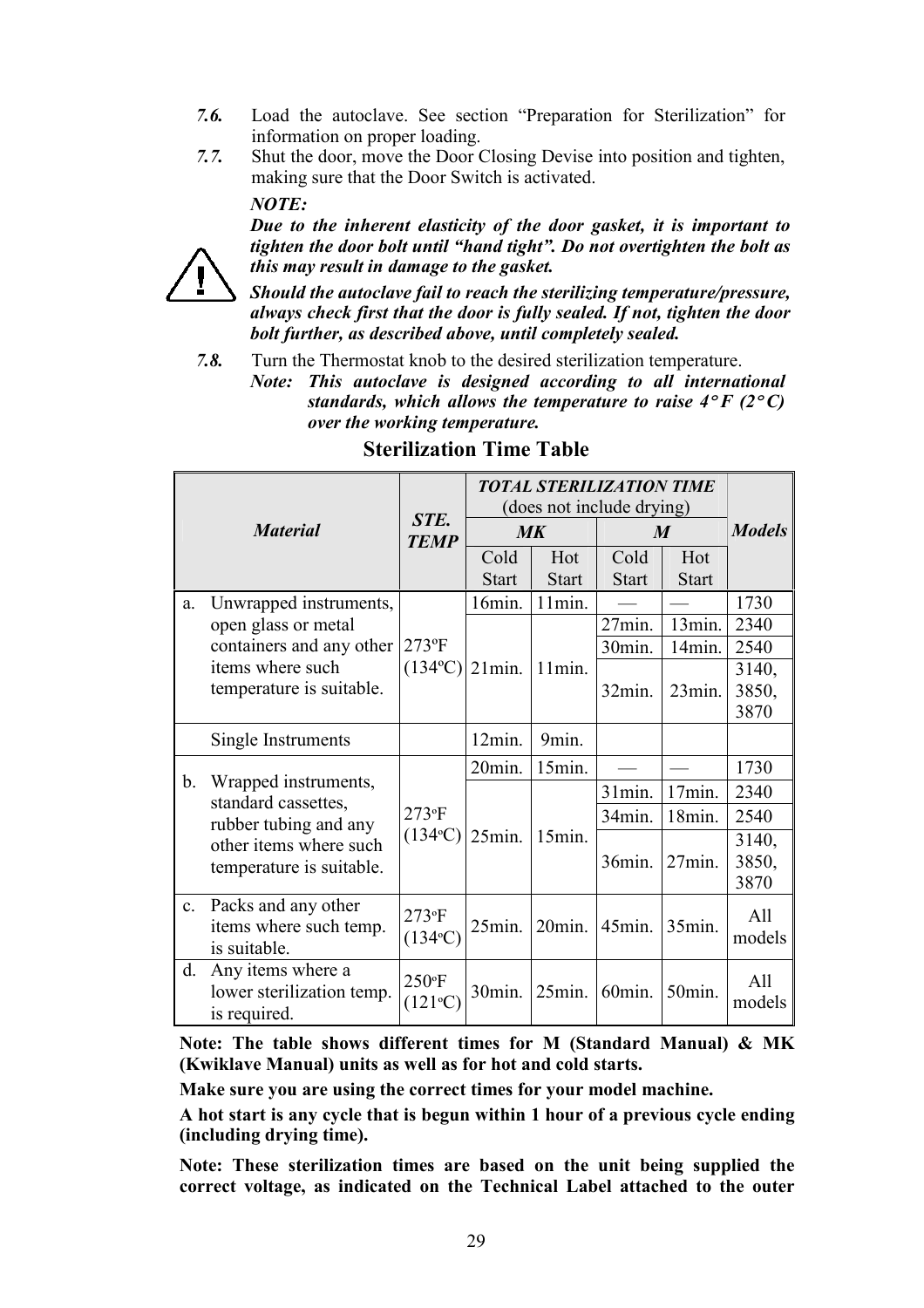### cabinet. If the voltage supplied is substantially less than the indicated voltage, additional time must be added to each cycle.

- 7.9. Set the Timer to the desired sterilization cycle time according to the Sterilization Time Table.
	- 7.9.1. The Heat Light will come on, indicating that power is being supplied to the Heating Elements and remain on until the correct sterilization pressure is achieved.
	- 7.9.2. Once the correct pressure is reached the Heat Light will cycle on and off, indicating that the Heating Elements are turning on and off to maintain the correct sterilization pressure.
	- 7.9.3. When the Timer reaches 0 min, the Heating Elements are turned off and a buzzer will sound indicating that the sterilization cycle is complete.
- 7.10. If unwrapped instruments were sterilized and no drying is required, follow these steps.
	- 7.10.1. Once the Timer has reached 0 min, turn the Multi-purpose valve knob promptly to the Exhaust / Dry position. This will allow the steam and leftover water to return to the reservoir.
	- 7.10.2. When the white needle on the pressure gauge has reached 0 psi, the door can be opened.
	- 7.10.3. Unscrew the Door Closing Device, move it to the side and open the door to remove the instruments.
	- 7.10.4. Now turn the Multi
	purpose valve knob to the "0" or off position.

# Note: The sterility of instruments processed in unwrapped cycles cannot be maintained if exposed to a non-sterile environment.

- 7.11. If wrapped instruments were sterilized and drying is required, follow these steps.
	- 7.11.1. Once the Timer has reached 0 min, turn the Multi
	purpose valve knob promptly to the Exhaust / Dry position. This will allow the steam and leftover water to return to the reservoir. Do not allow the pressure to drop below 10 psi before beginning this procedure. This will cause water to remain in the bottom of the chamber even after the Multi
	purpose valve has been turned to Exh / Dry. Resetting the Timer for drying will only be heating up this water and not drying the instruments.

If the pressure has dropped below 10 psi, leave the unit in the STERILIZE position, leave the door closed and locked. Now reset the Timer for 10 minutes.

When the Timer reaches  $0$  min, the pressure should be above 10 psi (if not, add 5 more minutes to the Timer). Now turn the Muli-purpose valve to the Exh / Dry position. This will insure that all the water has been returned to the reservoir.

# Note: The sooner the Multi-purpose valve is turned to  $Exh / Drv$  at the end of the sterilization cycle, the more effective and efficient will be the drying.

7.11.2. When the white needle on the pressure gauge has reached 0 psi the door can be opened.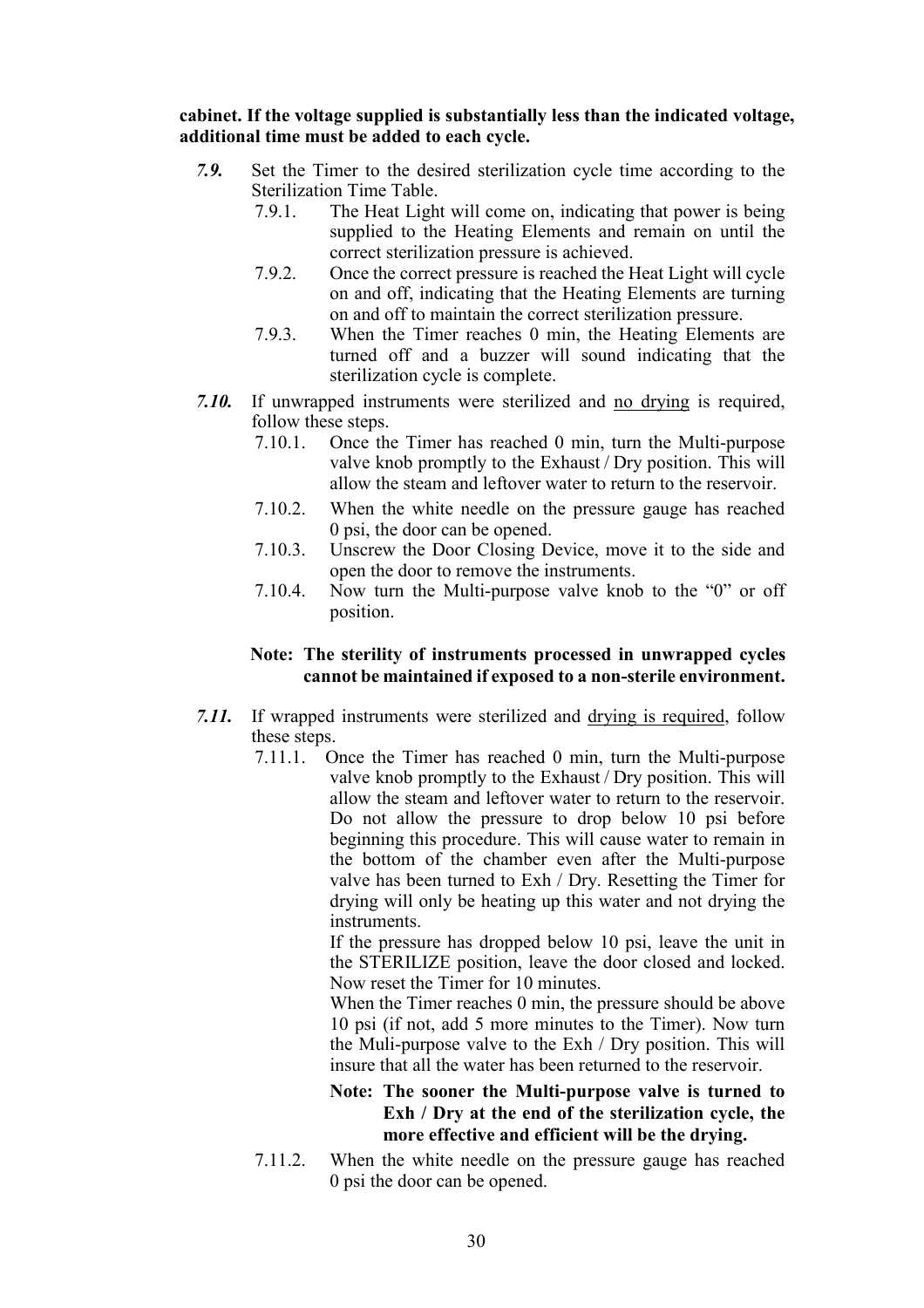- 7.11.3. Unscrew the Door Closing Devise as far as it will go, but do not move it to the side, this will allow the door to open about  $\frac{3}{4}$  of an inch.
- 7.11.4. Leave the Multi
purpose valve knob in the Exhaust / Dry position.
- 7.11.5. Reset the Timer for drying,  $20-30$  minutes, the Dry Light will come on indicating that Drying is active and the Heating Elements are back on.
- 7.11.6. When the Timer reaches 0 min., the drying is complete and the Dry Light and Heating Elements will turn off.
- 7.11.7. Unscrew the Door Closing Device, move it to the side and open the door to remove the instruments.
- 7.11.8. Now turn the Multi
purpose valve knob to the "0" or off position.

![](_page_32_Figure_6.jpeg)

![](_page_32_Picture_7.jpeg)

Multi-purpose valve knob should be turned in a clockwise direction only.

7.12. At the end of the day, turn the ON / OFF rocker switch to the OFF position.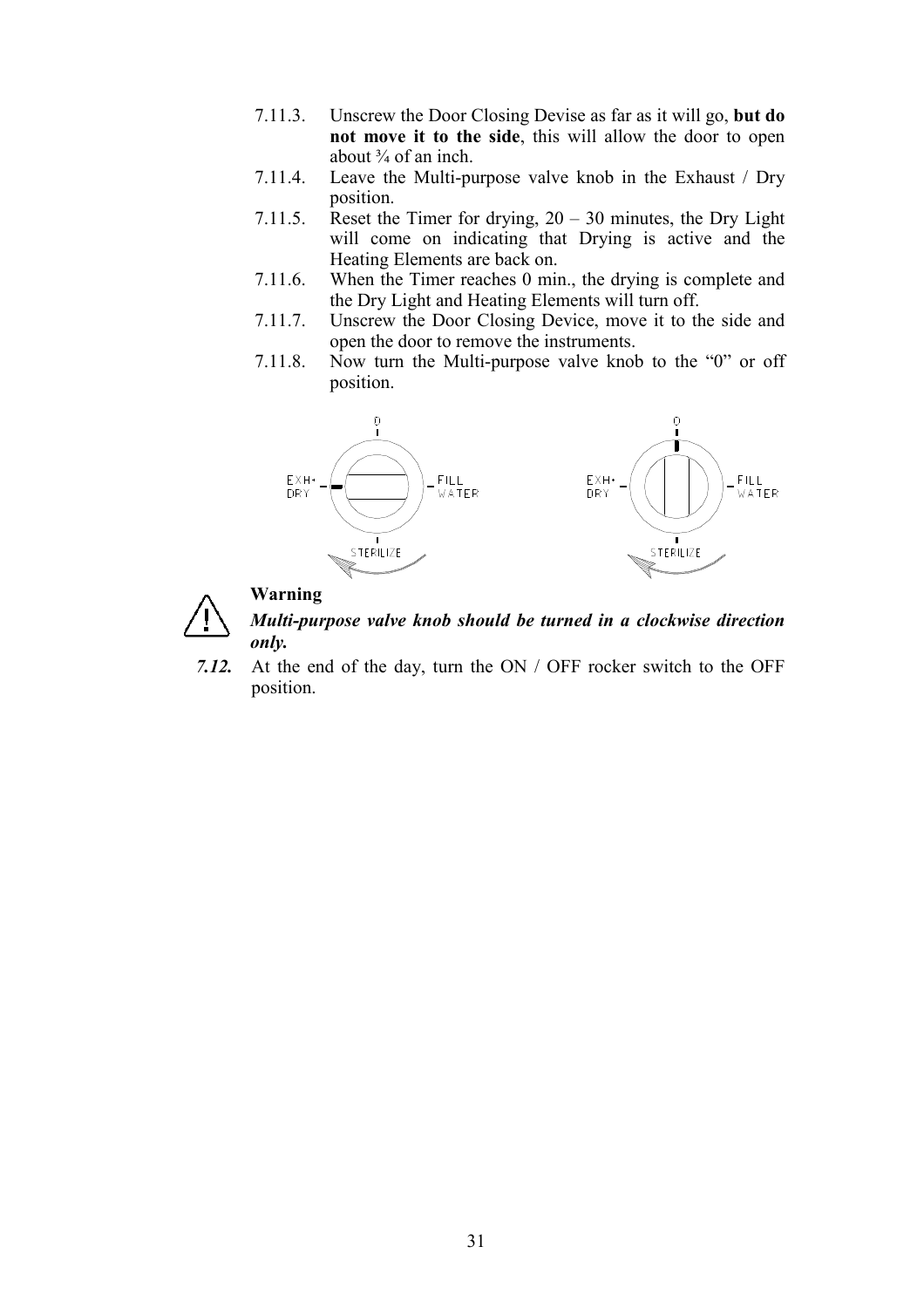# 8 SERVICE AND MAINTENANCE INSTRUCTIONS

# 8.1 Preventive and Scheduled Maintenance

![](_page_33_Picture_3.jpeg)

 The maintenance operations described in this chapter need to be followed as indicated to keep the device in good working condition.

 The instructions that follow can easily be carried out by the office personnel and do not require a service technician.

Should the need arise, technical assistance or a service technician can be requested by either calling your dealer or Tuttnauer USA.

#### 8.1.1 Daily

Clean the door gasket with a mild detergent, water and a soft cloth or sponge. The gasket should be clean and smooth.

#### 8.1.2 Weekly

- 1. **ONCE PER WEEK**, clean the air jet. To ensure that the temperature inside the chamber rises properly, it is necessary to keep the air jet clean. A dirty air jet will prevent indicator strips from changing color and cause spore tests to fail. See sec. 8.3.
- 2. Once per week, clean and descale the chamber, copper tubes and the reservoir using Chamber Brite (see sec. 9).

![](_page_33_Picture_12.jpeg)

Caution

# Do not use steel wool, steel brush or bleach as this can damage the chamber and trays!

- Take out the tray holder and trays. Clean the tray holder and trays with detergent or a non-abrasive stainless steel cleaner and water, using a cloth or sponge. Rinse the tray holder and trays immediately with water to avoid staining the metal
- 4. Put a few drops of oil on the 2 door pins and door tightening bolt screw shaft and bearing.
- 5. Clean the outer parts of the autoclave with a soft cloth.

#### 8.1.3 Periodically

- 1. Once every month, clean and check the safety valve (see sec.8.5).
- 2. Replace the door gasket every 12 months, or as needed (see sec.  $8.4$ ).
- 3. Once a year, inspect the locking device for excessive wear.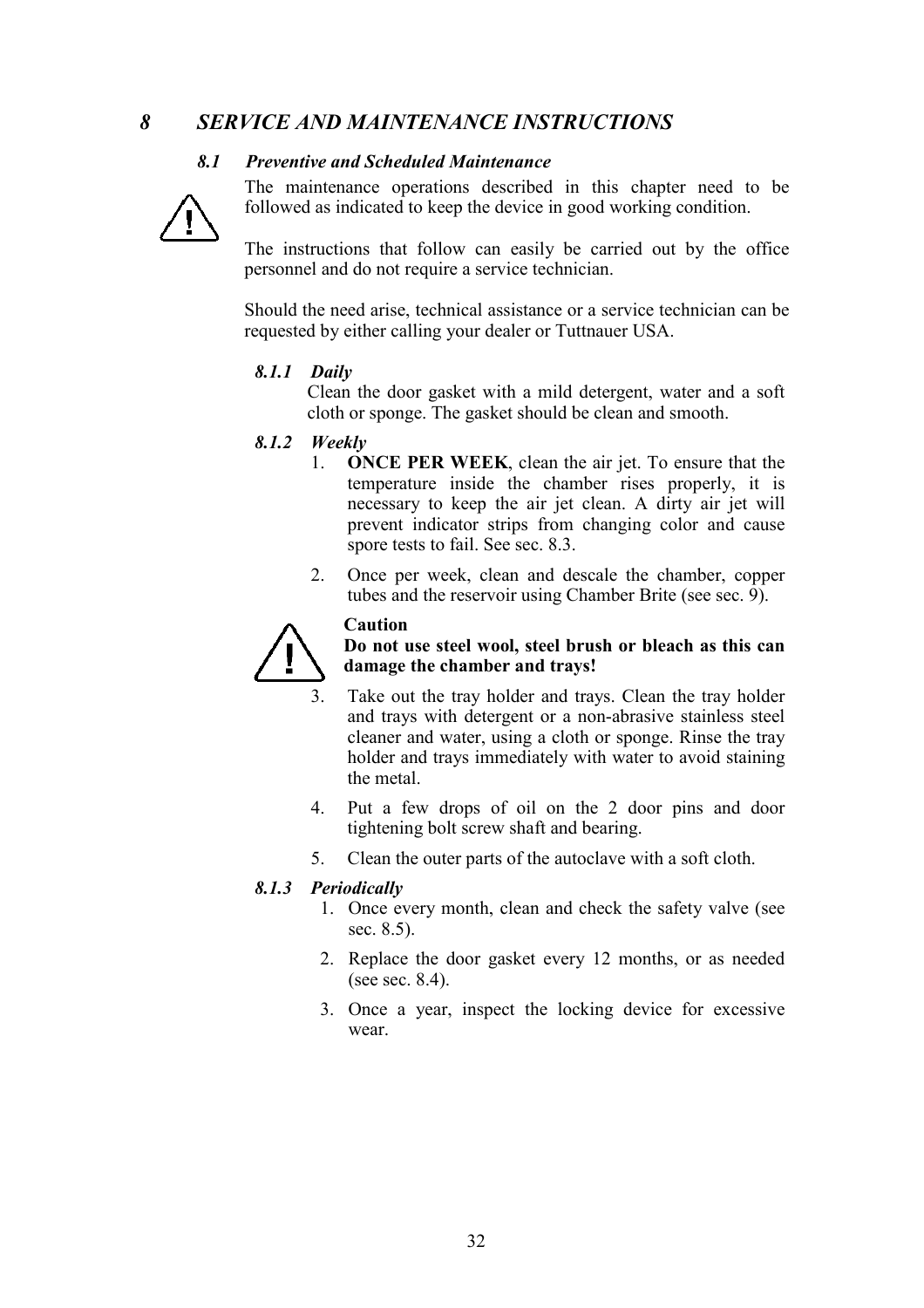# 8.2 Draining the Reservoir

Caution

![](_page_34_Picture_1.jpeg)

# Before starting, ensure that the electric cord is disconnected and there is no pressure in the autoclave.

The drain valve is located on the front left side of the autoclave after the door is opened. The function of the drain valve is to drain the water reservoir.

- 1. Connect the silicone hose, supplied with the autoclave, to drain into a bucket.
- 2. Turn drain valve counterclockwise to the open position.
- 3. Fully drain the reservoir.
- 4. With a quart of tap water, flush out the reservoir.
- 5. Turn drain valve clockwise to the close position.
- 6. Connect the electric cord to power source.
- 7. Fill the reservoir with distilled water to just below the safety valve (see sec 7.2).
- 8. Turn on the main power switch.
- 9. The autoclave is now ready for use.

![](_page_34_Picture_13.jpeg)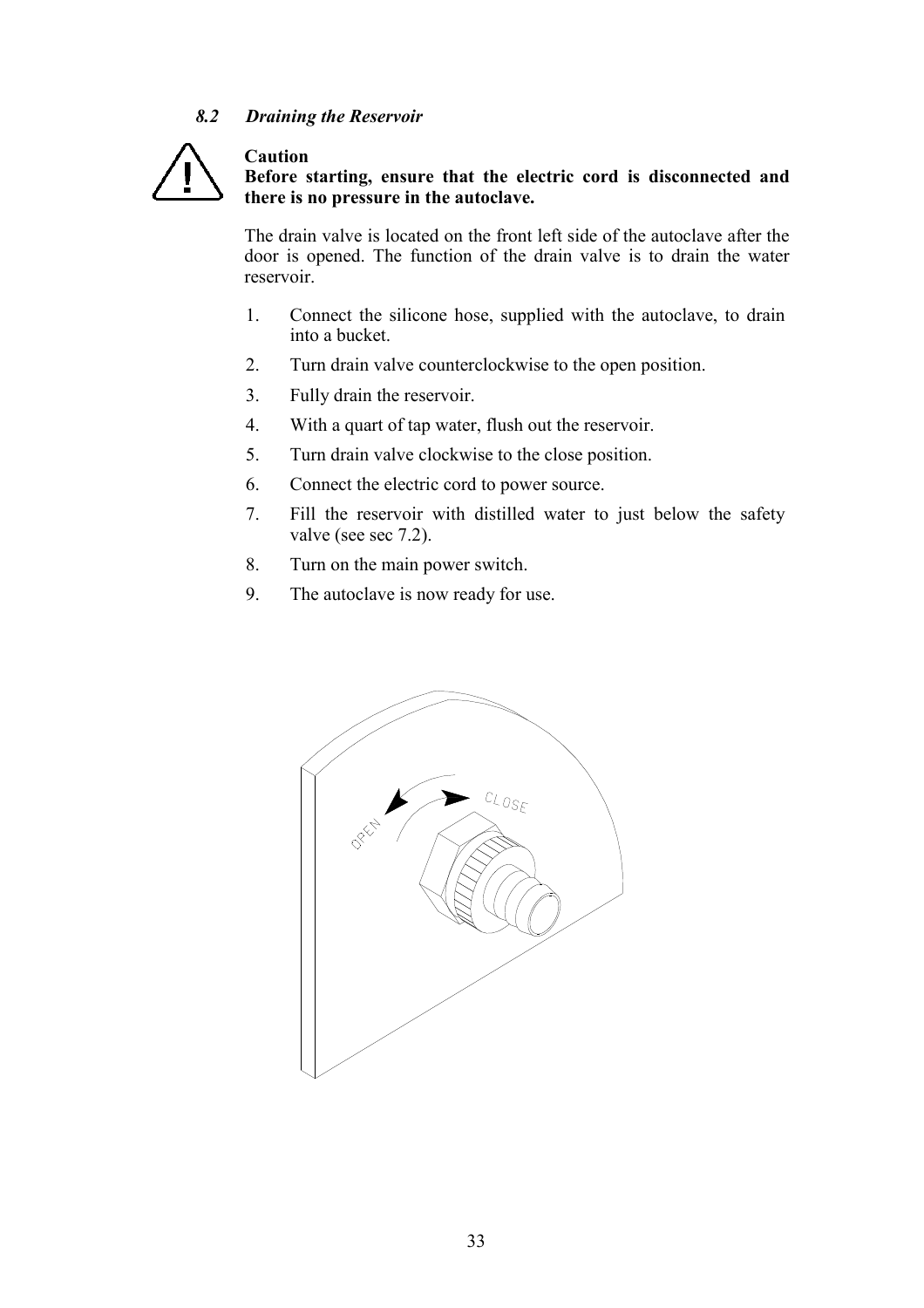#### 8.3 **Cleaning the Air Jet**

(Located in the water reservoir.)

![](_page_35_Picture_2.jpeg)

# A dirty air jet is the number one cause of failed spore tests

The elimination of air from the sterilization chamber during heat up is critical to the proper operation of the autoclave. Failure of the air removal system will be responsible for incomplete sterilization, indicator strips that do not change color and failed spore tests.

The air jet consists of a small orifice with a clean out wire inserted in it (wire is permanently installed and will not come out). It is required that the air jet be cleaned once per week or more often if necessary, to remove any accumulated dirt and debris.

It is preferred to clean the air jet when the unit is running a cycle and under pressure. This is so that any loosened debris will be blown away, however, it can be done while the unit is idle.

- 1. Remove the water reservoir cover.
- 2. Clean the hole of the jet by manipulating the air trap wire (A) back and forth 10 times.

![](_page_35_Figure_9.jpeg)

Note:

It is important to clean the hole of the air trap, as described in point 2 before starting operation of the autoclave, for the first time.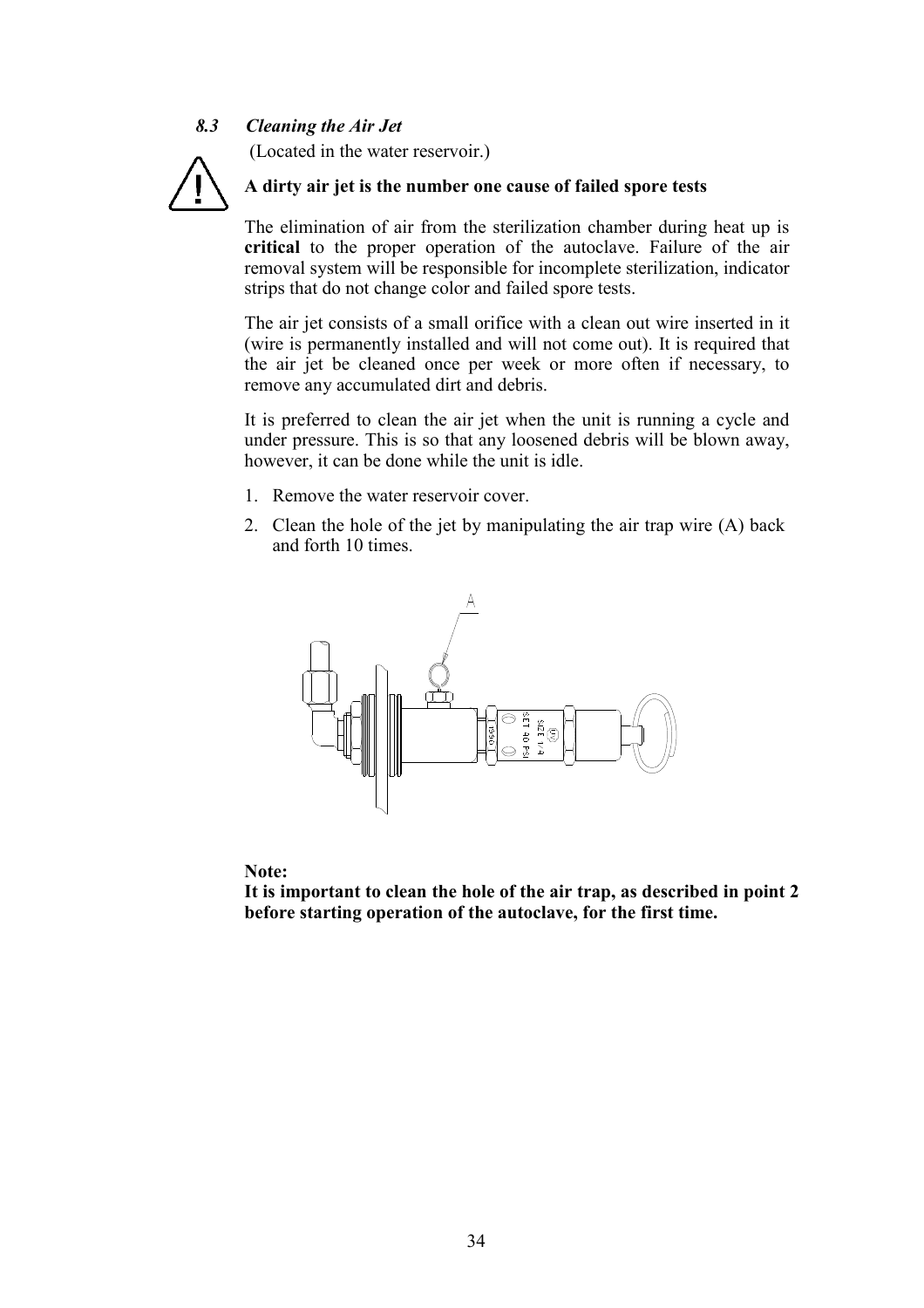#### 8.4 **Replacing the Door Gasket**

Pull off the gasket from the door groove. Install the new gasket as described in drawings 1, 2 and 3 below.

![](_page_36_Figure_2.jpeg)

![](_page_36_Picture_3.jpeg)

**Caution!** This gasket is designed with a trapezoidal cross section. The gasket should be placed with the widest side towards the door.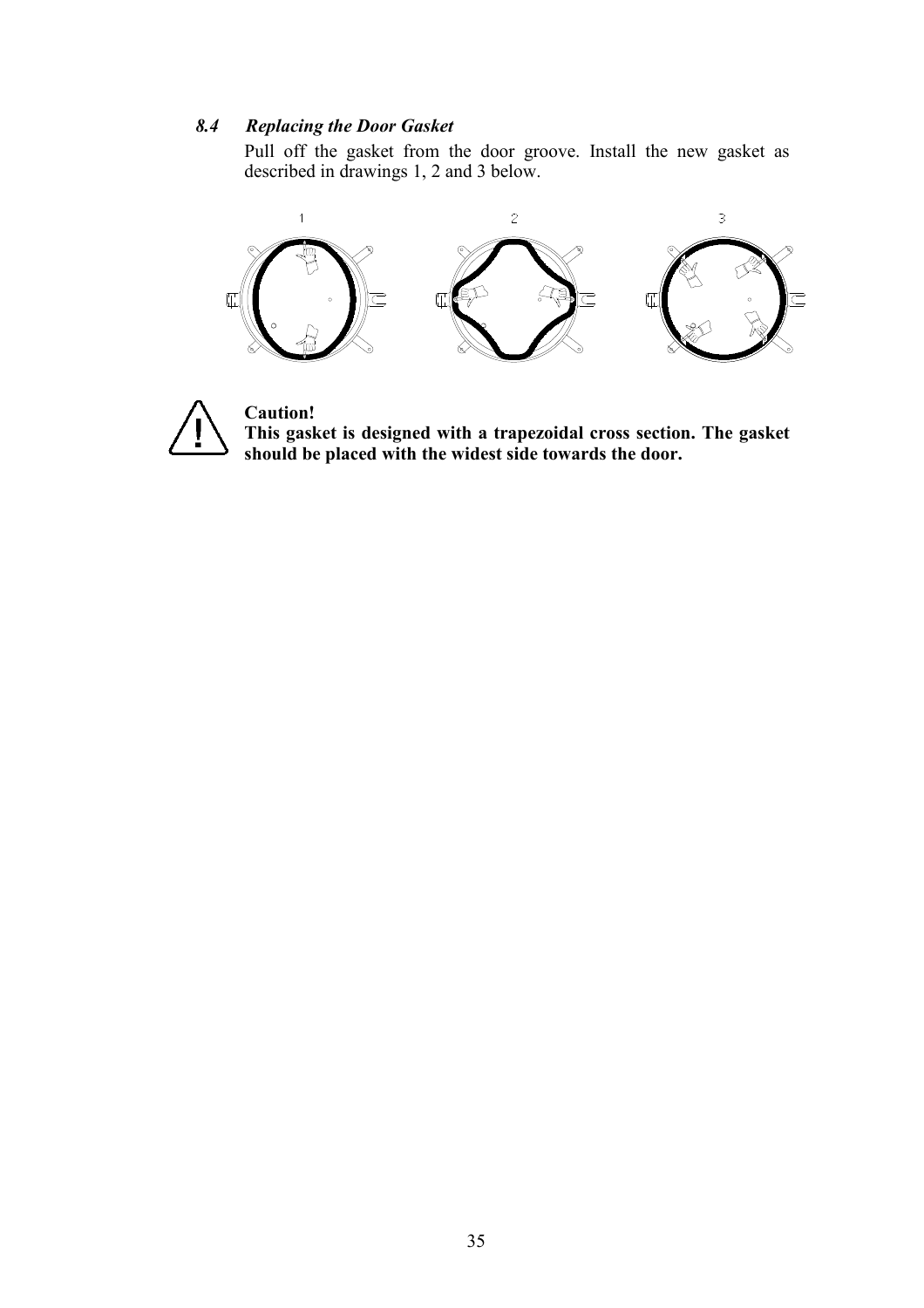#### 8.5 **Checking the Safety Valve**

(Located in the water reservoir)

In order to prevent the safety valve (6) from becoming blocked, it is necessary to allow the steam pressure to escape through the valve. This procedure should be done every month as follows:

- $1<sup>1</sup>$ Run a sterilization cycle with a sterilization temperature of 273°F according to the manual.
- Allow a pressure of approximately 30 psi (260 kpa) to build up in 2. the chamber.
- $3<sub>1</sub>$ Turn the timer back to 0 minutes.
- $\overline{4}$ Remove the water reservoir cover.

![](_page_37_Picture_7.jpeg)

### This next step will expose you to HOT STEAM **Caution!**

To avoid being burned, by hot steam, do not place your face over the safety valve.

- 5. Pull the ring of the safety valve using a tool, i.e. screwdriver, hook etc. and open the safety valve for 2 seconds then release. Be careful not to burn your hands.
- 6. Verify that the valve releases steam and closes immediately.
- $7<sup>1</sup>$ If the safety valve is stuck in the "open" position, let the pressure decrease to zero (atmospheric pressure).
- 8. After the pressure in the chamber decreases to zero, pull the valve ring to release the valve.
- 9 Repeat operations 1 to 6.
- 10. If the valve is stuck again in the open position, call for service.
- 11. After a successful check, turn the multi-purpose valve to the Exh/Dry position.
- 12. Wait until the pressure decreases to zero, only then can the door be opened.

SAFETY VALVE RING

![](_page_37_Figure_19.jpeg)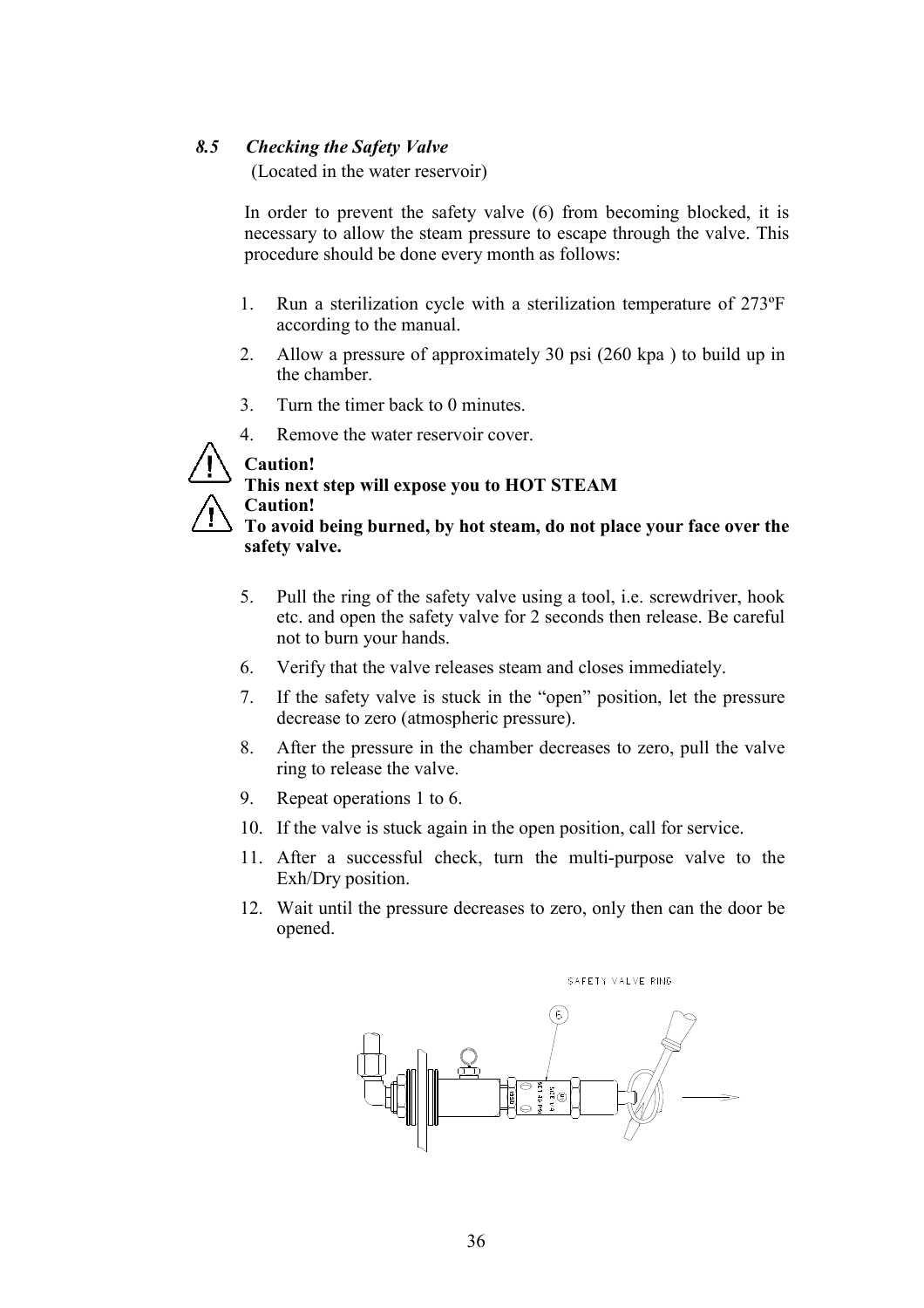#### 8.6 Unclogging the Multi-Purpose Valve or Fill Piping.

- Pour distilled water into the chamber, according to quantities  $1.$ mentioned in para. 4 (Installation Instructions).
- $\overline{2}$ Close the door.
- $3<sub>1</sub>$ Turn the multi-purpose valve to STERILIZE position.
- $\overline{4}$ . Move the main switch to the ON position.
- 5. Turn the Thermostat knob to  $273^{\circ}$  F (134°C).
- Turn the Timer knob to 20 minutes 6
- After the timer has reached "0" turn the multi-purpose valve  $7<sup>7</sup>$ (clockwise) to the FILL WATER position, do not stop at any other position.

In most cases, the pressure pushes the obstructing substance out and the steam exhausts into the water reservoir

- 8. When the pressure gauge reaches 0, turn the multi-purpose valve to the "0" position, and the main switch to OFF.
- $9<sub>1</sub>$ Open the door.
- 10. Replace the water in the water reservoir.

The autoclave is ready for the next cycle.

If this procedure does not clear up the clogging, a technician will 11. be required to replace the multi-purpose valve or clear the piping.

# **VERY IMPORTANT!**

![](_page_38_Picture_15.jpeg)

When sterilizing cotton wool or pads, it is essential to wrap them in paper or cotton bags in order to prevent the multi-purpose valve and the autoclave openings from becoming clogged with remnants of the *material.*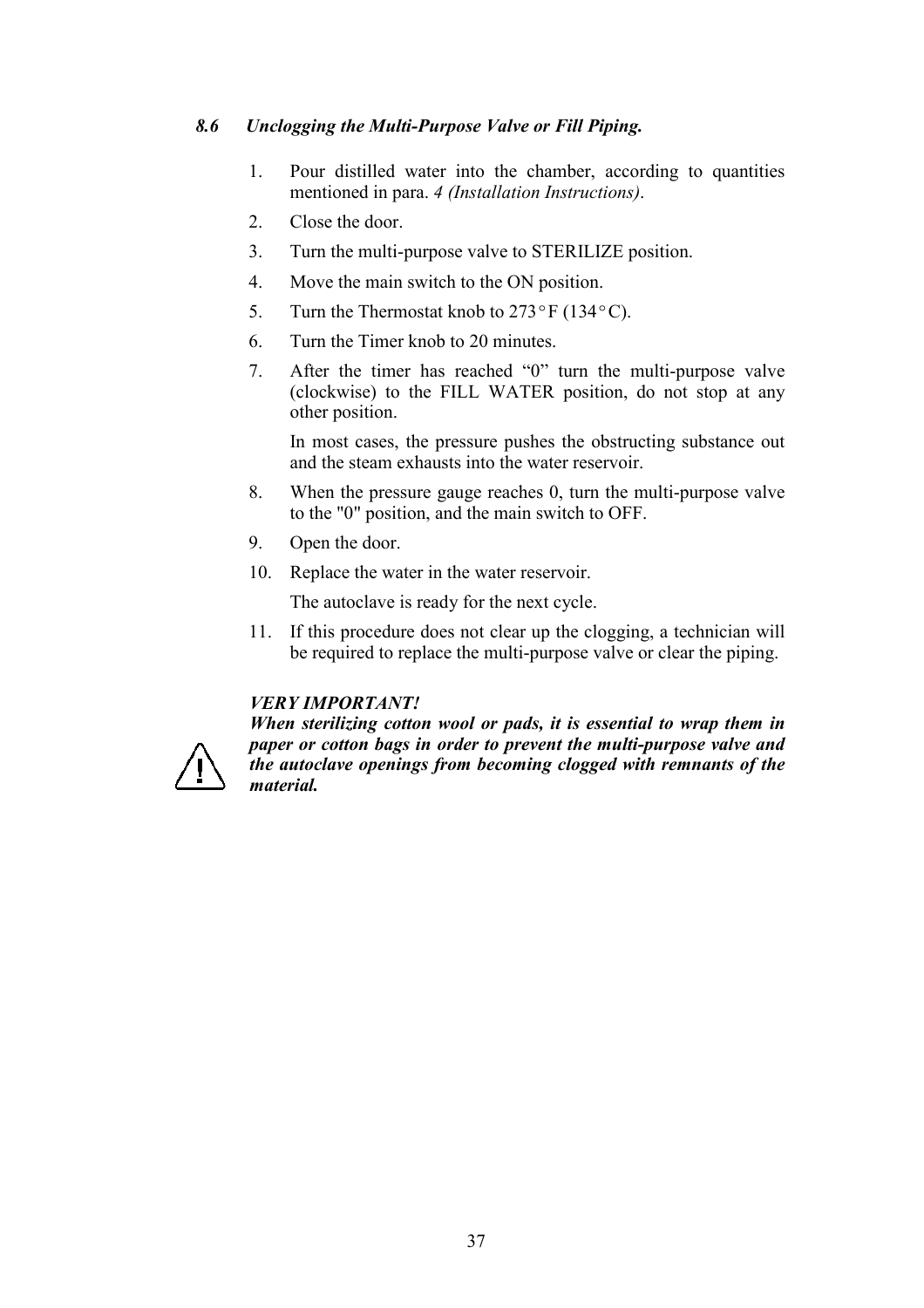#### $\boldsymbol{q}$ **CLEANING TABLETOP** *AUTOCLAVES* **THE WITH CHAMBER BRITETM**

CHAMBER BRITE TM is a cleaning and descaling agent designed specifically for the cleaning and removal of water deposits, oxides and other sediments that are found in steam sterilizers. The material is a combination of acidic salts and additional cleaning materials.

Chamber Brite<sup>TM</sup> autoclave cleaner has been formulated specifically to be a fast, powerful and easy to use cleaner for steam sterilizers."

If the autoclave is not cleaned regularly, dirt and debris will build up and clog the tubing and valves. This dirt can also be transmitted to the instruments during sterilization. In addition, a layer of dirt on the stainless steel chamber traps moisture against the metal and will lead to the chamber becoming porous and failing."

#### vour  $\mathbf{H}$  is recommended that autoclave be cleaned with CHAMBER BRITE™ once per week"

![](_page_39_Picture_5.jpeg)

### Caution!

# NEVER use bleach, steel wool, a steel brush or anything abrasive to scrub or clean the chamber.

# **Cleaning Procedure**

- Important  $-$  all steps in this procedure  $1<sup>1</sup>$ must be completed without interruption.
- When the autoclave chamber is cold,  $\overline{2}$ remove instruments and trays from the autoclave.
- $3<sub>1</sub>$ Open the door and spread the contents of a packet in a straight even line along the bottom of the chamber, from back to front.
- $\overline{4}$ Start a sterilization cycle\* with water and No Drying Cycle according to the manufacturer's instructions. When the cycle is finished, exhaust the unit.
- 5. At the end of the exhaust cycle, drain the water from the reservoir.
- 6. Fill the water reservoir with distilled water
- Repeat a sterilization cycle without  $7<sub>1</sub>$ Chamber Brite<sup>TM</sup> powder, to remove any excessive dirt in the pipes. Start a sterilization cycle\* with water and No Drying Cycle according to the manufacturer's instructions. When the cycle is finished, exhaust the unit
- 8. At the end of the exhaust cycle, drain the water from the reservoir.
- Turn the autoclave off and allow chamber 9 to cool.

![](_page_39_Picture_18.jpeg)

![](_page_39_Picture_19.jpeg)

![](_page_39_Picture_20.jpeg)

![](_page_39_Picture_21.jpeg)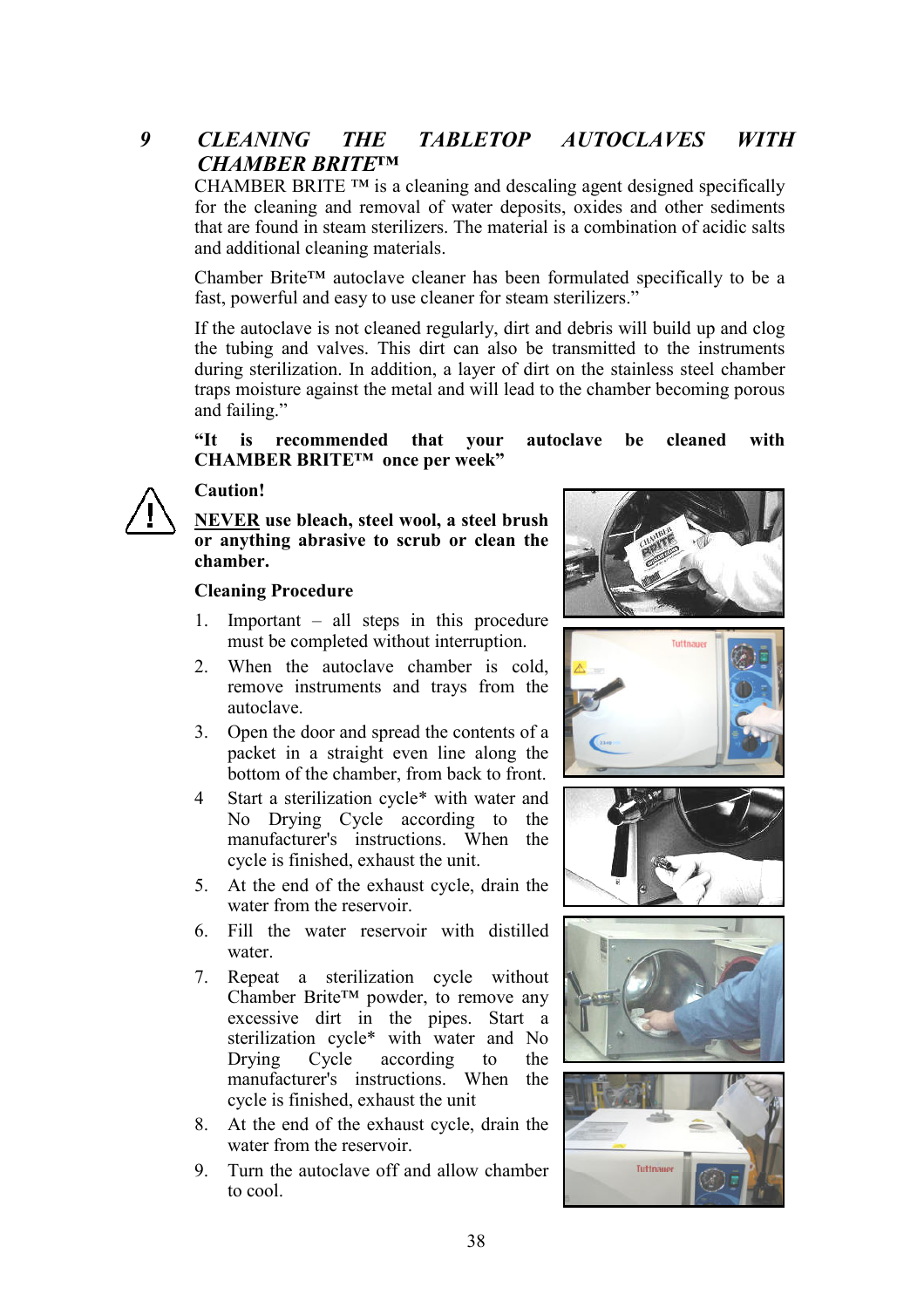- 10. Remove the tray holder; wipe the interior of the chamber with a damp cloth.
- 11. Fill the reservoir with distilled water only.
- 12. Wipe the tray holder with a damp cloth and return it to the chamber.
- 13. Turn fill knob to fill position and allow a small amount of water (2
4 ounces) to fill chamber. Remove water from chamber.
- 14. The autoclave is ready to use.

# **IMPORTANT!**

### DO NOT sterilize instruments during the cleaning process!!!

# **CAUTION!**

Keep out of reach of children. Contains mildly acidic ingredients. Avoid contact with the skin, eyes or clothing. Wash hands well after touching the powder, in the case of eye contact flush with continuous running water for at least 15 minutes. If irritation persists get medical attention. If accidentally swallowed, do not induce vomiting, drink large amounts of water and obtain medical attention. MSDS available upon request.

For models 1730, 2340, 2540 use one packet of CHAMBER BRITE ™.

For models 3140, 3850, 3870 use two packets of CHAMBER BRITE ™.

Clean every 20 cycles or as needed.

\* Total cycle time for cleaning Tuttnauer "M" series is 30 minutes at 273°F (134°C). Total cycle time for cleaning Tuttnauer "MK" series is 15 minutes at 273°F (134°C). All cycles referenced are from a cold start.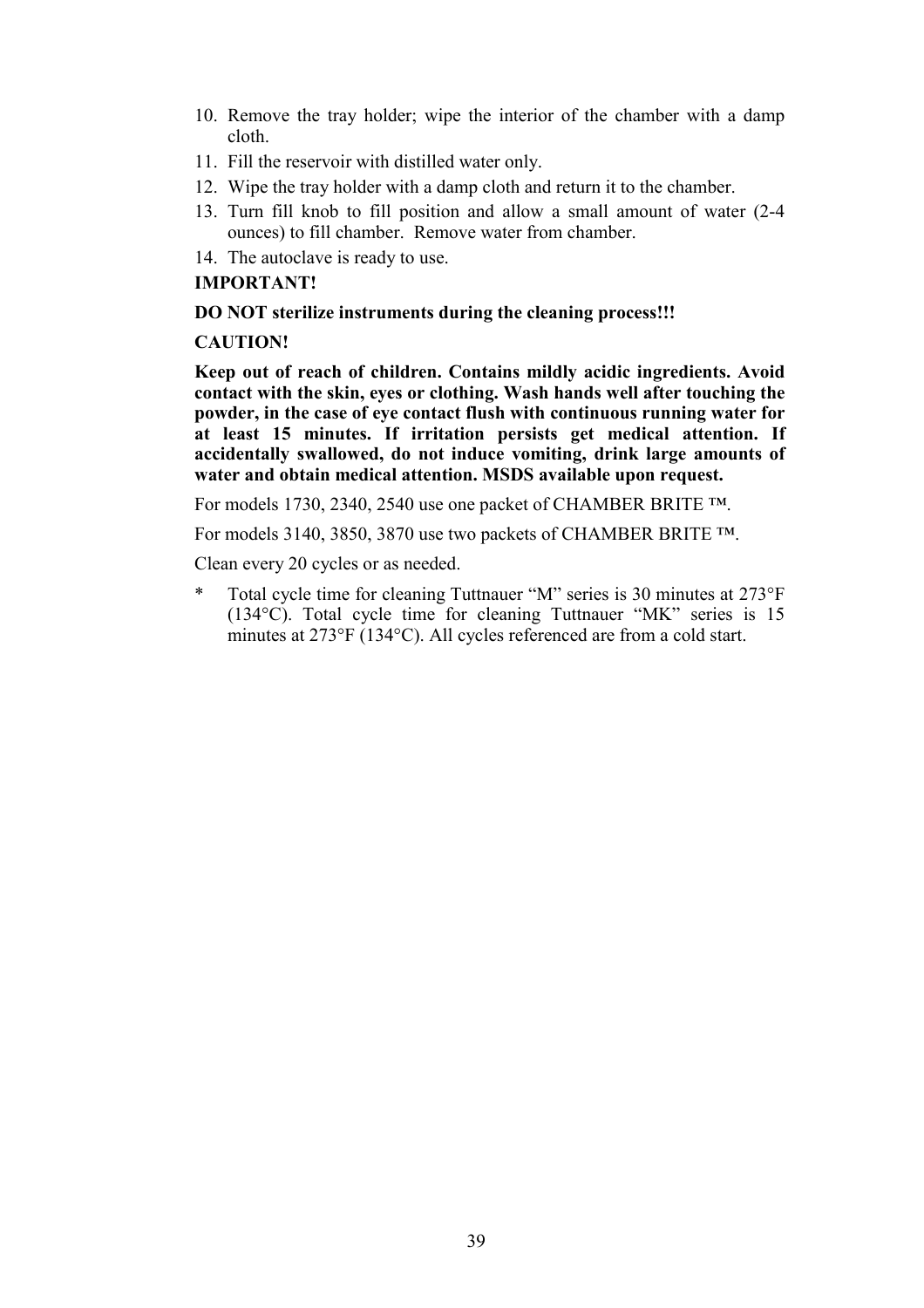| Ĩ.                         |
|----------------------------|
|                            |
|                            |
|                            |
|                            |
|                            |
|                            |
|                            |
| くくしょくしょ                    |
|                            |
| י<br>י                     |
|                            |
| $\left(\frac{1}{2}\right)$ |
| $\mathbf \zeta$            |
| ٦                          |
| f                          |
|                            |
|                            |
|                            |
|                            |
| ١                          |

This troubleshooting section is for use by the Operator of the autoclave. If a problem develops that is not covered in this section, a<br>qualified technician needs to be called. Please call your dealer or Tuttnauer USA Co.

|                          | Symptom                                                                                                                                 | Possible Cause Checkup and Tests                                                                                                                  |                  | Corrections                                                                                                                                                                                              |
|--------------------------|-----------------------------------------------------------------------------------------------------------------------------------------|---------------------------------------------------------------------------------------------------------------------------------------------------|------------------|----------------------------------------------------------------------------------------------------------------------------------------------------------------------------------------------------------|
|                          | Power indicator light does not<br>switch is in the ON position.<br>light up when the ON / OFF                                           | The unit is not plugged in or the wall outlet<br>no power.<br>has 1                                                                               | $\Box$           | Make sure the power cord is plugged into<br>the wall outlet and the back of the unit or<br>restore power to the wall outlet.                                                                             |
|                          |                                                                                                                                         | Circuit breaker is tripped<br>1.2<br>$\cdot$                                                                                                      | 1.2<br>1.3       | Reset the cut out thermostat.<br>Reset the circuit breaker.                                                                                                                                              |
|                          |                                                                                                                                         | "Exh/Dry" position and set the timer to 15<br>Turn the multi-purpose valve to the<br>Cut out thermostat is tripped.<br>minutes.<br>$\overline{1}$ | 1.4              | Have a technician replace the "Power"<br>light.                                                                                                                                                          |
|                          |                                                                                                                                         | If the "Dry" light is on, the "Power" light is<br>burned out. When finished, turn the timer<br>back to 0 minutes.                                 |                  |                                                                                                                                                                                                          |
|                          |                                                                                                                                         | If the "Dry" light does not come on, there is<br>an internal electrical problem.<br>1.5                                                           | 1.5              | Have a technician checkout the unit.                                                                                                                                                                     |
| $\overline{\mathcal{C}}$ | sterile cycle. The Power light is<br>light up at the beginning of the<br>Heat indicator light does not<br>on and the unit does heat up. | The "Heat" light is burned out.<br>2.1                                                                                                            | 2.1              | Have a technician replace the "Heat" light.                                                                                                                                                              |
| $\dot{3}$                | sterile cycle. The Power light is<br>light up at the beginning of the<br>Heat indicator light does not                                  | multi-purpose valve is not in the<br>The door is not closed tightly.<br>STERILIZE position.<br>The<br>3.2<br>$\overline{3}$ .                     | 3.2<br>3.1       | Turn the multi-purpose valve to the<br>Close the door tightly.<br>STERILIZE position.                                                                                                                    |
|                          | on and the unit does NOT heat<br>qu                                                                                                     | The door switch activator is missing or not<br>sted correctly.<br>adju<br>$3.\overline{3}$                                                        | $3.\overline{3}$ | the door microswitch is pushed in when the<br>activator screw, in or out, by <sup>1/4</sup> turn until<br>activator. When adjusting - turn the<br>Replace or readjust the door switch<br>door is closed. |
|                          |                                                                                                                                         | timer is off.<br>The<br>3.4                                                                                                                       | 3.4              | Turn the timer on.                                                                                                                                                                                       |
|                          |                                                                                                                                         | There is an internal problem.<br>$3.\overline{5}$                                                                                                 | $3.\overline{5}$ | Have a technician checkout the unit.                                                                                                                                                                     |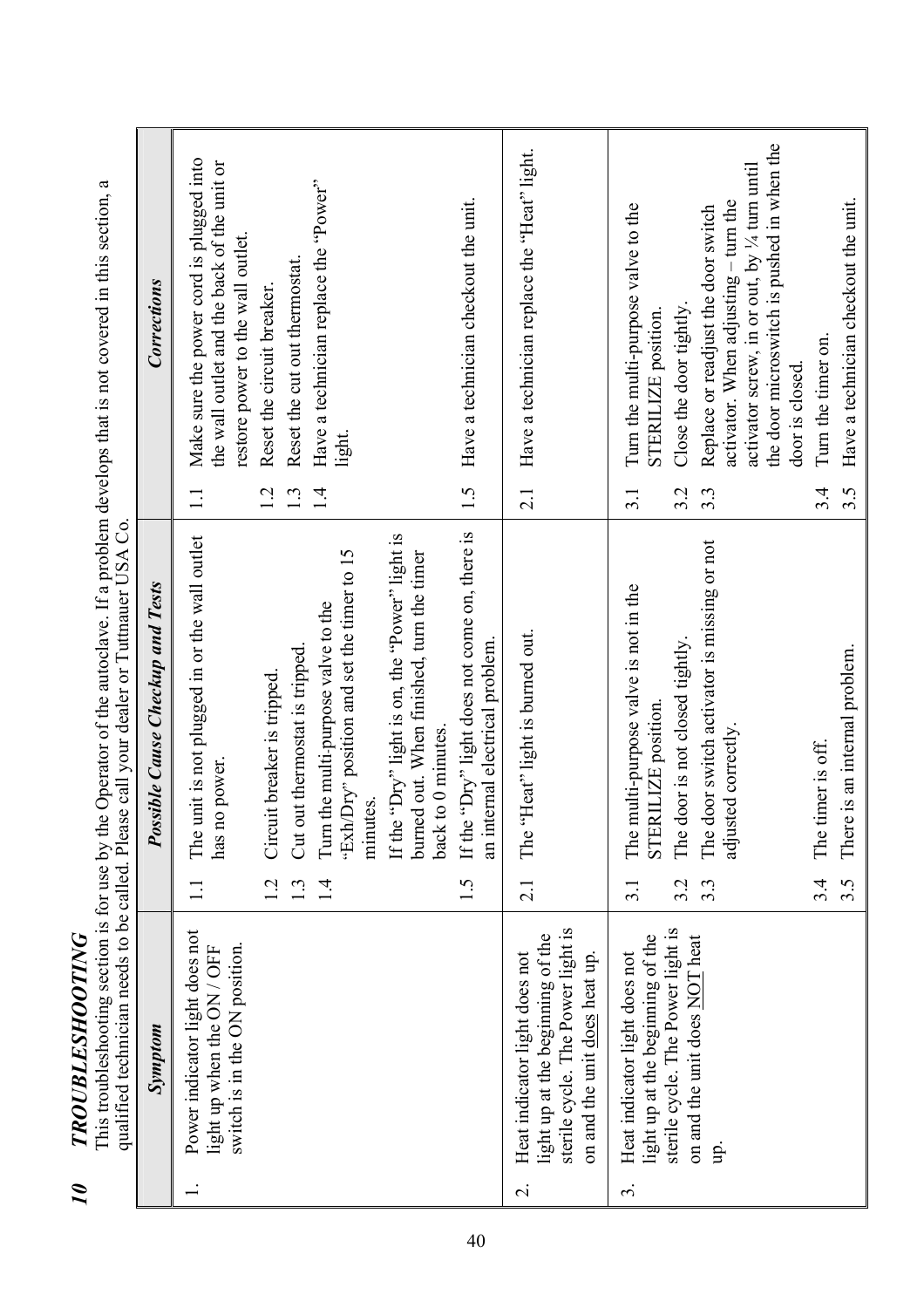|                 | Symptom                                                                                                                                       | <b>Possible Cause Checkup and Tests</b>                                                                                                             |                                | <b>Corrections</b>                                                                                                                                                                                                                              |
|-----------------|-----------------------------------------------------------------------------------------------------------------------------------------------|-----------------------------------------------------------------------------------------------------------------------------------------------------|--------------------------------|-------------------------------------------------------------------------------------------------------------------------------------------------------------------------------------------------------------------------------------------------|
| 4               | dry cycle. The Power light is on<br>light up at the beginning of the<br>Dry indicator light does not<br>and the unit does heat up.            | "Dry" light is burned out.<br>The <sup>'</sup><br>$\frac{1}{4}$                                                                                     | $\frac{1}{4}$                  | Have a technician replace the "Dry" light.                                                                                                                                                                                                      |
| 5.              | dry cycle. The Power light is on<br>and the unit does <b>NOT</b> heat up.<br>light up at the beginning of the<br>Dry indicator light does not | multi-purpose valve is not in the DRY<br>There is an internal problem.<br>The timer is off.<br>position.<br>The i<br>5.2<br>5.3<br>$\overline{5}$ . | 5.3<br>5.2<br>$\overline{5.1}$ | Turn the multi-purpose valve to the DRY<br>Have a technician check out the unit.<br>Turn the timer on.<br>position                                                                                                                              |
| $\acute{\circ}$ | purpose valve is in the FILL<br>Chamber when the multi-<br>Water does not enter the<br>WATER position.                                        | multi-purpose valve is clogged.<br>There is no water in the reservoir.<br>fill piping is clogged.<br>The 1<br>The<br>6.3<br>6.2<br>$\overline{61}$  | 6.3<br>6.2<br>$\overline{61}$  | Follow the instructions in para. 8.6 to unclog<br>Follow the instructions in para. 8.6 to unclog<br>Fill the reservoir with distilled water.<br>the piping.<br>the valve.                                                                       |
| 7.              | indicator strips are not changing<br>color according to instructions<br>of indicator's manufacturer.<br>Spore tests are failing or            | load may be too densely packed.<br>Unit may be overloaded.<br>Air jet is clogged<br>The i<br>7.3<br>7.2<br>$\overline{7.1}$                         | 7.2<br>7.3<br>$\overline{7.1}$ | sterilization para. 6. A Tuttnauer Pouch Rack<br>Items to be sterilized should be separated<br>Adjust loading according to "Maximum<br>and not stacked. See preparations for<br>Clean the air jet, see para. 8.3<br>Load Sizes" table in sec. 2 |
|                 |                                                                                                                                               | Unit not reaching the correct sterilization<br>Sterilization time may not be correct.<br>pressure reading on the gauge.<br>7.4<br>7.5               | 7.4<br>7.5                     | See para. 10.9 "unit does not reach the<br>proper operating pressure"<br>Check table para 7.<br>is recommended                                                                                                                                  |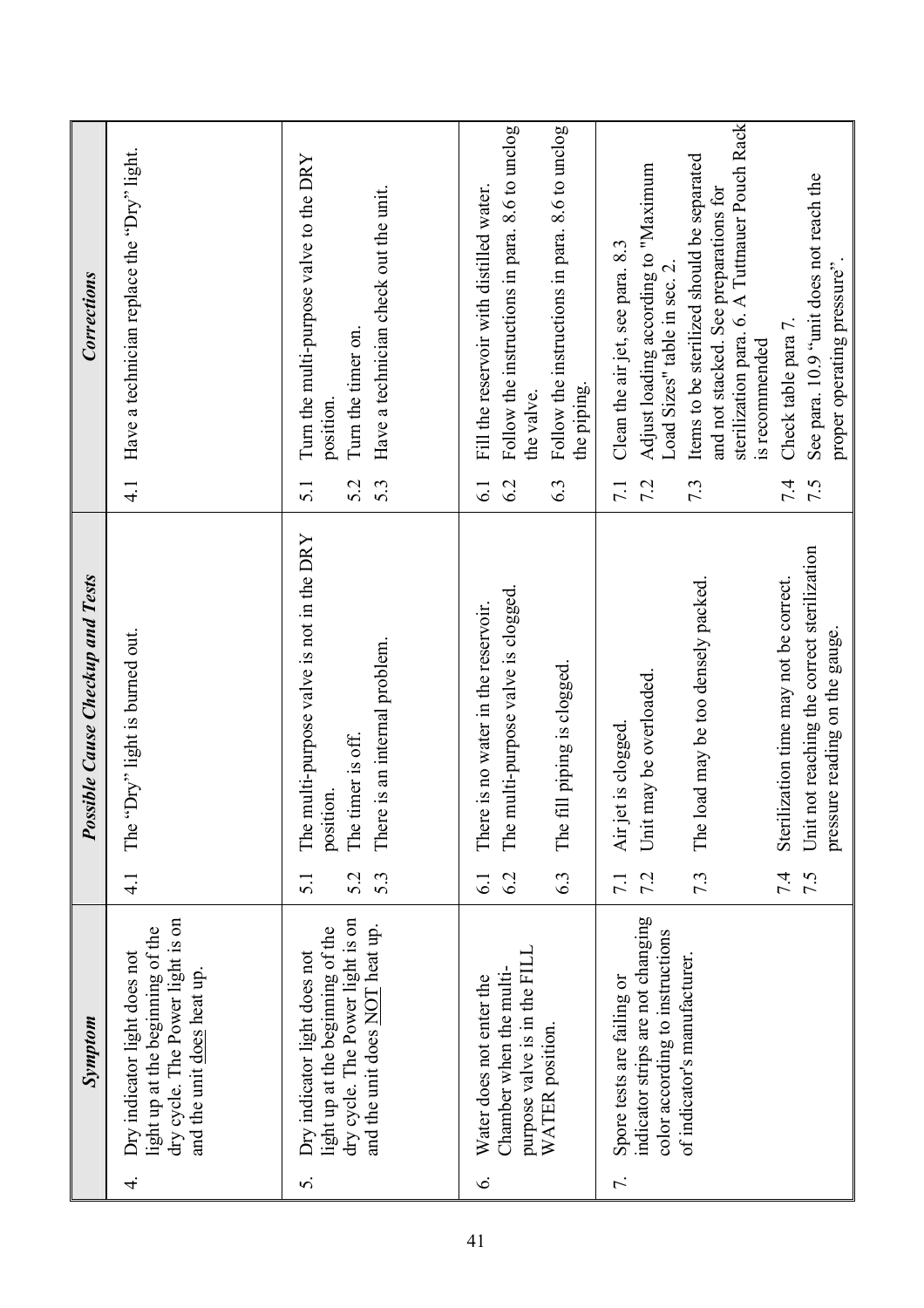|          | <b>Symptom</b>                                                                    |                  | Possible Cause Checkup and Tests                                                    |                  | <b>Corrections</b>                                                                                                                                                                                         |
|----------|-----------------------------------------------------------------------------------|------------------|-------------------------------------------------------------------------------------|------------------|------------------------------------------------------------------------------------------------------------------------------------------------------------------------------------------------------------|
| $\infty$ | not dry. See also section 10.32<br>Wrapped or bagged items do<br>and section 8.8. | $\overline{8}$ . | The unit is not being vented immediately<br>after the sterile cycle.                | $\overline{8.1}$ | Once the timer rings at the end of the sterile<br>venting is complete, start the drying cycle.<br>cycle, immediately turn the multi-purpose<br>valve to the "Exh / Dry" position. Once                     |
|          |                                                                                   | 8.2              | Units may be overloaded                                                             | 8.2              | Adjust loading according to "Maximum<br>Load Sizes" table in sec. 2                                                                                                                                        |
|          |                                                                                   | 8.3              | The load may be too densely packed.                                                 | 8.3              | sterilization para. 6. A Tuttnauer Pouch Rack<br>Items to be sterilized should be separated<br>and not stacked. See preparations for<br>is recommended                                                     |
|          |                                                                                   | 8.4              | its may not be heating properly.<br>$\overline{\text{Li}}$                          | 8.4              | Have a technician check the unit.                                                                                                                                                                          |
| o.       | Unit does not reach the proper<br>operating pressure.                             | 9.1              | Unit is not getting the correct voltage.                                            | 9.1              | Check table 2.6 for correct operating<br>voltages                                                                                                                                                          |
|          |                                                                                   | 9.2              | Chamber was not filled with the correct<br>amount of water.                         | 9.2              | procedures. See sec. 4 for installation<br>Check section 7 for correct operating<br><i>instructions.</i>                                                                                                   |
|          |                                                                                   | 9.3              | Door gasket is leaking steam.                                                       | 9.3              | Tighten the door more, if leaking persists,<br>replace the door gasket                                                                                                                                     |
|          |                                                                                   | 9.4              | Steam is leaking at the closing device.                                             | 9.4              | Door bellows is leaking, have a technician<br>replace the bellows.                                                                                                                                         |
|          |                                                                                   | 9.5              | Safety Valve is leaking                                                             | 9.5              | Follow procedure in section 8.5. If leaking<br>persists have technician replace the Safety<br>valve.                                                                                                       |
|          |                                                                                   | 9.6              | available steam (cloth towels or gowns)<br>Items being sterilized are absorbing all | 9.6              | Sterilize fewer towels or gowns or adjust the<br>instructions section 4.2/maximum load table<br>front of the unit higher to allow more water<br>into the chamber. See installation<br>section <sub>2</sub> |
|          |                                                                                   | 9.7              | Heat light goes out before correct pressure<br>is reached                           | 9.7              | Unit may be out of calibration or there is an<br>internal steam leak. Have a technician<br>check the unit                                                                                                  |
|          |                                                                                   | 9.8              | or more of the heating elements is bad.<br>One                                      | 9.8              | Have a technician check the unit.                                                                                                                                                                          |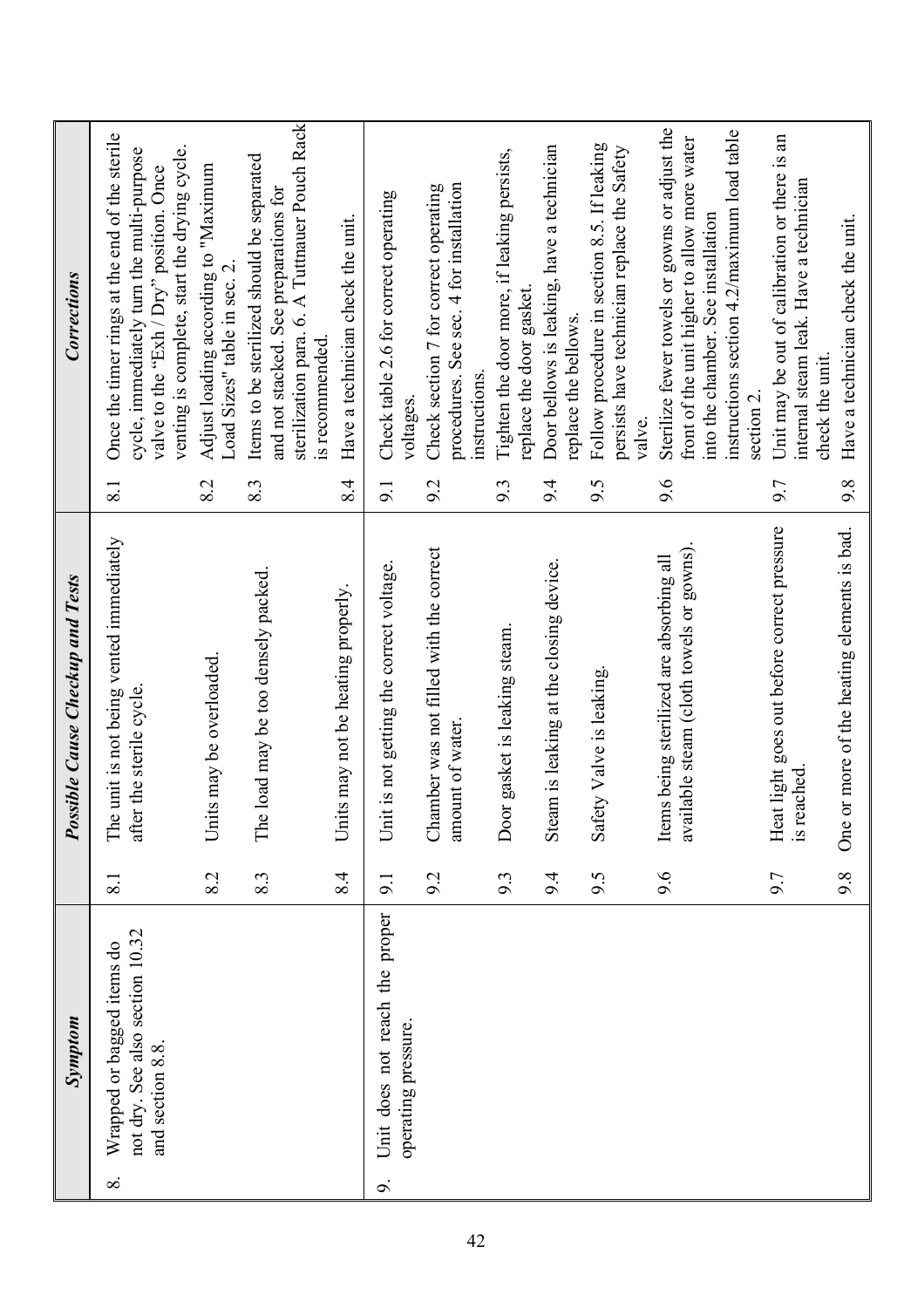|                   | Symptom                                                             |      | <b>Possible Cause Checkup and Tests</b>                                              |          | Corrections                                                                                                                                                                  |
|-------------------|---------------------------------------------------------------------|------|--------------------------------------------------------------------------------------|----------|------------------------------------------------------------------------------------------------------------------------------------------------------------------------------|
| $\overline{10}$ . | Items in the chamber are<br>burning or melting.                     | 10.1 | Chamber was not filled with the correct<br>amount of water.                          | 10.1     | procedures. See sec. 4 for installation<br>Check section 7 for correct operating<br>instructions                                                                             |
|                   |                                                                     | 10.2 | Items are lying up against the chamber.                                              | 10.2     | Make sure no items are touching the walls<br>of the chamber.                                                                                                                 |
|                   |                                                                     | 10.3 | sterilization time is set too high.<br>The                                           | 10.3     | Set the sterilization time according to the<br>table in section 7                                                                                                            |
|                   |                                                                     | 10.4 | available steam (cloth towels or gowns).<br>Items being sterilized are absorbing all | 10.4     | Sterilize fewer towels or gowns or adjust<br>the front of the unit higher to allow more<br>water into the chamber. See installation<br>instructions section 4.2/maximum load |
|                   |                                                                     |      |                                                                                      |          | table section 2                                                                                                                                                              |
|                   |                                                                     | 10.5 | Door gasket is leaking steam.                                                        | 10.5     | Tighten the door more. If leaking persists,<br>replace the door gasket.                                                                                                      |
|                   |                                                                     | 10.6 | Steam is leaking at the closing device.                                              | 10.6     | Door bellows is leaking, have a technician<br>replace the bellows.                                                                                                           |
|                   |                                                                     | 10.7 | Safety Valve is leaking.                                                             | 10.7     | Follow procedure in section 8.5. If leaking<br>persists have technician replace the Safety<br>valve.                                                                         |
|                   |                                                                     | 10.8 | There is an internal steam leak or electrical<br>problem.                            | 10.8     | Have a technician check the machine.                                                                                                                                         |
|                   | Closing device does not open<br>when pressure gauge reads 0<br>psi. |      | Door bellow locking pin is trapped                                                   | $\equiv$ | Follow instruction in section 10.31                                                                                                                                          |
| $\overline{c}$    | Closing device is hard to<br>close.                                 | 12.1 | Closing device needs oil                                                             | 12.1     | Apply 1 or 2 drops of 3 in 1 oil or some<br>white lithium grease to the screw and<br>bearing of the closing device, see sec<br>8.1.24                                        |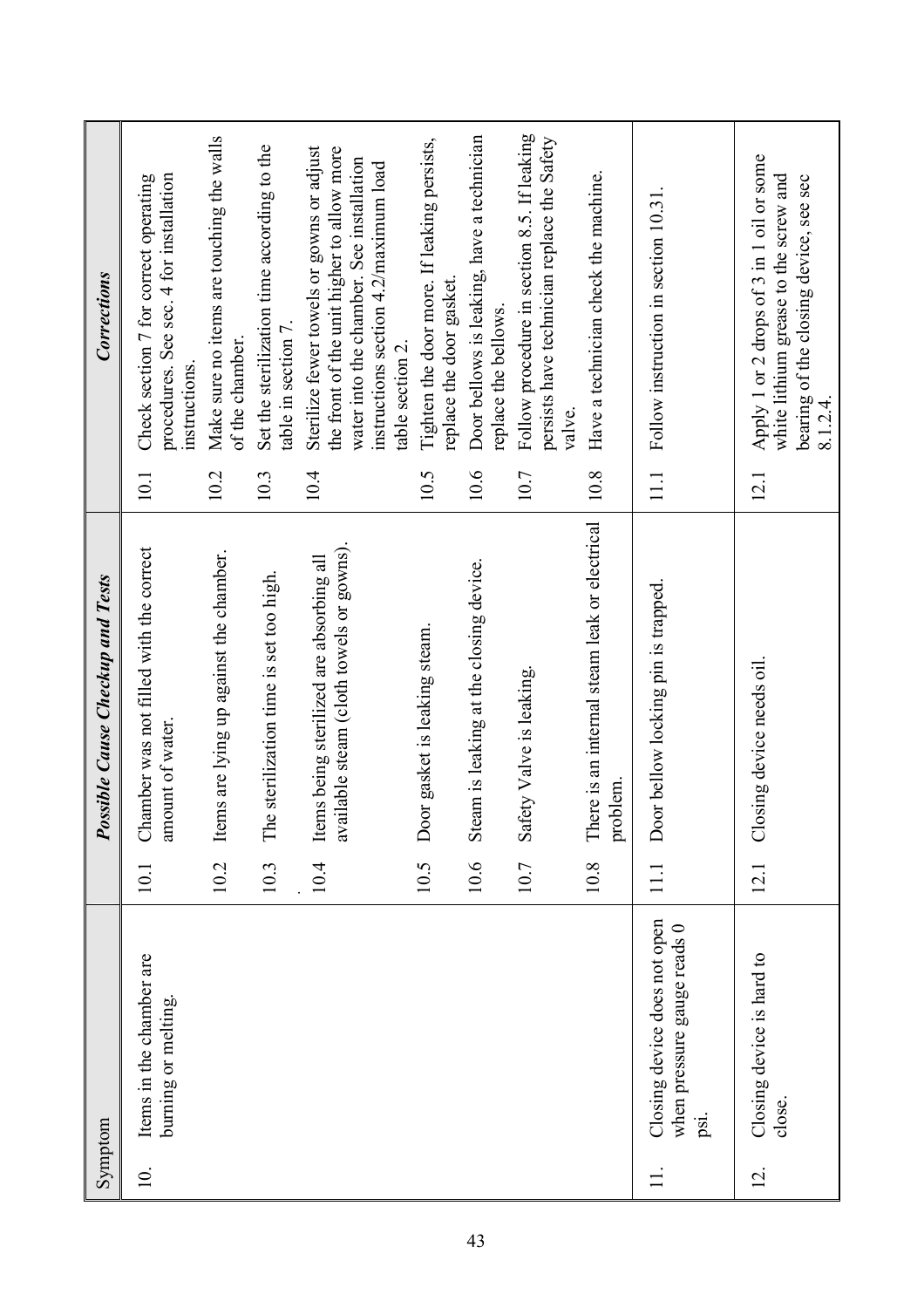| Symptom                                                               | Possible Cause Checkup and Tests                                                                                                                                                    | Corrections                                                                                                                                                                                                  |                                                                                         |
|-----------------------------------------------------------------------|-------------------------------------------------------------------------------------------------------------------------------------------------------------------------------------|--------------------------------------------------------------------------------------------------------------------------------------------------------------------------------------------------------------|-----------------------------------------------------------------------------------------|
| 13. Water is left in the bottom of<br>the chamber at the end of       | Water level too high in the reservoir.<br>13.1                                                                                                                                      | 13.1                                                                                                                                                                                                         | Do not fill above the safety valve. See sec                                             |
| sterilization.                                                        | Waiting too long to exhaust after<br>sterilization is complete.<br>13.2                                                                                                             | For wrapped instruments see sec 7.11.<br>If unwrapped instruments are being<br>sterilized, this is not a problem.<br>13.2                                                                                    |                                                                                         |
| Water spills on the floor when<br>the door is open.<br>$\overline{4}$ | "Exh/Dry" position while leaving the door<br>Leaving the multi-purpose valve in the<br>closed and having a cooling coil that is<br>mispositioned in the reservoir.<br>$\frac{1}{4}$ | coil should not be below the water line.<br>Also, straighten the cooling coil in the<br>reservoir. The open end of the cooling<br>Once the chamber is finished venting,<br>open the door right away.<br>14.1 |                                                                                         |
| 15. Cut out thermostat trips.                                         | condition due to too little water in the<br>The unit has detected an overheating<br>chamber caused by either:<br>15.1                                                               | thermostat; if the problem persists have<br>Correct the cause and reset the Cut out<br>technician check the machine.<br>15.1                                                                                 | ß                                                                                       |
|                                                                       | Incorrectly filling the chamber at the<br>beginning of the cycle.<br>$\widehat{a}$                                                                                                  | a) Check section 7 for correct operating<br><i>instructions</i> .                                                                                                                                            | procedures. See sec. 4 for installation                                                 |
|                                                                       | A leaking door seal.<br>व                                                                                                                                                           | Tighten the door more; if leaking<br>persists, replace the door gasket.<br><u>ત્ર</u>                                                                                                                        |                                                                                         |
|                                                                       | A leaking safety valve.<br>$\widehat{\circ}$                                                                                                                                        | Follow procedure in section 8.5. If<br>leaking persists, have technician<br>replace the Safety valve.<br>$\hat{\circ}$                                                                                       |                                                                                         |
|                                                                       | Absorbent material being sterilized.<br>$\ominus$                                                                                                                                   | water into the chamber.<br>$\widehat{\sigma}$                                                                                                                                                                | Sterilize fewer towels or gowns or adjust<br>the front of the unit higher to allow more |
|                                                                       | An internal steam leak.<br>$\widehat{\bullet}$                                                                                                                                      | e) Have a technician check the machine.<br>4.2/maximum load table section 2.                                                                                                                                 | See installation instructions section                                                   |
|                                                                       |                                                                                                                                                                                     |                                                                                                                                                                                                              |                                                                                         |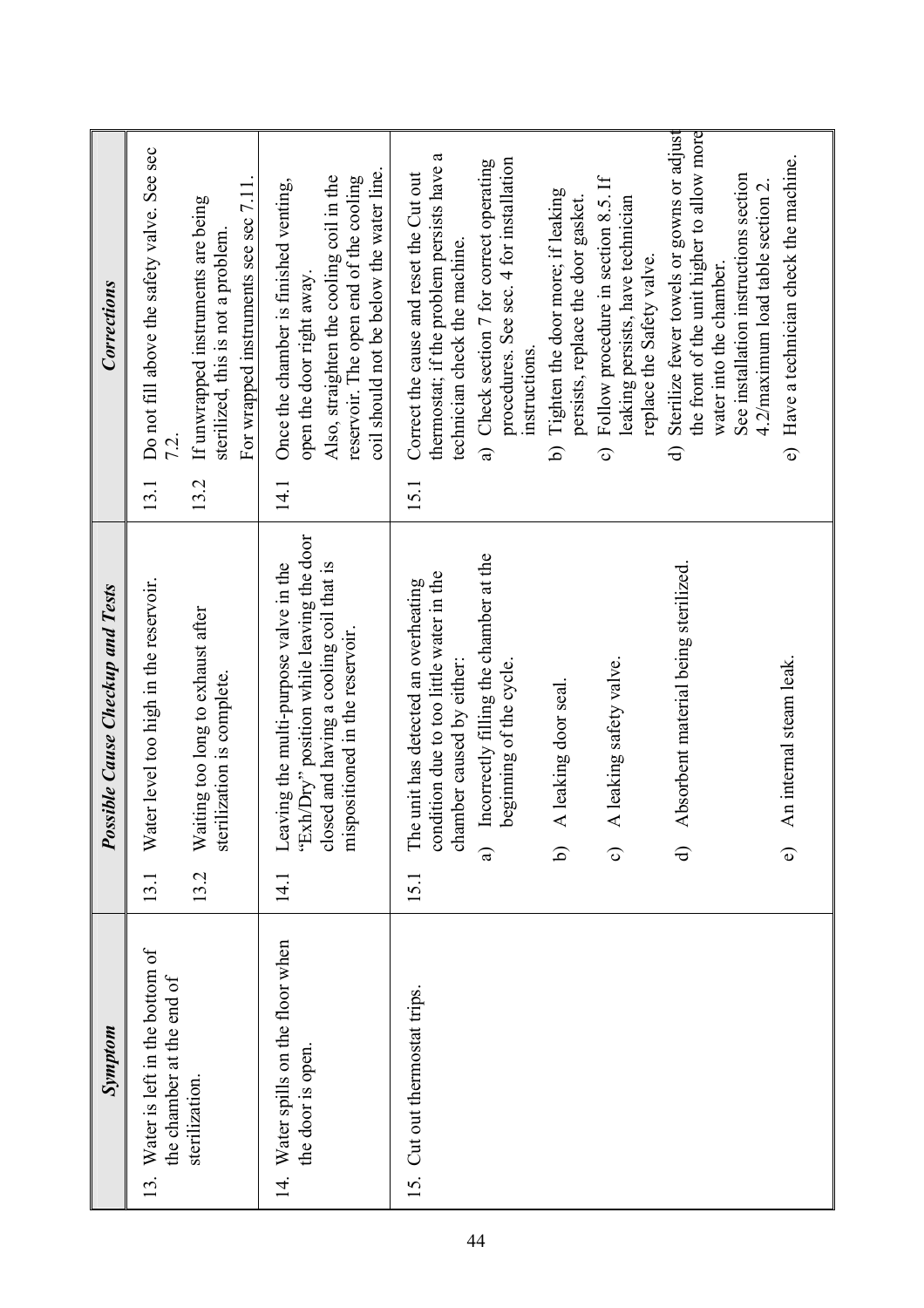| Symptom                                                              |              | <b>Possible Cause Checkup and Tests</b>                                      |              | <b>Corrections</b>                                                                                                                                                                                        |
|----------------------------------------------------------------------|--------------|------------------------------------------------------------------------------|--------------|-----------------------------------------------------------------------------------------------------------------------------------------------------------------------------------------------------------|
| 16. Circuit breaker trips.                                           | 16.1         | A power surge or spike.                                                      | 16.1         | to the up position. If the problem persists,<br>Reset the red lever of the circuit breaker<br>have a technician check the unit.                                                                           |
| 17. Reservoir does not drain.                                        | 17.1         | Drain valve is clogged                                                       | 17.1         | compressed air into the valve. This should<br>Open drain valve completely and blow<br>blow the clog back into the reservoir<br>where it can be removed. Cover the<br>reservoir opening to avoid splatter. |
| Drain valve is leaking.<br>$\frac{8}{18}$                            | 18.1         | Debris is stopping the valve from seating<br>properly.                       | 181          | compressed air into the valve. This should<br>Open drain valve completely and blow<br>blow the clog back into the reservoir<br>where it can be removed. Cover the<br>reservoir opening to avoid splatter. |
|                                                                      | 18.2         | Drain valve o-rings are worn.                                                | 18.2         | Have a technician replace the o-rings.                                                                                                                                                                    |
| 19. Chamber is black or dirty<br>looking.                            | 19.1         | Unit has not been cleaned recently.                                          | 19.1         | Follow cleaning instructions using<br>Chamber Brite, section 9.                                                                                                                                           |
| 20. Chamber has a water mark<br>along bottom.                        | 20.2<br>20.1 | Unit has not been cleaned recently.<br>Not using distilled water.            | 20.2<br>20.1 | Follow cleaning instructions using<br>Use 100% steam distilled water.<br>Chamber Brite, section 9.                                                                                                        |
| Steam escaping from the closing<br>device area.<br>$\overline{21}$ . | 21.1         | The door bellows is leaking.                                                 | 21.1         | Have a technician replace the door bellows.                                                                                                                                                               |
| Steam leaking from the door<br>seal.<br>22.                          | 22.2<br>22.1 | Door may not be tightened down enough.<br>Door gasket may be worn or cracked | 22.2<br>22.1 | Replace the door gasket (see sec. 8.4).<br>Tighten the door more.                                                                                                                                         |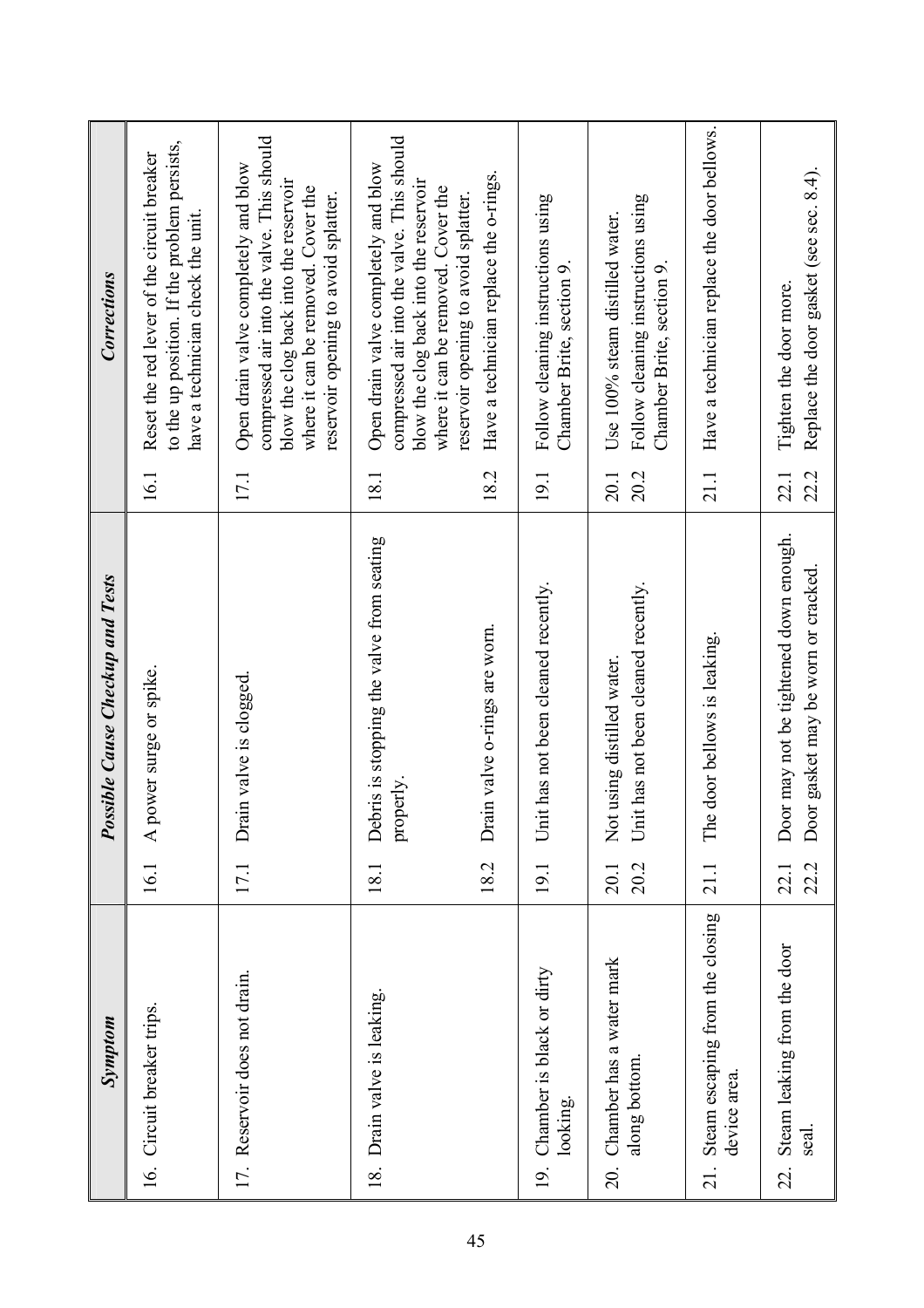| Symptom                                                         |              | Possible Cause Checkup and Tests                                                                    |              | <b>Corrections</b>                                                                                                                         |
|-----------------------------------------------------------------|--------------|-----------------------------------------------------------------------------------------------------|--------------|--------------------------------------------------------------------------------------------------------------------------------------------|
| 23. Multi-purpose valve turns<br>backwards.                     | 23.1         | The internal spring in the multi-purpose<br>valve has broken.                                       | 23.1         | Have a technician replace the multi-<br>purpose valve.                                                                                     |
| 24. Multi-purpose valve does not<br>turn.                       | 24.1         | Poor maintenance will result in the multi-<br>purpose valve binding.                                | 24.1         | Have a technician replace the multi-<br>purpose valve.                                                                                     |
| Red tracking needle on pressure<br>gauge is hard to set.<br>25. | 25.1         | lubrication on the needle shaft.<br>$\mathsf{S}^{\mathsf{O}}$                                       | 25.1         | knob and the glass of the gauge. Turn the<br>knob back and forth to work the oil onto<br>Place one drop of oil between the silver          |
|                                                                 | 25.2         | Internal spring is too tight.                                                                       | 25.2         | small screw in the center of the silver<br>Use a small screwdriver to adjust the<br>the internal shaft.<br>knob.                           |
| 26. Timer does not time down.                                   | 26.1         | Internal gearing has worn down.                                                                     | 26.1         | Have a technician replace the timer.                                                                                                       |
| 27. Timer bell does not ring.                                   | 27.2<br>27.1 | The hammer on the timer bell has broken<br>Timer was not turned far enough to set<br>hammer<br>off. | 27.2<br>27.1 | Timer must be turned past 10 minutes to<br>Have a technician replace the timer.<br>set hammer.                                             |
| Safety valve is leaking.<br>28.                                 | 28.1         | Debris has lodged in the seat of the safety<br>valve.                                               | 28.1         | Follow the instructions in sec 8.5.                                                                                                        |
| 29. Instruments are rusting.                                    | 29.1         | The first step is to determine if it is rust or<br>dirt.                                            | 29.1         | Follow instructions in sec 6.23                                                                                                            |
| 30. Door will not open, closing<br>device is open.              | 30.1         | Unit was left to cool with the door closed<br>a vacuum developed<br>and                             | 30.1         | Make sure pressure gauge reads 0 psi, and<br>then pull on the ring of the safety valve.<br>This will relieve the vacuum in the<br>chamber. |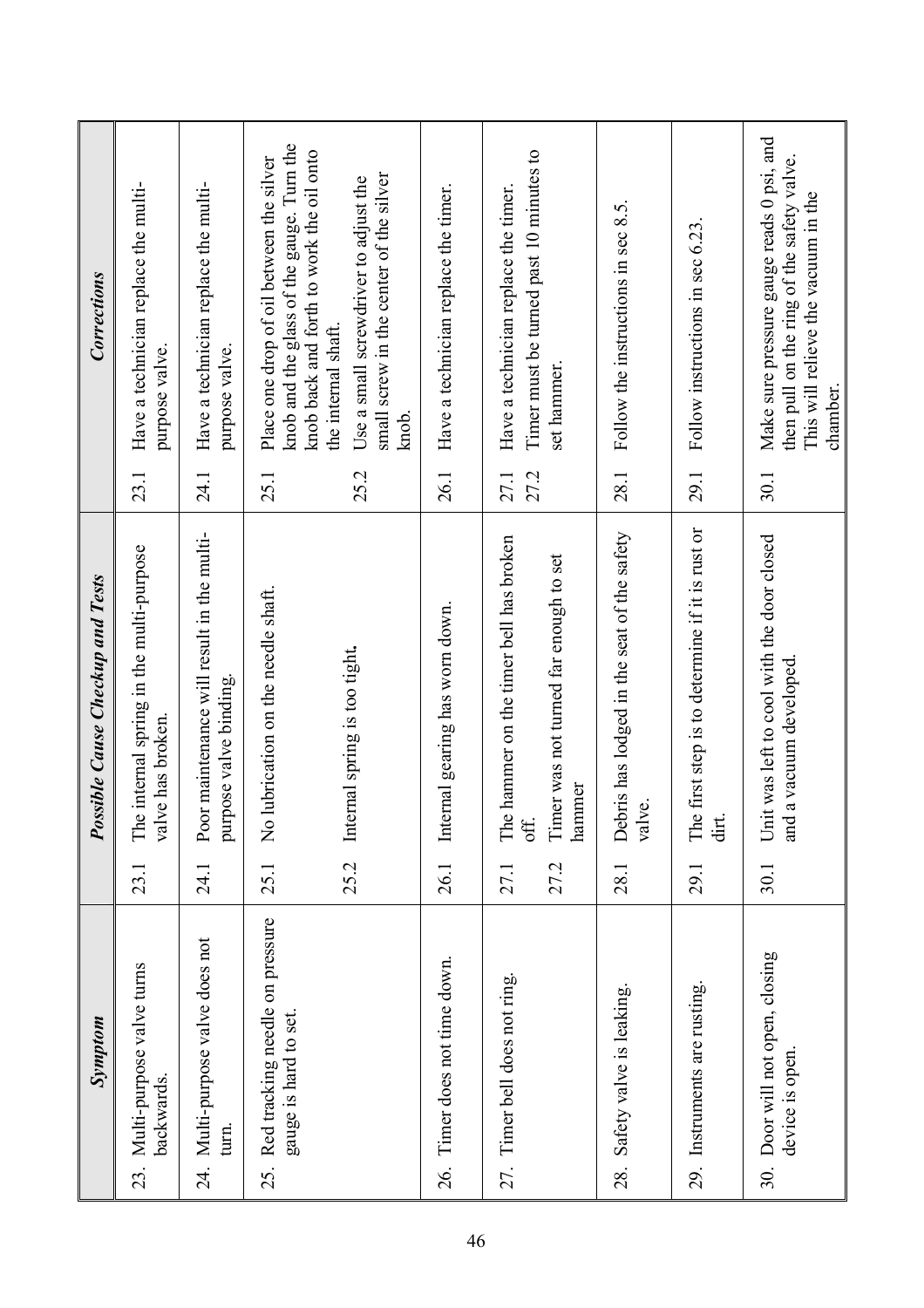| Symptom                                                                                                                              | <b>Possible Cause Checkup and Tests</b>                                                                                        | Corrections                                                                                                                                                                                                                                                                                                                                                                                                                                        |
|--------------------------------------------------------------------------------------------------------------------------------------|--------------------------------------------------------------------------------------------------------------------------------|----------------------------------------------------------------------------------------------------------------------------------------------------------------------------------------------------------------------------------------------------------------------------------------------------------------------------------------------------------------------------------------------------------------------------------------------------|
| be turned counter-clockwise for<br>and there is no pressure in the<br>31. Door handle cannot<br>door to be opened<br>chamber.<br>the | Locking pin is trapped.<br>31.1                                                                                                | Turn the handle of the Door Closing<br>Device $\frac{1}{4}$ of a turn in the clockwise<br>(closing direction). The pin will be<br>If this does not correct the problem, a<br>released, enabling the operator to<br>Turn the Multi-purpose valve to<br>Technician will need to be called<br>EXH. & DRY.<br>open the door.<br>نم.<br>$\ddot{\circ}$<br>$\overline{c}$<br>31.1                                                                        |
| are not drying properly (see also<br>32. Wrapped or bagged instruments<br>sec 7.11).                                                 | Bagged instruments are placed too close to<br>Cycle ending has not been performed<br>each other.<br>correctly.<br>32.2<br>32.1 | recommended to provide proper spacing<br>the instruments on the tray are only one<br>If a Pouch Rack is not used, make sure<br>of bagged instruments. This will allow<br>level deep and that the paper / plastic<br>sterilization and better circulation<br>for better exposure to steam for<br>A Tuttnauer Pouch Rack is<br>32.2 End cycle according to para. 7.<br>bags are plastic side down.<br>of air for drying.<br>نم.<br>$\vec{a}$<br>32.1 |
|                                                                                                                                      |                                                                                                                                |                                                                                                                                                                                                                                                                                                                                                                                                                                                    |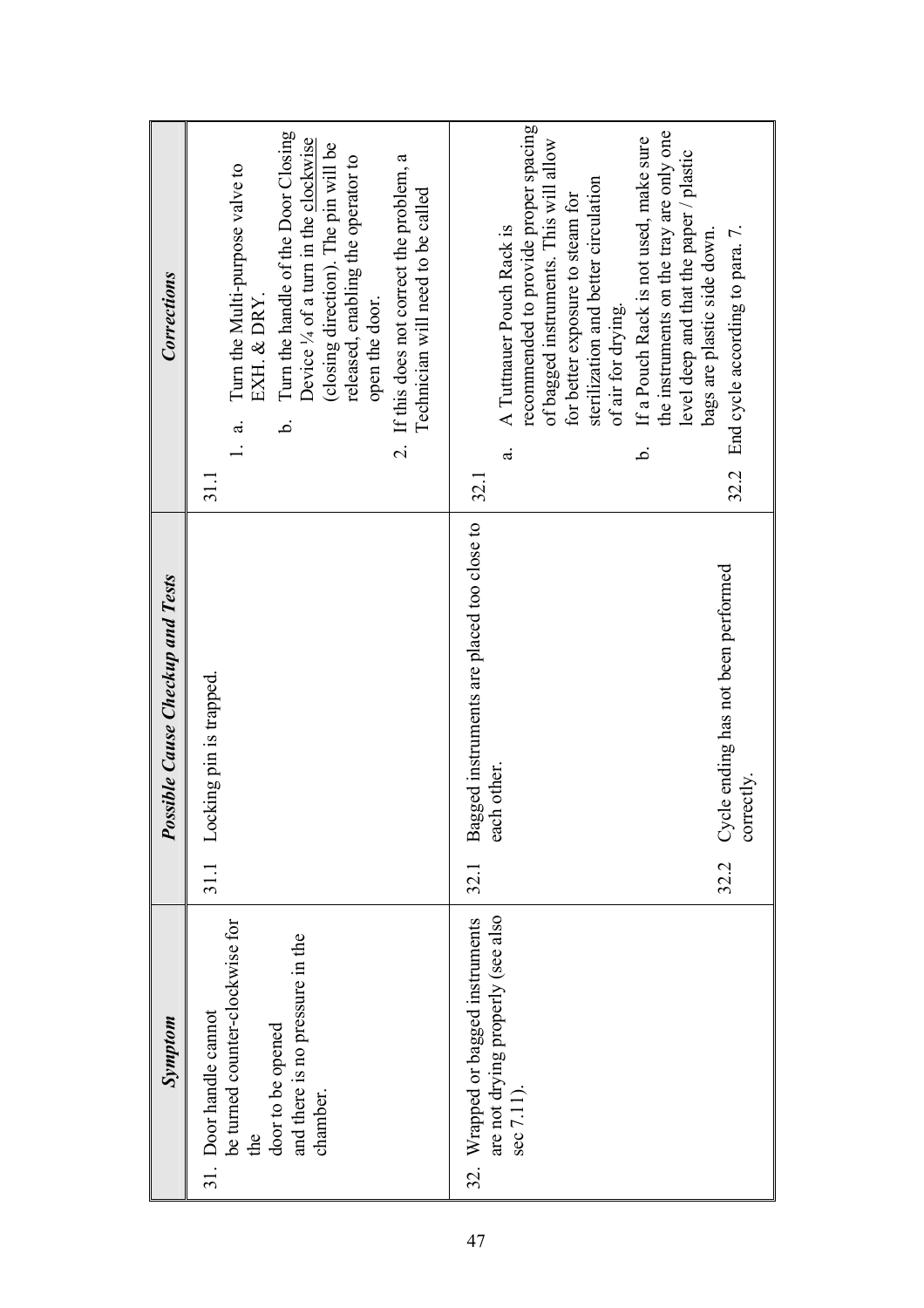# TRAY HANDLE CT530020 For 1730, 2340, 2450 models only

![](_page_49_Picture_1.jpeg)

POUCH RACK

![](_page_49_Figure_3.jpeg)

| <b>TYPE</b> | CAT No. |  |  |  |  |
|-------------|---------|--|--|--|--|
| 2340        | AR910   |  |  |  |  |
| 2540        |         |  |  |  |  |
| 3870        | AR920   |  |  |  |  |

TRAY

![](_page_49_Figure_6.jpeg)

| <b>MODEL</b> | <b>SIZE</b> | $CAT.$ No.  |  |  |  |
|--------------|-------------|-------------|--|--|--|
| 1730         |             | CU520010    |  |  |  |
| 2340         |             | CT520010    |  |  |  |
| 2540         |             | CT520010    |  |  |  |
| 3140         | <b>Big</b>  | TRY314-0001 |  |  |  |
|              | Small       | TRY314-0002 |  |  |  |
| 3850         | Big         | CF520010    |  |  |  |
|              | Small       | CF520020    |  |  |  |
| 3870         | Big         | CC520010    |  |  |  |
|              | Small       | CC520020    |  |  |  |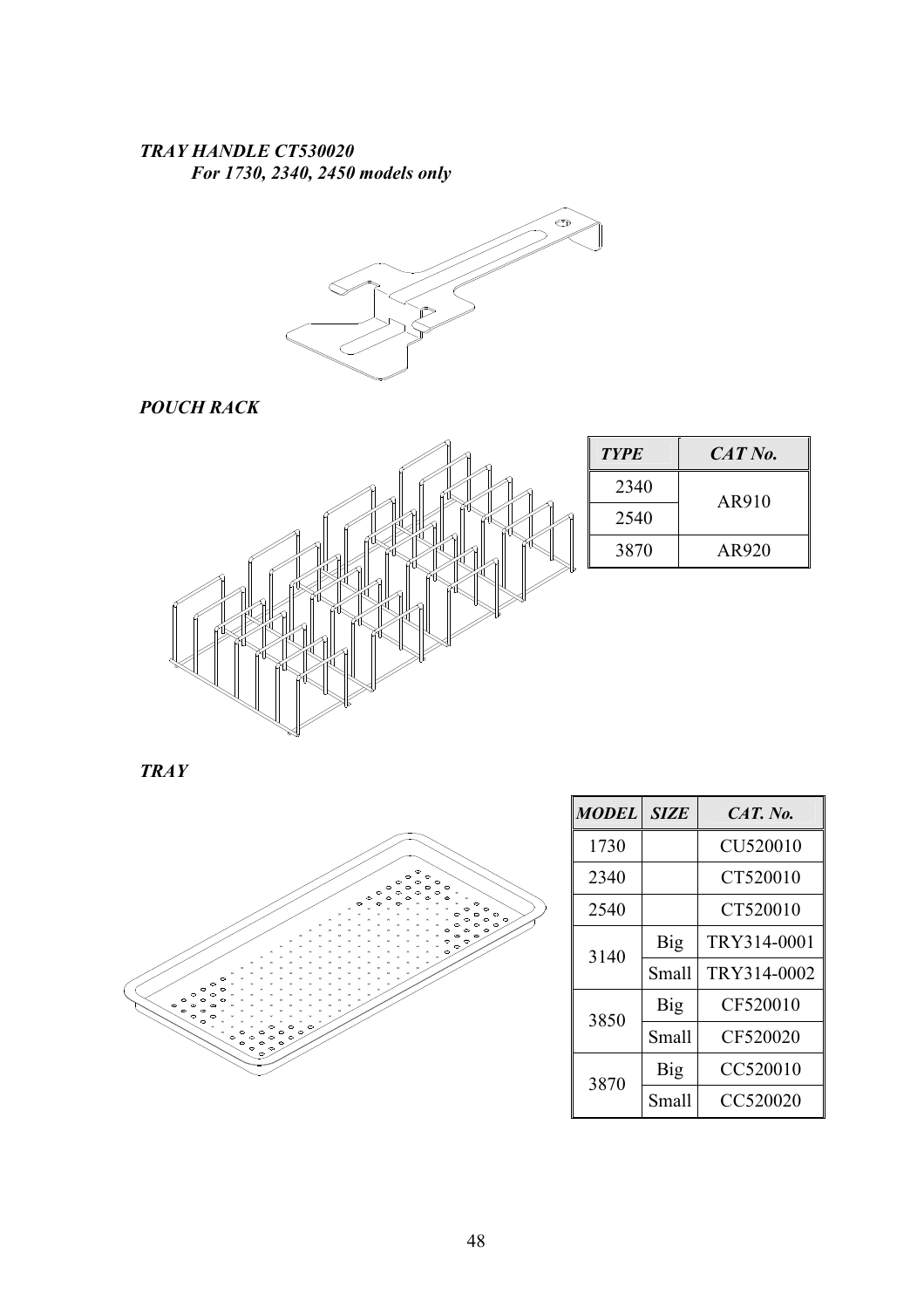TRAYHOLDER

| <b>MODEL</b> | <b>TRAY HOLDER CAT. NO.</b> |
|--------------|-----------------------------|
| 1730         | CU510010                    |
| 2340         | CT510010                    |
| 2540         | CV510010                    |
| 3140         | TRH314-0000                 |
| 3850         | CF510010                    |
| 3870         | CC510010                    |

![](_page_50_Picture_2.jpeg)